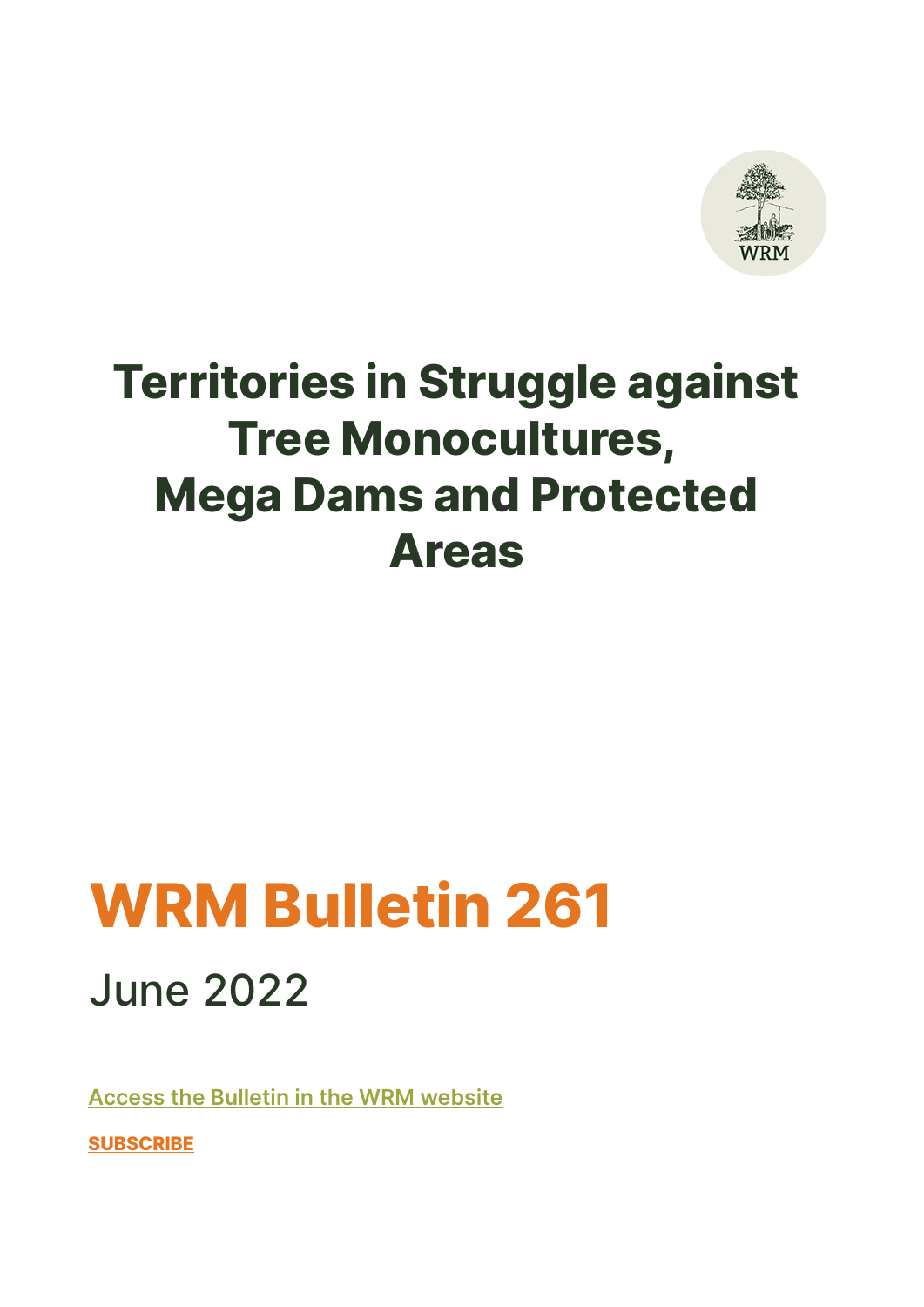# **Contents**

| <b>OUR VIEWPOINT</b>                                                                       |
|--------------------------------------------------------------------------------------------|
| Connecting the Climate Crisis (and the so-called 'Solutions') to Historical Injustices and |
|                                                                                            |
| Reclaiming land in Misiones, Argentina: A Fight for Social Justice and a Dignified Life6   |
| "Energy Trade or Our Life": The Struggle Against the Dams in the Mekong River Mainstream14 |
| Green Deserts: The Advance of Oil Palm Plantations in the Amazonian State of Pará19        |
| Expansion of Pulp and Paper Companies APP and APRIL in Indonesia: More Deforestation and   |
| Communities resisting the impunity and impacts of oil palm growers in Ecuador: Cases from  |
|                                                                                            |
| Quilombola Communities' Resistance Against Suzano Company in the Southernmost part of      |
|                                                                                            |
| <b>RECOMMENDED</b>                                                                         |
| Open Letter Denouncing Suzano Papel e Celulose's glyphosate-resistant Genetically          |
| "Flames of Dispossession." Fires caused by the plantation business in Chile56              |
| Indigenous Munduruku women protect their territory with cameras and phones56               |
| RSPO Certification despite land conflicts, violence and criminalization56                  |
|                                                                                            |

**This Bulletin articles are written by the following organizations and individuals: The Independent Producers of Piray Cooperative (PIP) ,Misiones, Argentina; Project SEVANA South-East Asia; Small Farmers' Movement (MPA – Movimento dos Pequenos Agricultores), Pará, Brazil; Forests and Plantations Campaigner of National Friends of The Earth Indonesia/WALHI; Acción Ecológica, Ecuador; the Volta Miúda Quilombola Association and the Southernmost part of Bahia Quilombola Cooperative, Brazil; All India Forum of Forest Movements (AIFFM); and members of the WRM International Secretariat.**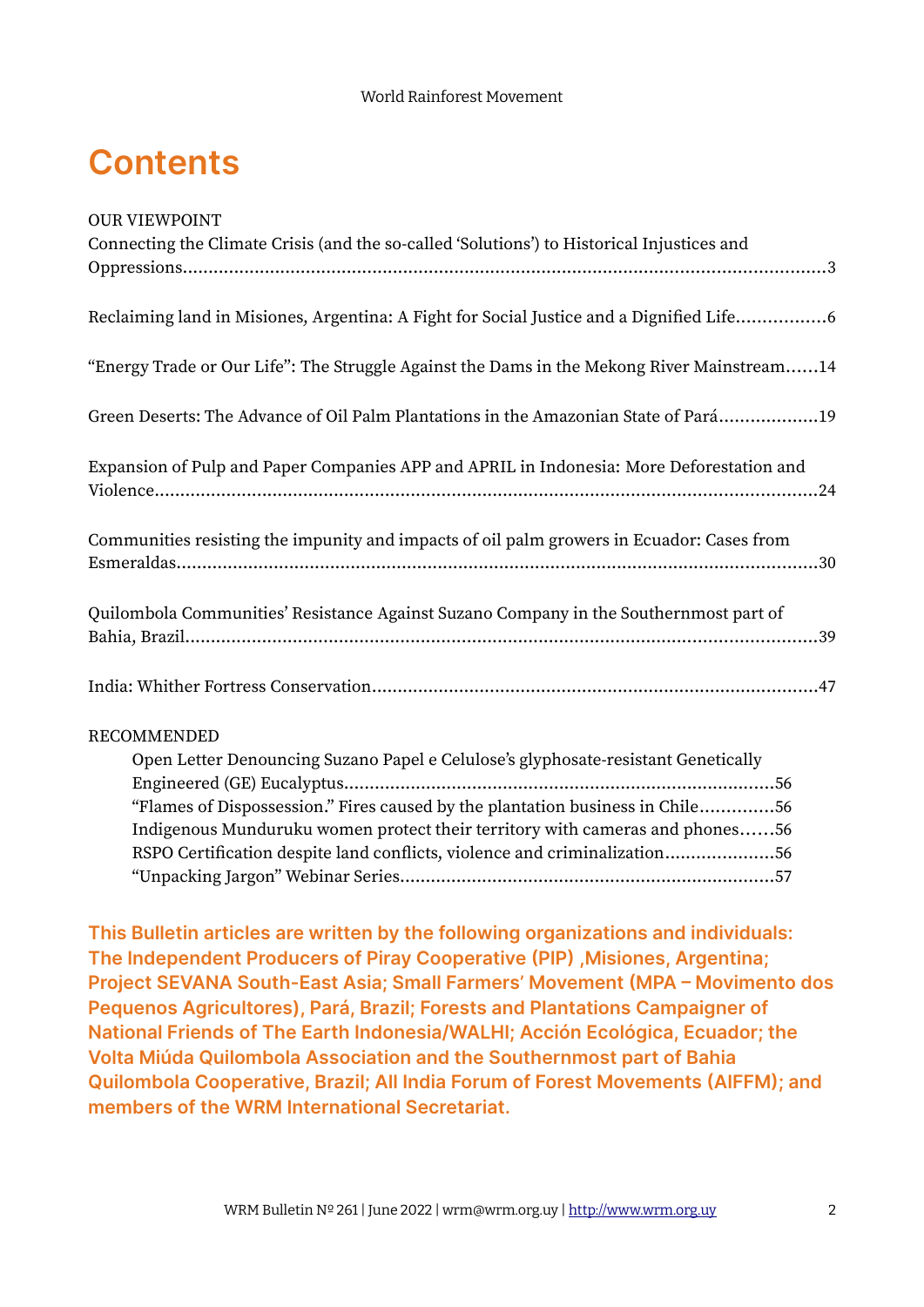### **OUR VIEWPOINT Connecting the Climate Crisis (and the so-called 'Solutions') to Historical Injustices and Oppressions**

**Fossil fuels are at the root of the climate chaos – but the conditions for this crisis have been created by the interconnections and dependencies between colonialism, racism, patriarchy and class exploitation. To address climate chaos, therefore, it is necessary to address the unequal relationships of power upon which a fossil-fuel dependent capitalism is based.**

It is undeniable that the burning of fossil fuels is the root cause of today's climate chaos. Most oil, coal and gas companies have been based from the outset in European and North American countries, relying in historical colonial processes for accessing fossil fuel deposits elsewhere. These companies and their colonial powers are still driving the crisis. It was these countries' colonization of land, labour and cultures that enabled a capitalist economy dependent on fossil fuels to thrive. The climate crisis thus evidences the webs of power and oppressions that have been woven since colonization, as the dependency on fossil fuels is based on the interconnections between colonialism, racism, patriarchy and class exploitation.

The UN's International Panel on Climate Change (IPCC) has at last highlighted in its April 2022 report what grassroots movements have for decades been calling for: a stop to the burning of fossil fuels. Nevertheless, the world's largest oil and gas companies are projected to spend over US 930 billion dollars on new fossil fuel developments in just 9 years. These companies include Shell (Netherlands/UK), Chevron (US), Eni (Italy), TotalEnergies (France) and ExxonMobil (US) as well as state-owned companies such as Russia's Gazprom, Saudi Aramco, PetroChina and Norway's Equinor. (1)

What's more, the UN climate negotiations and their 'solutions', such as 'nature-based solutions' or REDD+, are allowing governments and companies (and conservation NGOs) from the global North to grab and control yet more communities' territories and forests in the global South. (2) The 'renewable' or 'green' economy is thus based on the same webs of power and oppressions that have given rise to the climate crisis.

Several articles in this *Bulletin* address these issues. One article alerts readers to the severe impacts that the on-going construction of large-scale dams along south-east Asia's Mekong River is posing to communities and to all the interconnected lives this river sustains. Another exposes how the planned expansion of industrial oil palm plantations in the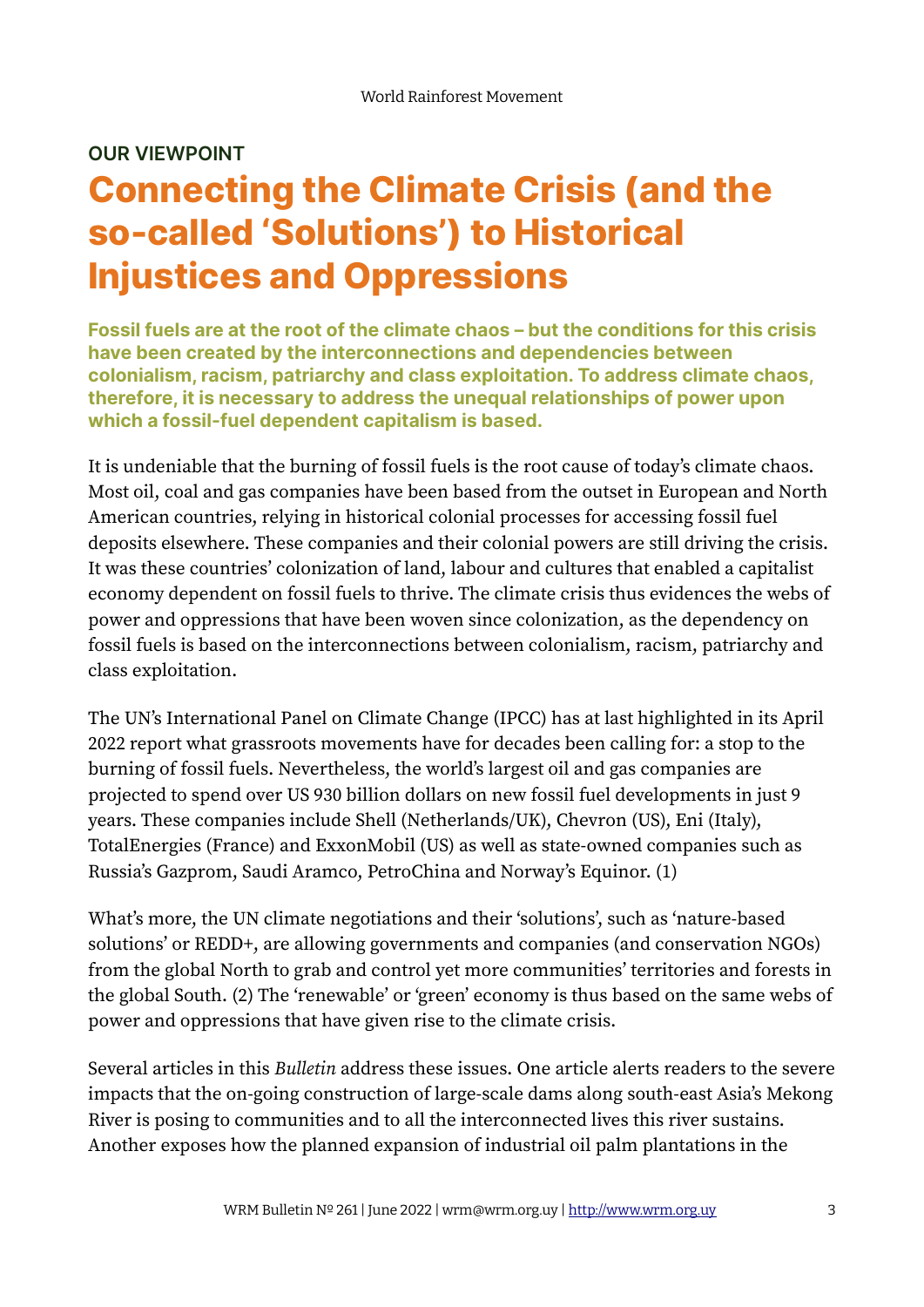Brazilian Amazon, in particular by Brazil Bio Fuels (BBF), threatens the forests, Indigenous Peoples and peasant communities still further. Another contribution from Ecuador documents not only the impacts on communities of the violence and injustice adopted by oil palm plantation companies but also community resistance.

Tree plantation companies nonetheless are trying to portray themselves as saviours of the climate crisis. The Declaration of the  $15<sup>th</sup>$  World Forestry Congress, which gathered together most of the tree plantation and cellulose industries on May 2022, stated that these industries "offer major nature-based solutions to climate change, biodiversity loss, land degradation, hunger and poverty." (3) These 'solutions', however, are based on expanding the same destructive model of a fossil-fuel-dependent capitalist economy and therefore focus primarily on how to continue rising corporate profits.

An exposé from Indonesia shows how tree plantation companies APP and APRIL continue to follow a model of violence, pollution and dispossession – despite their 'green' commitments and targets. This pattern is also evidenced in an article from Brazil's northeast, where the on-going communities' resistance focuses on the serious impacts on their lives and territories from the operations of multinational pulp and paper company Suzano in that state of Bahia.

Corporations and their financial allies are enclosing and designating more forests as Protected Areas so as to claim compensation and mitigation for the pollution they have created elsewhere. With the support from many international conservation NGOs and the UN, these Protected Areas are also often labelled as 'nature-based solutions,' which renders invisible the history of violence and racism already experienced by forest communities living in and around these areas. (4) Once again, this illustrates how the climate crisis relies on, exacerbates and perpetuates historical oppressions.

In India, the expansion of Protected Areas in the name of 'conservation' has been a blunt violation of Indigenous Peoples' and forest communities' rights. An article documenting this also exposes the close linkages between Protected Areas and the expansion of mining and large-scale deforestation.

Large scale concessions – whether for the fossil fuel industry itself or an industry dependent on fossil fuels, for a plantation company, a mega-dam or a project claiming to offset fossil fuels' pollution – invariably destroy communities, forests, water sources and all the interconnected relationships of life, knowledge and histories bound up in specific places. The violence exerted by concession owners in these places is especially high for women and girls, who are often harassed, abused and raped within the territories that are encroached upon.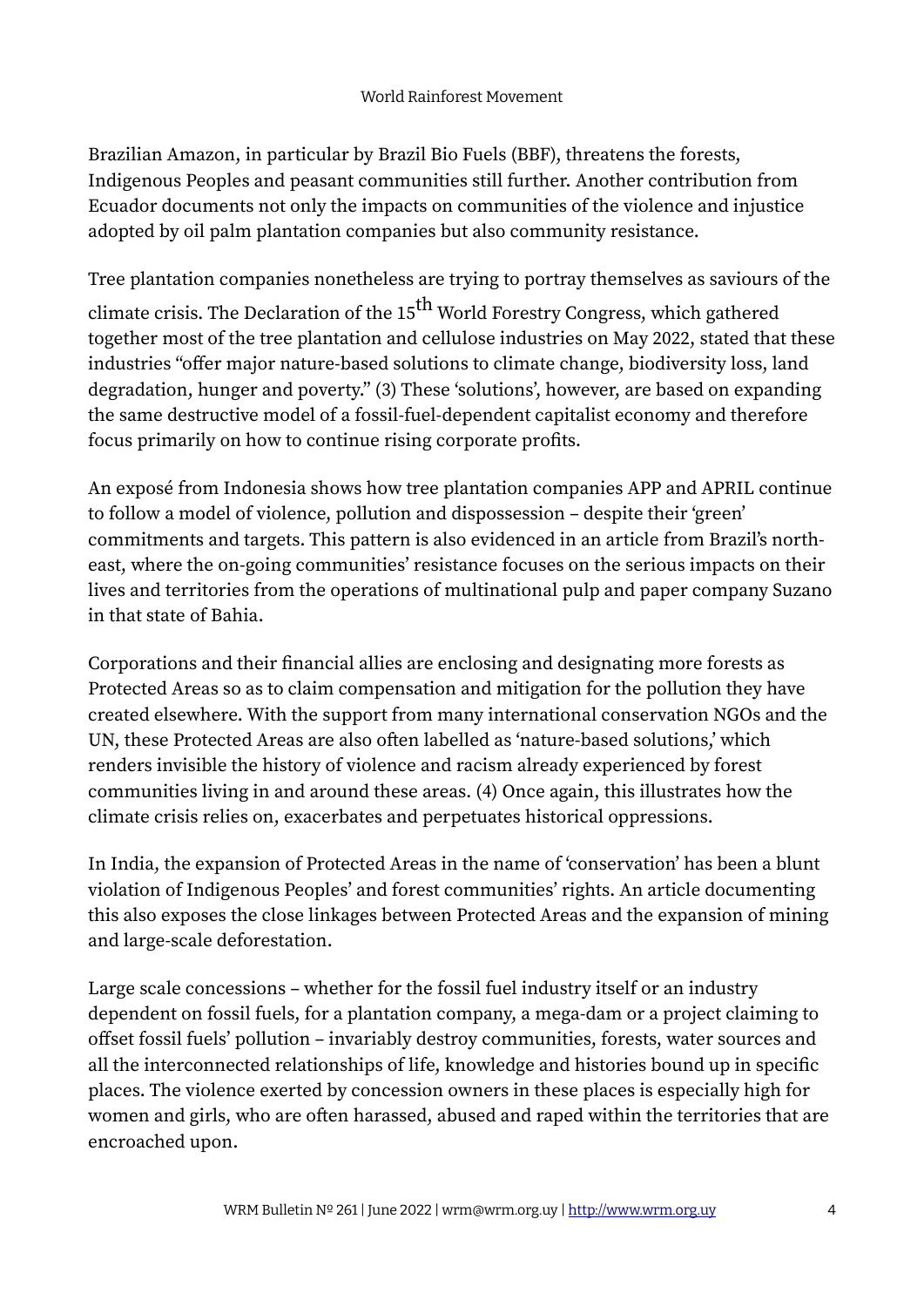Connecting the roots of the climate crisis to historical injustices and oppressions is not only an act of recognition; it is also a way of making visible that such injustices and oppressions still operate today and have even deepened in some places. Addressing climate chaos, therefore, requires addressing the unequal relationships of power upon which a fossil-fuel dependent capitalism is based.

As Miriam Samudio, a founding member of an agroecology cooperative in Misiones, Argentina, which reclaimed land from multinational plantation company Arauco, affirms in an interview in this *Bulletin*:

"*I know that despite all the challenges we face on a daily basis, we are able to dream, and to believe that what seemed so impossible can be possible, if we all organize and fight together."*

(1) Global Witness, "IPCC clarion call puts spotlight on fossil fuel industry's hypocrisy", 2022, [https://www.globalwitness.org/en/campaigns/fossil-gas/ipcc-clarion-call-puts-spotlight-on-fossil-fuel](https://www.globalwitness.org/en/campaigns/fossil-gas/ipcc-clarion-call-puts-spotlight-on-fossil-fuel-industrys-hypocrisy/)[industrys-hypocrisy/](https://www.globalwitness.org/en/campaigns/fossil-gas/ipcc-clarion-call-puts-spotlight-on-fossil-fuel-industrys-hypocrisy/)

(2) See, for example, WRM, "15 Years of REDD: A Mechanism Rotten at the Core", 2022,

<https://www.wrm.org.uy/publications/15-years-of-redd-a-mechanism-rotten-at-the-core>; and *WRM Bulletin*  255, "Nature-based Solutions: Concealing a massive land robbery", 2021,

<https://www.wrm.org.uy/bulletins/issue-255>

(3) FAO, 15th World Forestry Congress, "The Seoul Forest Declaration", May 2022, <https://www.fao.org/3/cc0160en/cc0160en.pdf>

(4) WRM, "Press release: Stop the Racist Conservation Model!", May 2022, [https://www.wrm.org.uy/action](https://www.wrm.org.uy/action-alerts/press-release-stop-the-racist-conservation-model)[alerts/press-release-stop-the-racist-conservation-model](https://www.wrm.org.uy/action-alerts/press-release-stop-the-racist-conservation-model)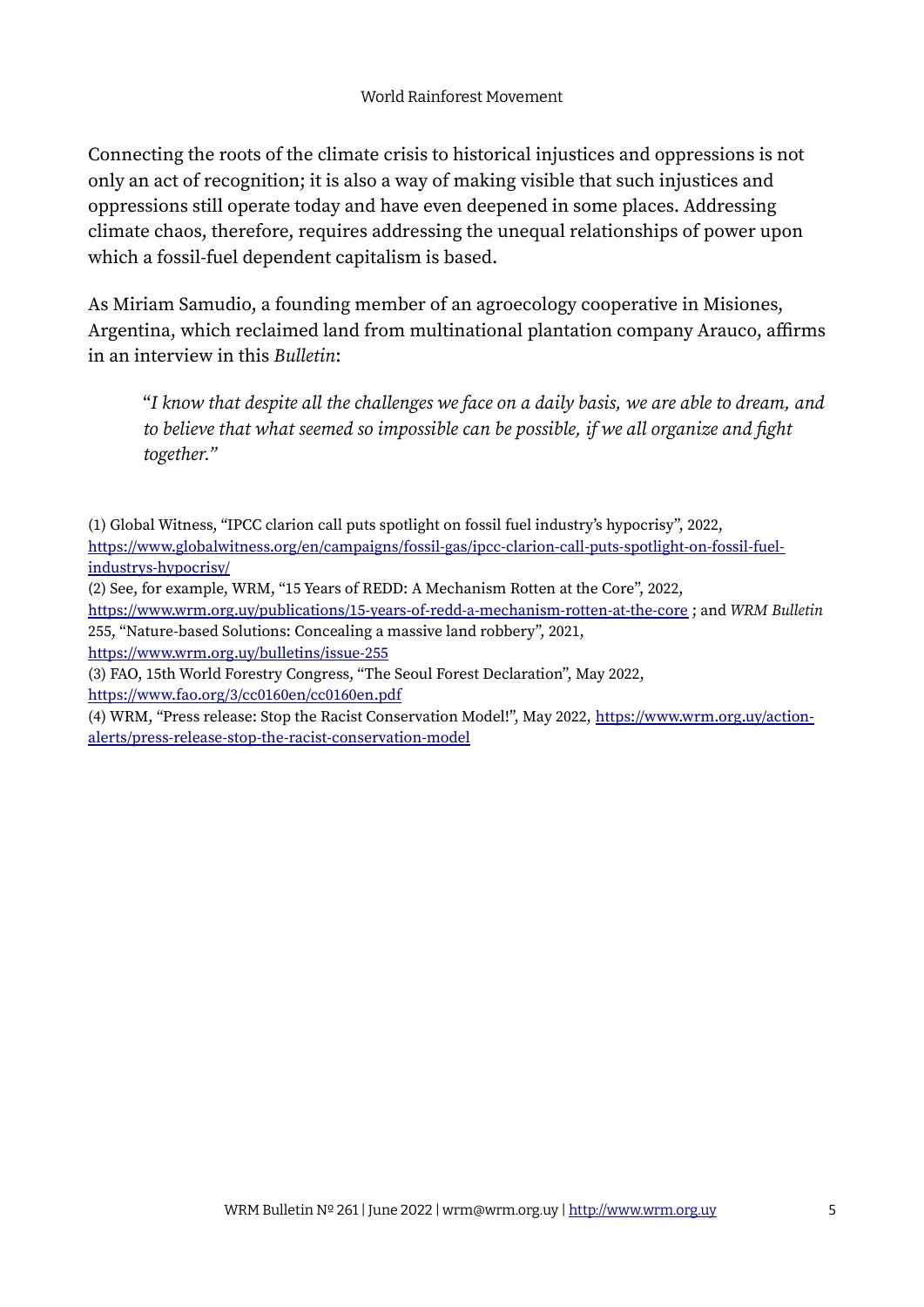# **Reclaiming land in Misiones, Argentina: A Fight for Social Justice and a Dignified Life**

**The Independent Producers of Piray (PIP) in Misiones, Argentina was formed in 2005 to stop the advance of multinational Arauco's pine tree monocultures and reclaim the land. WRM spoke with Miriam Samudio, a key member of the PIP family, to reflect on the process of the struggle and the lessons learned.** 

The Independent Producers of Piray Cooperative in Misiones Argentina (PIP by its Spanish acronym) was formed in 2005 to stop the advance of pine tree monocultures, and to reclaim land, food security, health and a dignified life. Their constant resistance and unity achieved something rarely seen: the expropriation of land from the multinational industrial plantation company, Arauco (previously Alto Paraná). After 18 years of struggle, there is still a lot to do. The members of PIP continue to work together, keeping the pursuit of social justice at the center.

#### **Resistance against industrial monocultures in Puerto Piray (1)**

Alto Paraná S.A. (APSA) is the largest plantation company in Argentina, and one of the largest in Latin America. Since 1996 it has belonged to Chilean group, Celulosa Arauco, which is the second largest pulp producer in the world. Since its creation, Arauco has received numerous tax benefits that have facilitated its continued expansion.

Arauco owns 264,000 hectares of land in Argentina, of which more than 131,000 are planted with tree monocultures. In the province of Misiones, the transnational company manages a pulp mill located in Puerto Esperanza, and two nurseries, a remanufacturing plant, a medium-density fiberboard (MDF) plant, and two sawmills—including the largest one in Argentina—in Puerto Piray. Every day this sawmill releases formaldehyde from its chimney, a toxin that residents describe as "a substance that smells like rotten eggs."

Currently, Arauco owns almost 12 percent of all land in Misiones. In the municipality of Puerto Piray alone, it owns 63 percent of the land. According to Argentinian news agency, Tierra Viva, it is estimated that each planted hectare consumes three liters of agrochemicals per year, which would mean that the company dumps over 70,000 liters of chemicals in Piray per year. The effects on the population's health include cancer, respiratory and skin infections, deformities, and other ailments. In addition to this serious impact, Arauco has taken over lands from indigenous and peasant communities, destroyed their livelihoods and biodiversity, contaminated their water sources, and evicted their inhabitants.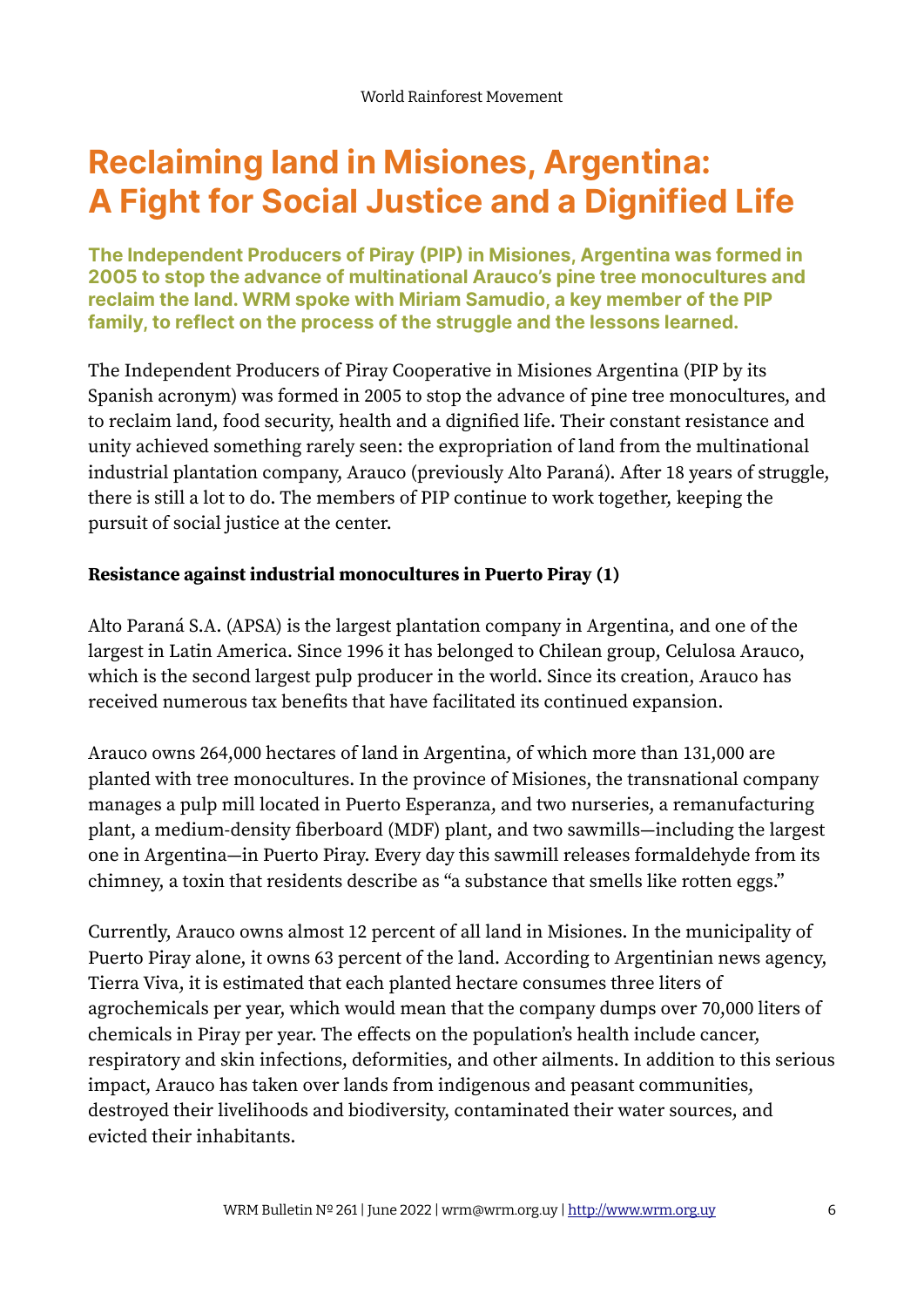In the year 2000, in a context of profound social and economic crisis in Argentina, the lack of land and work led families in Piray to start to organize. By 2003, four grassroots groups had been formed, each with between eight and ten families. All of them were united by some collective project: production of honey from bees, sugar cane production, raising chickens or canning jams. Two years later in 2005, the neighborhood groups from Unión, Santa Teresa and Kilómetro 18 formed the organization, the Independent Producers of Piray (PIP). Today, PIP is part of the Land Workers Union (UTT, by its Spanish acronym), which brings together organizations in resistance across the whole country.

From the beginning, PIP's main fight was for land. This is why they had to confront Arauco, the biggest land hoarder in Misiones. The multinational company's pine plantations had not only invaded the territory and surrounded the families, but also caused health problems due to the use of agrochemicals.

After many marches, protests, roadblocks and campaigns at different levels, in 2013, the House of Representatives of the Province of Misiones passed a law that declared 600 hectares of Arauco's land in Piray to be of public interest and subject to purchase and expropriation. The transfer of these lands was scheduled in stages, respecting the timeframes to cut the pine trees that the company had established. The first batch of 166 hectares, originally scheduled for 2013, was not transferred until in mid-2017, and only in 2021 was it definitively titled.

Therein, the families of PIP began to plant corn, beans, sweet potatoes, cassava, watermelon, melon, cabbage and dozens of other crops. Upon the expropriation, each member of the cooperative received one hectare of land on the condition that they work it in an agroecological and community manner. Another 45 hectares are worked collectively for annual crops. And there are lands that cannot be planted yet, as they are degraded and contaminated and in a process of recovery.

Its strong commitment to healthy eating meant that in the first months of the Covid-19 pandemic, PIP harvested and bagged more than 30,000 kilograms of cassava and sweet potatoes. These were sent to Buenos Aires and distributed in the network of UTT soup kitchens to alleviate the situation of those who were suffering most from the health emergency. Meanwhile in Piray, they prepared and offered bags of fruits and vegetables, which could paid for through donation—under the motto "PIP feeds you, door to door." Those who could not afford to pay got to keep the bags anyway.

But the fight goes on. To date, two thirds of the lands promised to be expropriated have still not been transferred. Arauco should have already transferred a second batch of land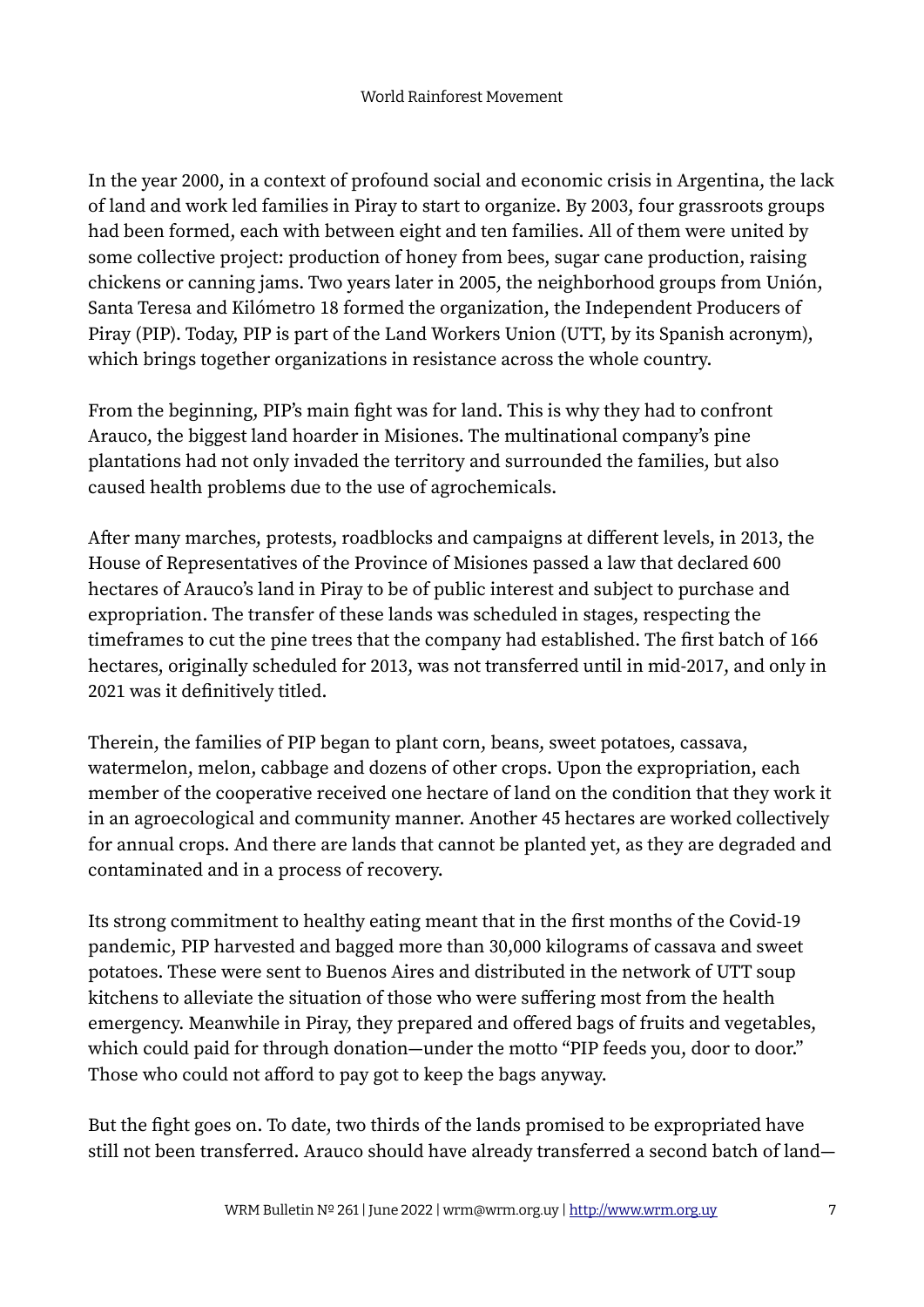107 more hectares. This has led peasants to once again organize protests, marches and roadblocks to make their just demands visible.

World Rainforest Movement (WRM) spoke with *Miriam Samudio, one of the key members of the larger PIP family*, to reflect on the process of struggle and the lessons learned.

### *WRM: Before the fight for expropriation of lands from Alto Paraná (Arauco), had you had other fights or collective actions? Had you had other experiences?*

Miriam: Before the fight for land, as an organization and as neighbors, we were organized in neighborhood commissions. We started to fight for the community's rights. We united the three neighborhoods and we formed the Integrating Committee, which was open to all residents' claims. We fought to have the road repaired, for streetlights, for drinking water. We saw the need to have Primary Health Care Centers (CAPS by its Spanish acronym), first-aid clinics. In other words, we succeeded in getting some basic things for our community, and we did it together as a Neighborhood Committee.

That is when we realized that, organized, we could accomplish a lot more. We realized that the health issue meant we all had something to do together, and that something was to stop the use of agrochemicals in the area, and for the pine trees behind our houses to be removed. All of this made it so that after a few years, as neighbors, we were able to organize and form an independent organization like PIP, the Independent Producers of Piray.

We were greatly encouraged by the occupation and settlement that took place in San Pedro (100 km from Piray). The grit that that organization had...they fought together for the land and they got it. We have supported their last struggles, and that has totally encouraged us to to fight for what is ours. We also visited a group of 300 families in Paraguay that had occupied a large soybean estate a while back. They occupied 5,000 hectares. It was not easy; they made several attempts until they were able to stay there, even though they were still in conflict. Knowing about that fight was very motivating.

### *WRM: In previous conversations with PIP we were told that it was the women (who stayed home working while the men looked for jobs) that started to become aware of the importance of having land. How did that happen?*

Miriam: From 1999 to 2000—which was the hardest time due to a crisis that affected not only the country but also the individual provinces—we mothers needed to stay home, and the men (fathers, brothers) went far away to work. In that situation, we would get together at school meetings and in the first aid center, and we would all say the same thing. We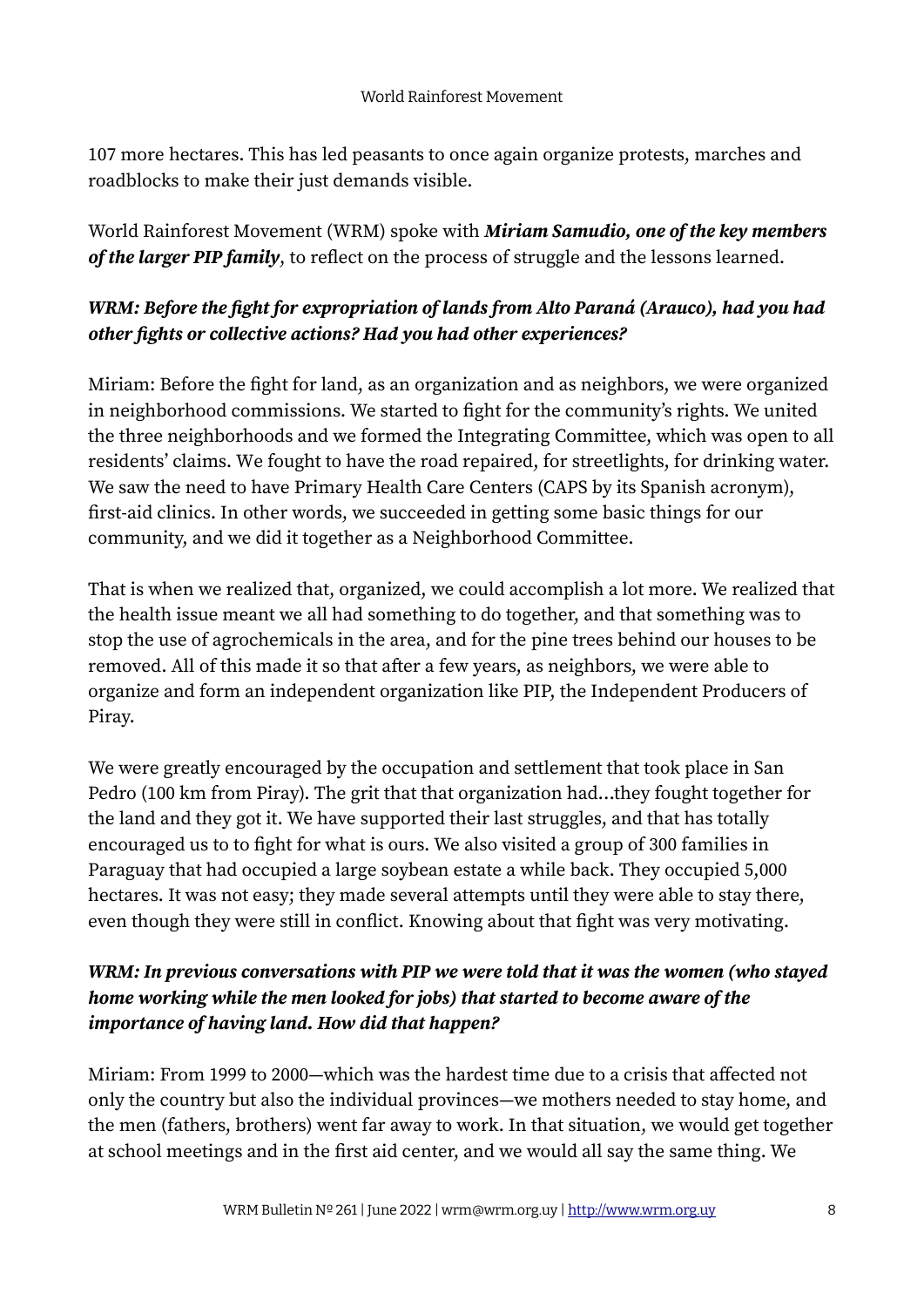were worried that our children had wounds, respiratory problems, conjunctivitis, diarrhea. They all started having the same symptoms, and that was when the women started to realize that all of this was happening during pine tree blooming season. We realized that the pollen released in that period was harming not only the environment but also the health of our children and the elderly. That is when we realized that something was going on and that we—the women—had to do something.

We thought it would be easy. Obviously at first one cannot see the whole problem. We lodged formal complaints about the health problem to the municipality, and said the pine trees should be removed and that the use of agrochemicals should cease. Over time we started to realize that it was actually a big fight. And that's how it all started. We are always talking about how to have courage and bravery and continue to resist. We feel that it is a battle that will not end soon. We are always looking for strategies to keep moving forward. And oftentimes it is necessary to stop, in order to come back stronger and with more enthusiasm.

I see that the role of women in this struggle for land has been very important; it has been essential. Because we were the ones who—day to day—have had to see how to put food on the table for our children. And so it was as if we embraced the fight for land, because we understood that on that land we could produce food, and as a first step solve the issue of our families' subsistence.

I also know that despite all the challenges we face on a daily basis, we are able to dream, and to believe that what seemed so impossible can be possible if we all organize and fight together—if men and women and the whole community rise up. And we were the ones who started to talk about it and infect other families with our enthusiasm and encourage them to get involved. The conviction we had when we started to organize in our fight for land was very intense and hopeful. The women had a lot of conviction and commitment, and I don't think that has changed. We are always on the frontlines, and we are always cheering people on. While today the work is mutual, and the commitment is shared by both parts—men and women—it is the women who are always ready for action, just like we were at the beginning.

Balancing taking care of our homes, our children and the resistance is a daily struggle for us. We always say to each other "how are things going, how are you?" And we are always in the fight. We are always prepared, always organized. Despite everything we are doing, we also have time for ourselves. In addition to taking care of our homes, doing the cooperative work, organizing the fight, we always seek balance, you know? Attending to each part as is necessary, without neglecting anything.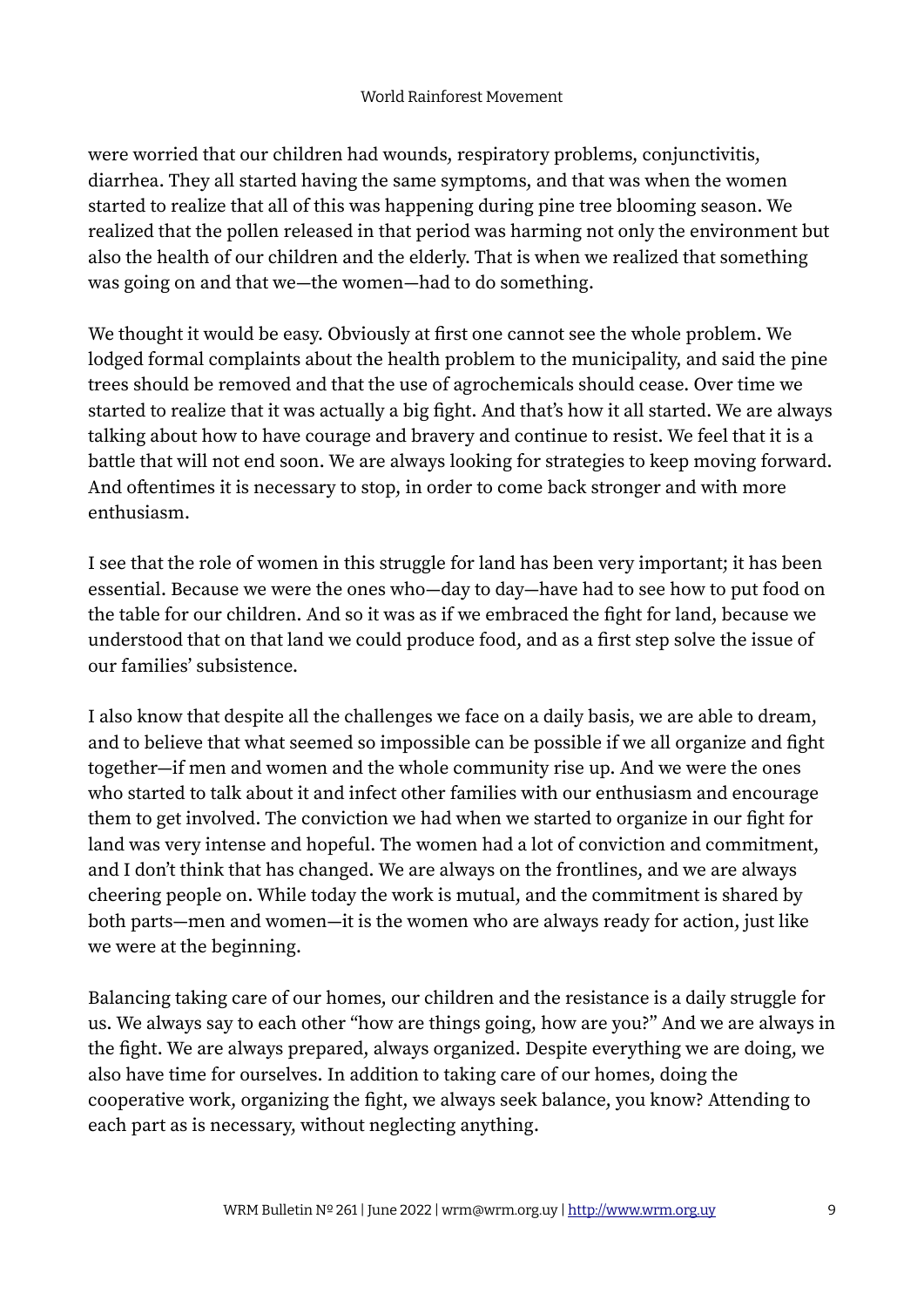### *WRM: How do you make decisions in PIP today? What have been the main changes in the organization since its inception?*

Miriam: Decisions have always been made together. Assemblies and meetings of delegates are held; everyone is consulted and then decisions are made in a general assembly. So if we get it right, we all get it right. And if we get it wrong, well, we all get it wrong.

The changes have always been for the better, in the sense that we evaluate what can be improved; as something is proposed it gets changed and improved. But in decisionmaking, we continue to use that modality. So that everyone has a say, and everyone has the opportunity to make proposals. And so that we can make corrections so as not to make mistakes. And if we make a mistake, we go back and think about it differently.

### *WRM: What have been the main obstacles that delayed or weakened the fight? How did you navigate them?*

Miriam: The main obstacle that arose at first was the community itself. The very people within our organization were afraid of the company because it is a multinational. Some even looked favorably on the company, saying "but they give us work," without looking at the other part that is behind the work—which was everything that they were destroying. So it was about convincing them. It was about raising awareness among our own comrades and then among the community. Because at first, the community often saw us as trouble-makers, rabble-rousers, picketers. As if they did not understand that the fight was not just for our organization, but for the community itself. So that the community would not disappear, so that we ourselves would not disappear. This was very hard in the beginning.

Then another obstacle was that we had to prepare ourselves, because who knew we were going to confront a multinational corporation and that we had to know some rights and articles of the Constitution? We began to study some things and train ourselves. Over time we have learned a lot of things. But it was necessary to go through that process first, which was also for our own good. Because we grew in that learning process and in that fight, and today that gives us a great deal of strength.

Another obstacle has been burnout, due to the long amount of time we have been in this process. We have been at it for many years. 14 years of uninterrupted struggle means a lot of burnout, and this is why at times there weren't as many of us, and then later we would rebound. But we have always been fighting for the interests of all families. Many times we have had to draw strength where there was none.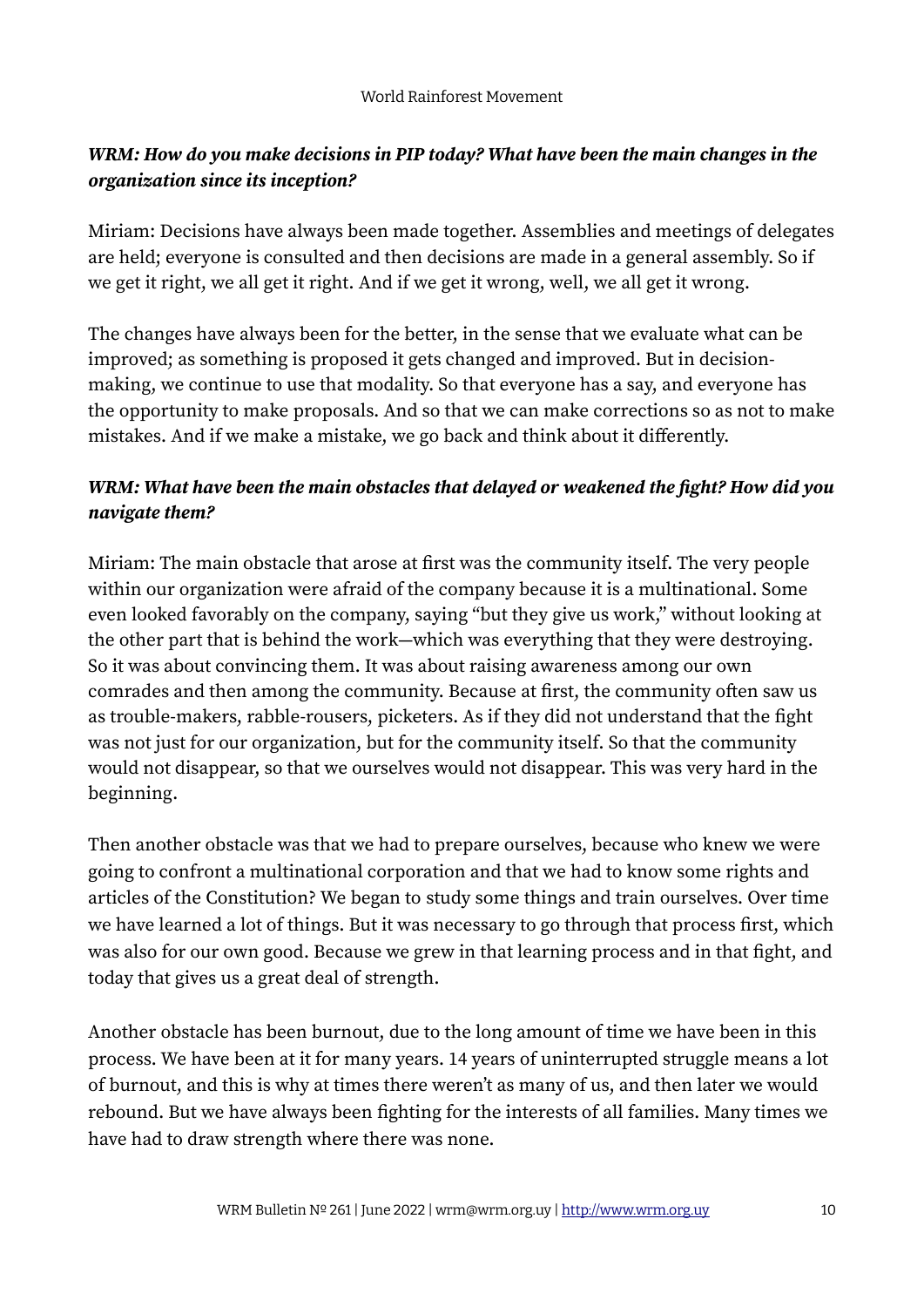In terms of current obstacles, and I think this applies not only to now but to the whole process: Since the company sees that we are an organization, and we continue organizing to fight for the part of the land that belongs to us, what it always does is get to people within the organization to weaken us. They come around every four years during elections to seek votes, and that is always a headache. It seems like we still have not shaken the bad habit that when a politician comes and sounds convincing...I don't know why, but some people within our organization follow the interests of the company. And they start there and divide the waters, until elections are over and things go back to normal. Therefore one obstacle that, incredibly, we still face to this day, is that every time there are governmental elections, there are differences in opinions about the actions we want to take. It is obvious, it is very felt. And after the elections are over, it's like everything calms down and goes back to normal.

#### *WRM: Has there been a conscious learning process throughout the years?*

Miriam: I think that the learning process throughout this year—the awareness that each family, woman, man and delegate has gained—is much stronger than when we first started. When we make a claim, when a strategy is proposed, when an issue or concern is raised, it is clear that the comrades have a lot of consciousness when it comes to going for it and making the commitment and knowing how to defend life and our territories. And especially knowing how to accompany or support other organizations, or other communities that are being threatened with eviction.

PIP's strong commitment to continue supporting and standing in solidarity is very noticeable. We see this with the new people who join, because in a matter of no time they are proposing ideas and issues with a lot more strength.

### *WRM: At PIP you not only decided to reclaim the land and put it to use for food production, but you also created a School for Adults. How and why did you organize this?*

Miriam: Yes, apart from the resistance in the territory and the struggle for land, in PIP we also seek options to be able to enjoy our rights. One of these rights is a school for adults, which entailed a long and persistent effort to get core studies approved—the SIPTEP, which is a comprehensive provincial education system. We were able to make our headquarters a nucleus, and it's open to the whole community.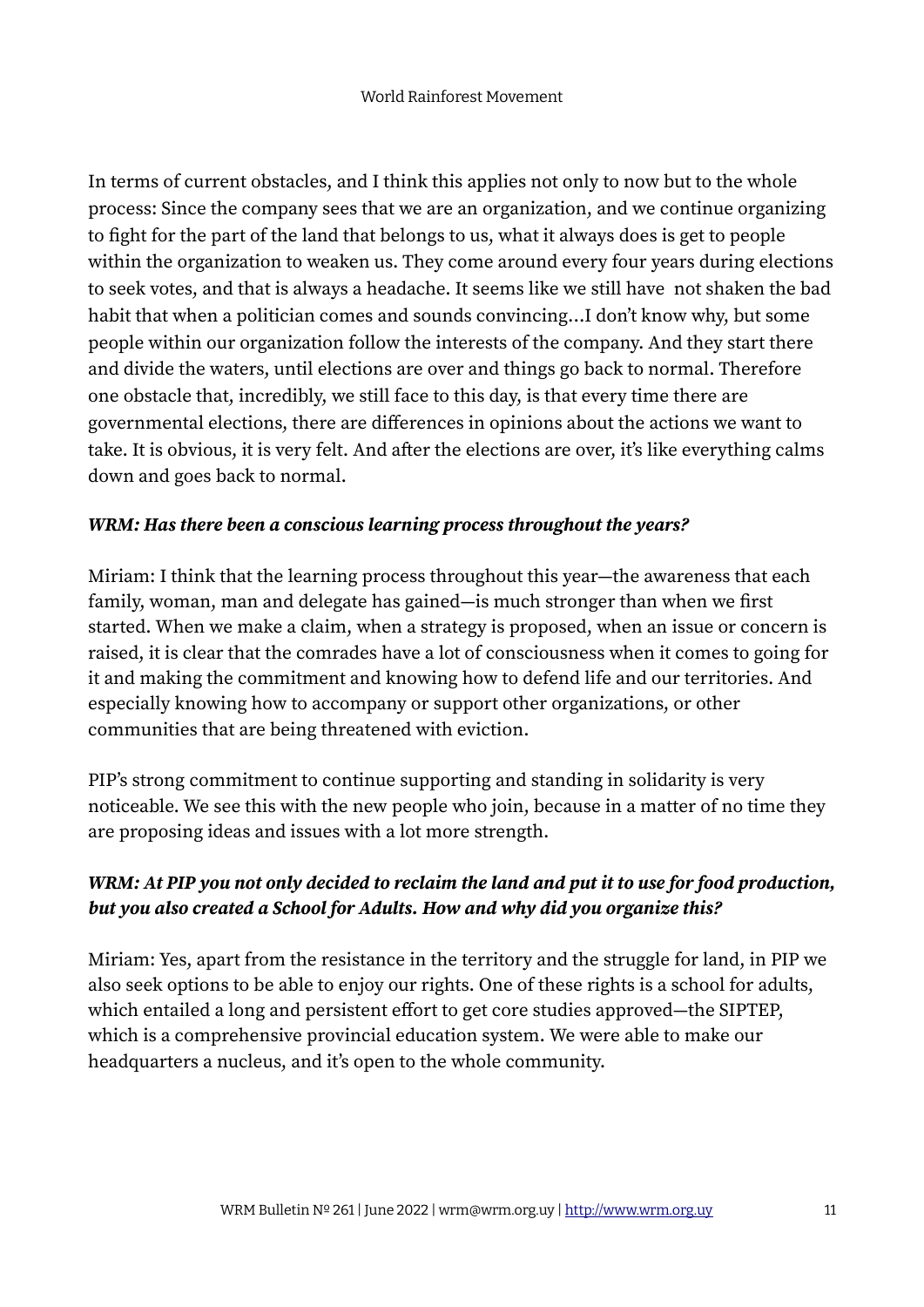There are many young people who didn't finish their schooling or high school, and a lot of older people who are doing grade school. And for us it is a source of pride to be able to say that we're not only thinking of ourselves but of the community.

Another thing we continue to do in PIP is try to be protagonists within our community around our demands and the rights that we deserve. We are always fighting for health, for roads, for water. For example, a plan to create a PIP Seed Bank is also moving forward, to preserve and revitalize local biodiversity. We try to be this voice in our community, and that also gives us a lot of strength.

### *WRM: What are the most important things to keep in mind, in terms of self-organization, to start and maintain a fight? What are some things to avoid or be careful of in the process?*

Miriam: Whenever we get the chance to have talks or meetings with communities, or with other groups that are also fighting for their land, we try to share our experience with them. Above all, to tell them that if they have conviction, if they truly believe they have the right, if they really embrace that fight with everything—with their heart, soul and consciousness—then they have the chance to form a good group. And they can get more families involved, and engage not only the people in the group but also the community.

One of the things to be very cautious of is to not resolve things individually. There is always a danger there. Sometimes, in an effort to speed things up or to respond quickly, you can make a mistake. This has happened to us; some of our members went through this. So, always try to make decisions together. Move forward only when there is agreement. It doesn't matter if you lose a few more days or a few more weeks; the important thing is that the majority be in agreement, because that's the only way people are going to embrace that commitment and that fight. And they are going to push until they reach their goal.

### *WRM: Do you think that outside support or solidarity is important? What kind of solidarity have you received that you consider to have been valuable or useful?*

Miriam: Outside support is always, always important, whether it is from institutions, society itself, media outlets, officials, or different blocs. Because that's how it is: you must involve everyone. You must put the issue on the table and involve everyone who makes up our society.

I know that for us this has taken time. We have kept resisting, and little by little we have gotten all of those actors on board, who are important and invaluable when it comes to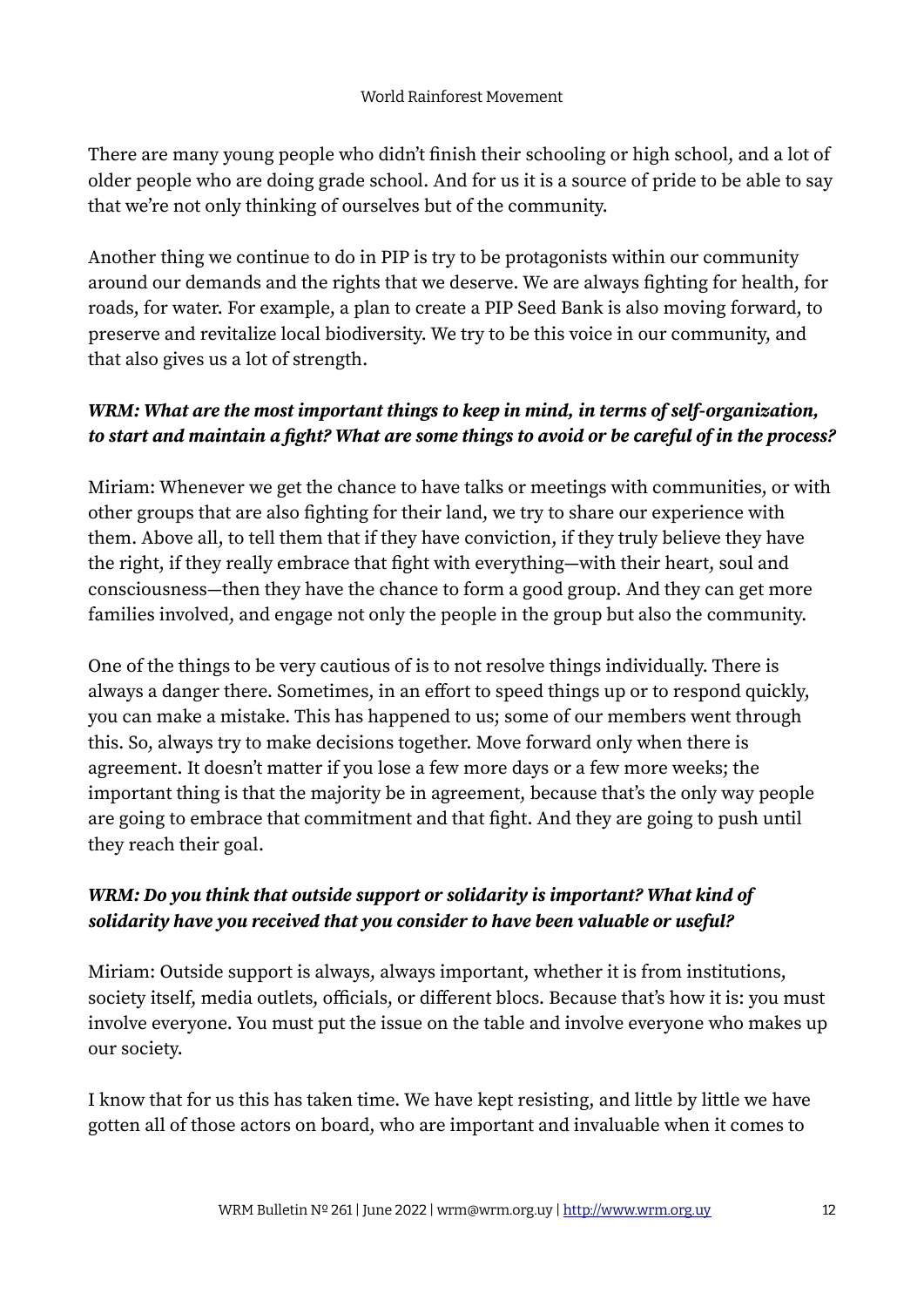#### World Rainforest Movement

sharing opinions, making decisions, standing in solidarity and making our struggles visible.

It is always very important to seek allies, especially allies that can shed light on everything being done and everything we are fighting for, so that the issue is discussed in different spaces. This is very important. This has helped us a great deal.

(1) For more information about PIP's fight, please see the following links (in Spanish):

Tierra Viva, Despiertan tierras dormidas, Argentina, 2020, *[https://agenciatierraviva.com.ar/despiertan-tierras](https://agenciatierraviva.com.ar/despiertan-tierras-dormidas/)[dormidas/](https://agenciatierraviva.com.ar/despiertan-tierras-dormidas/)*

Tierra Viva, Productores Independientes de Piray: "Donde había solo tierra dura, ahora crecen alimentos sanos", Argentina, 2021,

*[https://agenciatierraviva.com.ar/productores-independientes-de-piray-donde-habia-solo-tierra-dura-ahora-crecen](https://agenciatierraviva.com.ar/productores-independientes-de-piray-donde-habia-solo-tierra-dura-ahora-crecen-alimentos-sanos/)[alimentos-sanos/](https://agenciatierraviva.com.ar/productores-independientes-de-piray-donde-habia-solo-tierra-dura-ahora-crecen-alimentos-sanos/)*

Alianza Biodiversidad, Nélida Almeida: "La agroecología es traer al corazón esos valores que están en la comunidad", 2022

*[https://www.biodiversidadla.org/Defensoras/Nelida-Almeida-La-agroecologia-es-traer-al-corazon-esos-valores-que](https://www.biodiversidadla.org/Defensoras/Nelida-Almeida-La-agroecologia-es-traer-al-corazon-esos-valores-que-estan-en-la-comunidad)[estan-en-la-comunidad](https://www.biodiversidadla.org/Defensoras/Nelida-Almeida-La-agroecologia-es-traer-al-corazon-esos-valores-que-estan-en-la-comunidad)*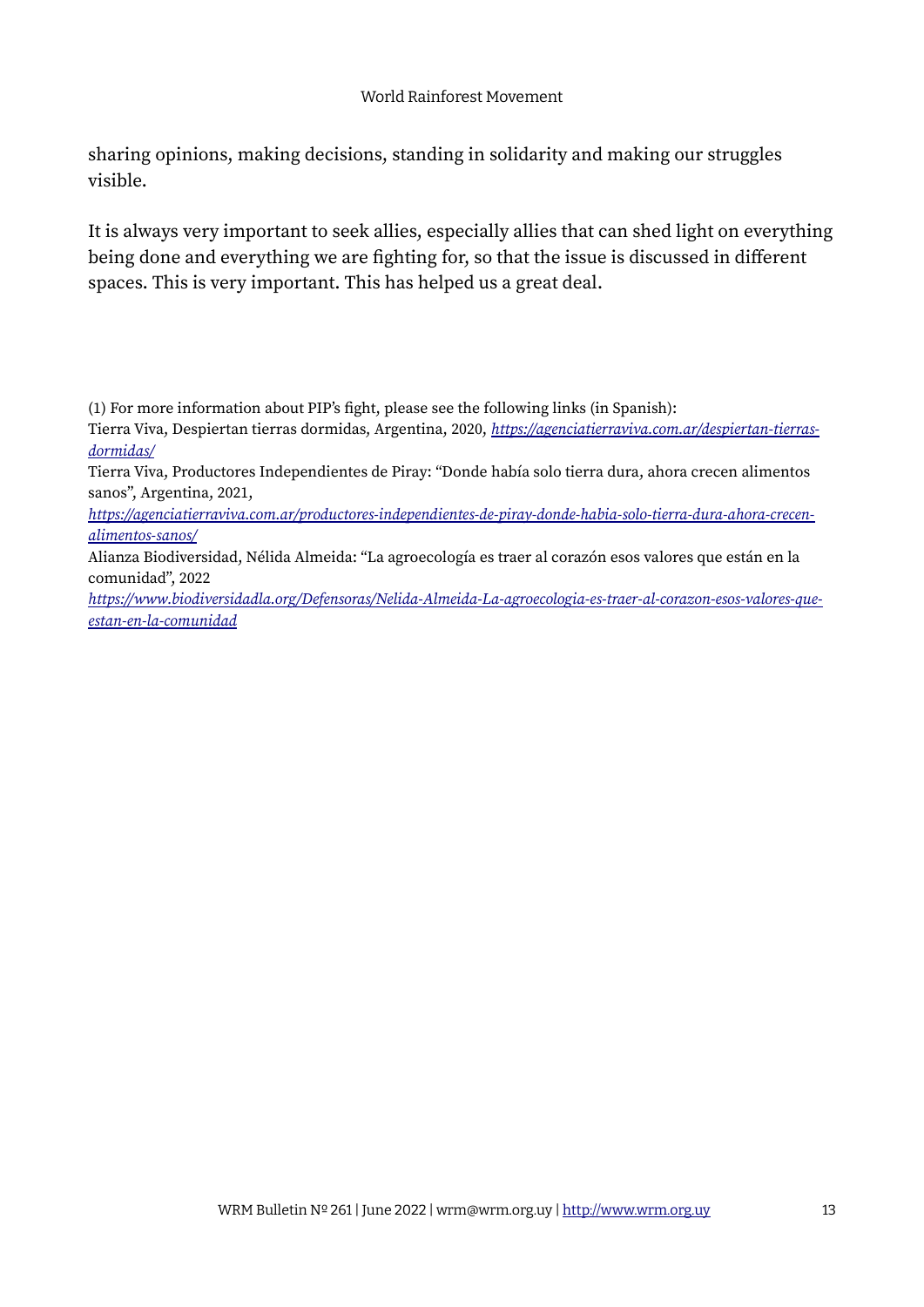# **"Energy Trade or Our Life": The Struggle Against the Dams in the Mekong River Mainstream**

**The nearly 5,000 km. of the Mekong River, which crosses six countries and sustains the lives and livelihoods of millions, is under severe threat due to the ongoing construction of large scale dams. Communities are resisting what could be the final struggle to save some of the remaining parts of the River… of their lives.** 

The Mekong River is the longest river in Southeast Asia and one of the world's great rivers. Covering a distance of nearly 5,000 km. from its source on the Tibetan Plateau in China to the Mekong Delta, the river flows through six countries: China, Myanmar, Thailand, Lao PDR, Cambodia and Vietnam.

The people of the Lower Mekong countries (Myanmar, Laos, Cambodia, Thailand and Vietnam) have been living with a significant challenge in the past three decades due to the rapid development of large hydropower dams, especially on the Mekong mainstream. Large hydro dams block major fish migrations and disrupt this vitally important river, affecting millions of people who depend upon the Mekong for their livelihoods and survival. Territorial issues of sovereignty and land tenure, plus the lack of governance cooperation among the relevant states, are the main barriers for affected communities and civil society movements to strengthen their networks across borders. Yet, despite these barriers, in tandem with the false argument of solving people's energy needs and benefits from the energy trade, social movements have maintained their unity with hope, still.

The upper part of the Mekong River, or "Lancang River" in the Chinese language, is now entirely controlled by the 11 Chinese-owned large hydropower dams. These large dams are, among other impacts, preventing the Mekong mainstream from filling itself along the Thai-Laos border as well as from filling the Tonle Sap (the Great Lake), the major source of fishes, which provides Cambodians with up to 70 per cent of their protein.

Currently, the government of Lao PDR is going full-speed to push seven dams on the Mekong mainstream, after finishing with the first two dams, which are implemented by Thai and Malaysian companies. The energy trade relationship between the Mekong and other Southeast Asian countries is not only a business matter, but it is also firmly pushed by the political interests of many actors. China is now the leading actor in the business with its engagement in many upcoming projects. It is also the most influential in political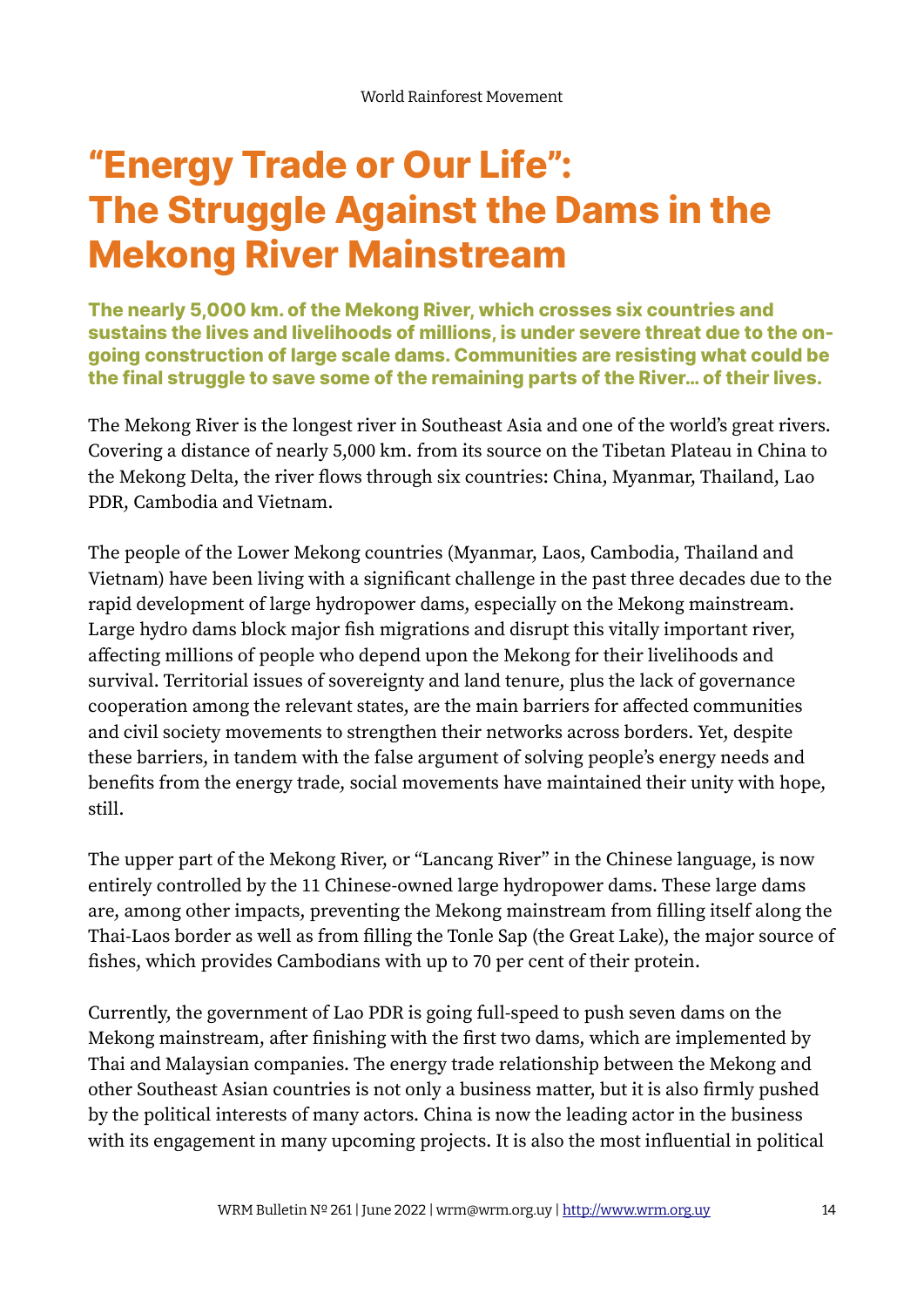ideology and development direction and the biggest lender for landlocked Laos. At the same time, Thailand remains the biggest buyer of Laos' electricity.

Laos is referred to as the "Battery of Southeast Asia" due to the vast amount of planned dams aimed to feed the energy for neighboring countries.

#### '**Net Zero' Emissions by Damming the Mekong river and its people**

Since 1993, Thailand has signed five Memorandums of Understanding (MOU) to buy electricity from Laos. In 2016, Thailand agreed to purchase 9,000 MW from Laos over the following two decades. To date, Laos has sold 5,935 MW to Thailand. On March 2022, the Thai cabinet agreed to sign the latest MOU for buying an additional 1,500 MW, making a total of 10,500 MW. The government's argument for the new MOU was "To get clean energy to support Thailand's Net Zero Green Emissions." Therefore, the agreements make way for the Thai business to continue building dams in Laos and allow the announcement of a distorted logic in claiming that the large-scale hydropower dam is a clean energy source.

It is difficult to know the number of people suffering from these mega dams, because of the multifold changes along the river's 4,880 kilometers that cross six countries. The destruction of the biodiversity in the Mekong mainstream, its tributaries, the Tonle Sap (the Great Lake) in Cambodia and the Mekong delta, took away a promising future and the livelihoods of millions. Studies estimate that the decline in the Mekong's fisheries alone will cost nearly USD 23 billion by 2040. This number is not surprising when we look at Tonle Sap, one of the world's biggest inland lakes, with 70% of fish species migrating from the Mekong into the lake during the wet season. By 2019, the Mekong-Tonle Sap flowing system had changed dramatically, leaving the lake's water warm, shallow and oxygenstarved. In that year, fisheries in Tonle Sap were estimated to decline by 80 to 90%. As a result, many people had to move away from their original thriving communities next to the lake, to face an unknown future with almost no choices.

In the past three decades, the governments from the Mekong region have failed to protect the river and its people. The region, under military and socialist governments, was only able to agree on an open-market economy and cross-border trade. However, the lack of governance in this process has left people behind and far apart from one another. Apart from the weak, unreliable process among the Mekong governments as well as from mechanisms such as the Mekong River Commission (MRC), people in the Lower Mekong have also faced Chinese aggressive investments without much explanations and Chinese hydropower businesses, which have rapidly grow. While insisting on its brotherhood with the Lower Mekong countries, China has never accepted any of the impacts of its dams.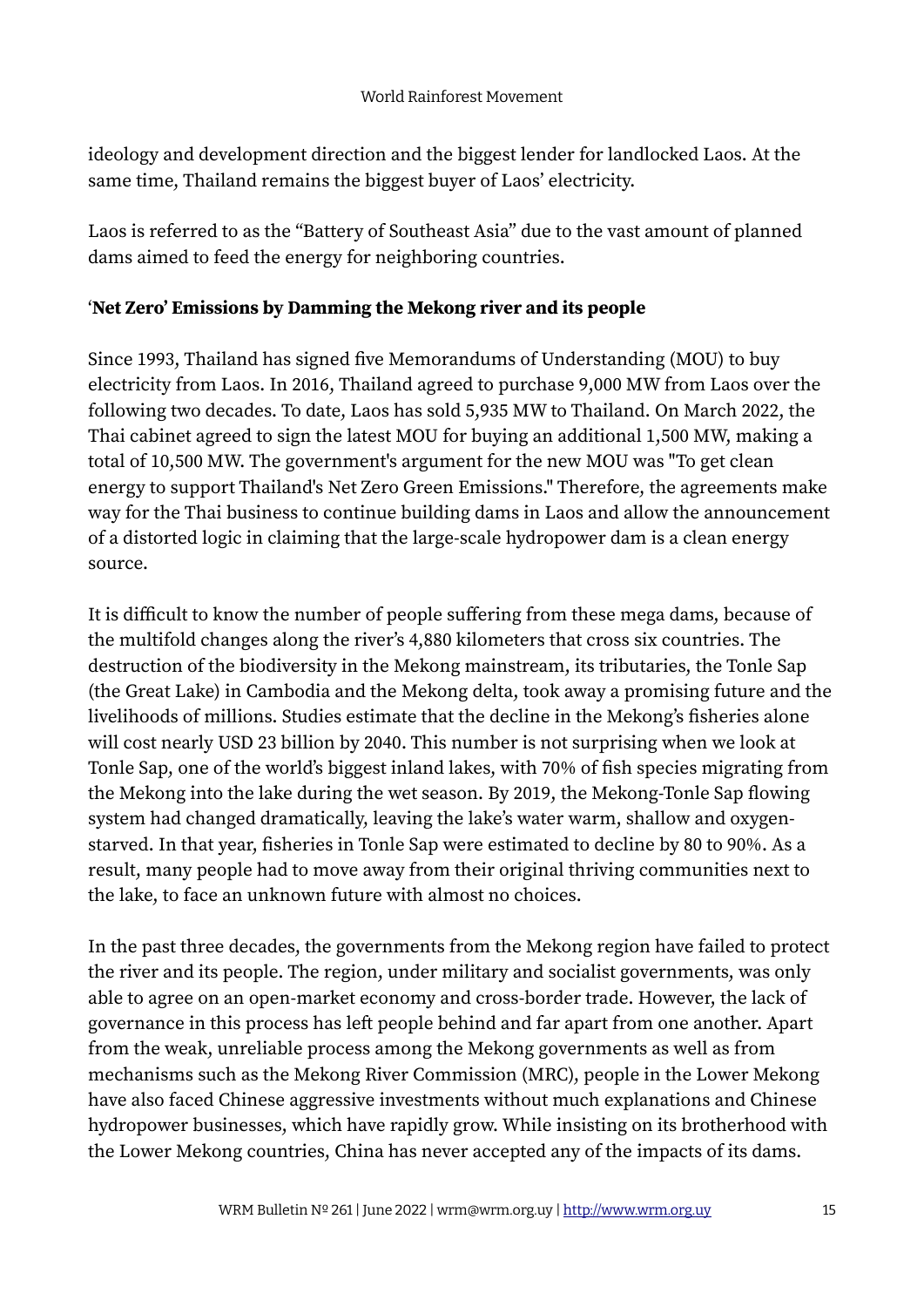While the evidence of the Mekong River's environmental and social destruction is becoming more prominent, the sharp contrast between the businesses getting benefits and the people and the countries getting pain is also evident. In Thailand, the price of electricity is about to reach its highest rate in the coming May 2022. Yet, Thailand has more than 50 per cent of energy reserve margin, as the Thai Power Development Plans (PDP) was based on an overestimated economic growth. The Thai authority insists on raising hydro's power output from seven per cent in 2015 to 15-20 per cent by 2036, in line with its constant support to the hydro businesses, amidst the oversupply of electricity and the destruction of local environments and livelihoods.

For Lao PDR, the most recent news indicates the country's 'debt trap' problem. In 2015, Laos' Gross Domestic Product (GDP) tripled from 2005. It grew as high as 6.3 per cent in 2017. However, it dropped continually to 5.5 in 2019 and 3.3 per cent in 2020. The main driving force for the increased GDP was the foreign investment in large infrastructure projects. However, the Laos government has to invest at least 30 per cent of its GDP to generate six to seven per cent economic growth. Therefore, it turned out that Laos could not generate sufficient high income to pay off its foreign debt. Its debt, especially to China, came from multibillion-dollar projects, such as high-speed rail projects, large hydropower dams, and the energy grid infrastructure. Therefore, the government of Laos does not have many choices than to push further the "Battery of Asia", allowing the private sector and China to design their future development direction.

#### **A Strong Resistance to Save the Mekong River**

Since these large dam projects started in the late 1980s, civil society groups and local communities spent the first two decades working to understand the situation and mobilizing to create networks among them, despite all the difficulties due to repression and criminalization. In 2012, a Network of local communities from eight provinces along the Mekong river in Thailand sued the Energy Generating Authority of Thailand (EGAT) for planning to buy 95 per cent of its electricity from the Xayabouri Dam, the first Lower Mekong dam built by a Thai company. (1) After years of investigation, the administrative court turned down the peoples' attempt to slow down the EGAT. The appeal is still ongoing against this major dam, which operates on a full scale. However, putting the energy authority to court has helped people to understand the energy business more than before. Since then, different communities in the Mekong countries have been trying to deepen the argument of energy needs and benefits from the energy trade with the situation on the ground. NGOs receive more requests to give training workshops on energy and impacts of hydro energy. Many community representatives start to overcome the apparent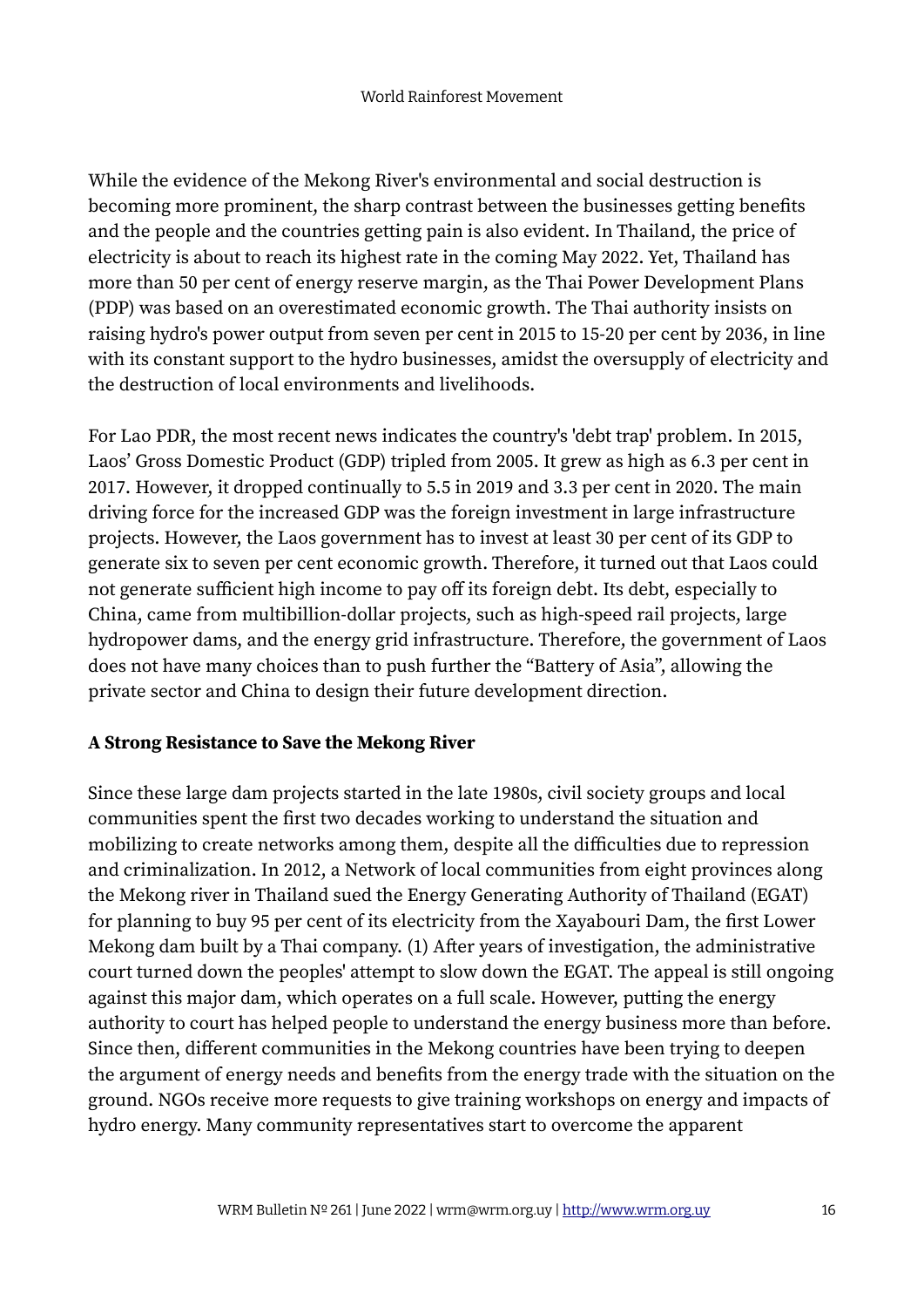complexity of numbers and calculations and come out with their own arguments to support the critical question of "Energy trade or our lives."

In Thailand, the movements' momentum has also gained because of the campaign on the upcoming Thai-Laos dams. Among the seven proposed dams, two dams are planned across the two countries' borders, namely Ban Khoum and Pak Chom Dams. Communities can therefore react directly as affected stakeholders.

Recently, the company Energy Absolute Plc asked permission to the Thai Northeastern province to survey the areas affected by the Ban Khoum dam. The 69.6 billion Thai baht (around US 2 billion dollars) project will generate 1,079MW of power, but it would affect about 250,000 people in Thailand and Laos. On Feb 7, 2022, a Mekong conservation group, based in the Ubon Rachathani Province in Northeastern Thailand, submitted a petition to the governor of the Province asking him to reconsider the company's permission to carry out a survey in the area due to the serious concerns on the project's potential impacts.

On February 13, the governor sent a letter to the conservation group and the company instructing Energy Absolute Plc to suspend its survey because there is no information about a cooperation framework between Thailand and Laos on this project yet.

The Thai communities were able to delay the process in Thailand, at least for a while. However, a similar survey on the Laos side of the border was ongoing, regarding an announcement of a MOU between companies in Laos and Thailand and the Laos government for a feasibility study on these dams from July 29, 2020. According to the MOU, the group planned to finish the feasibility study of the dams within two years.

The movements against the large dams on the Mekong mainstream river could perceive this as the final struggle before the Mekong River becomes too devastated. It is even uncertain if all the seven dams could be built, with the severely drying situation of the river, when all the large dams need the Mekong waters to generate the power. However, in this final turning point, hopefully, the current problems and the knowledge people have gained in the past three decades will enable them to make a more robust mobilization and more comprehensive networking.

It might be the chance for the communities, for once, to lead the mobilization back on track and be able to save some of the remaining parts of the river, of their lives.

*Premrudee Daoroung Project SEVANA South-East Asia*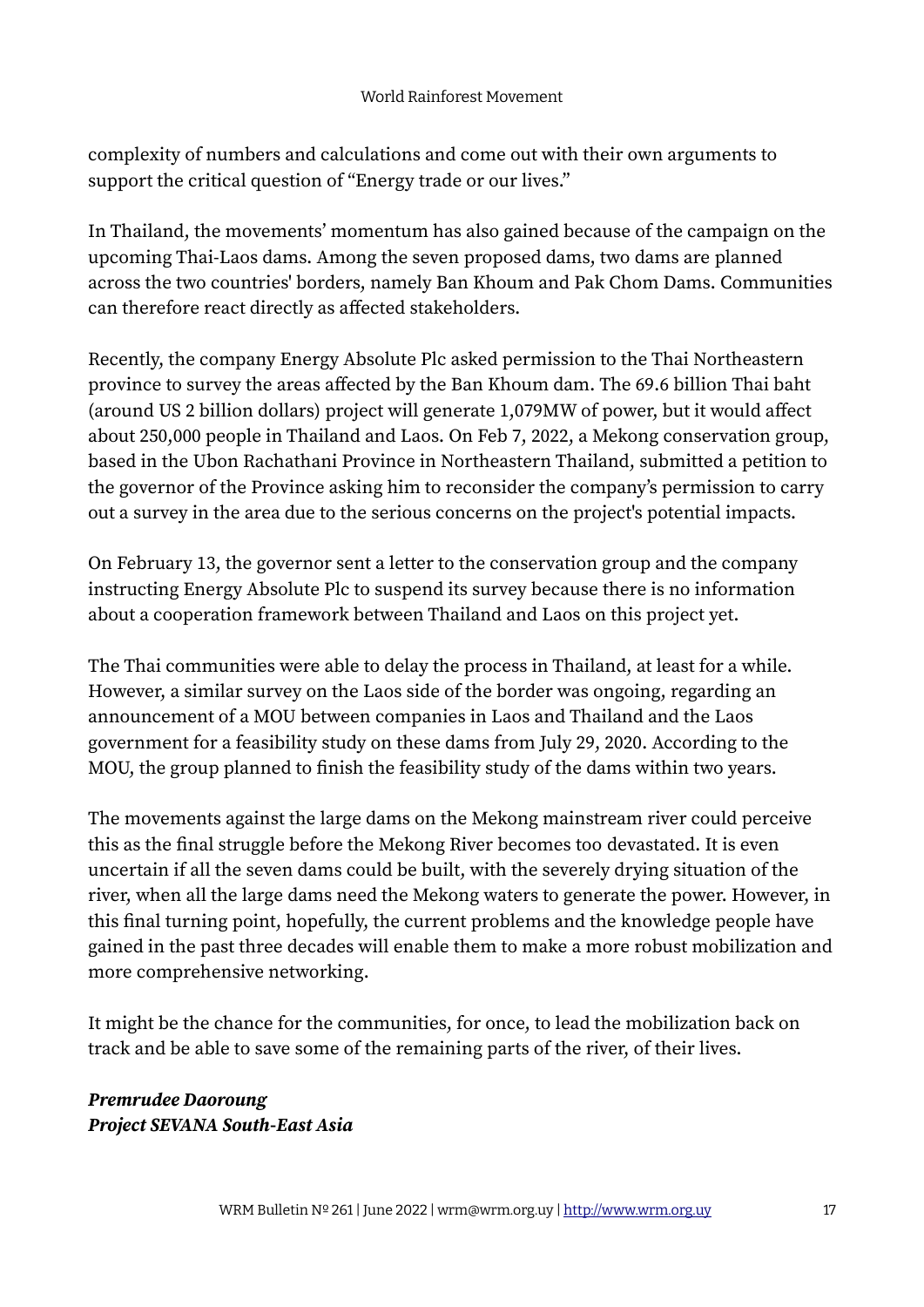#### World Rainforest Movement

(1) Video with English subtitles about a fisher community in Thailand in Ubon Rachathani Province, which is the group that submitted the petition against the survey of the company on Ban Khoum Dam. See the video:<https://youtu.be/kCDYwNO7fhk>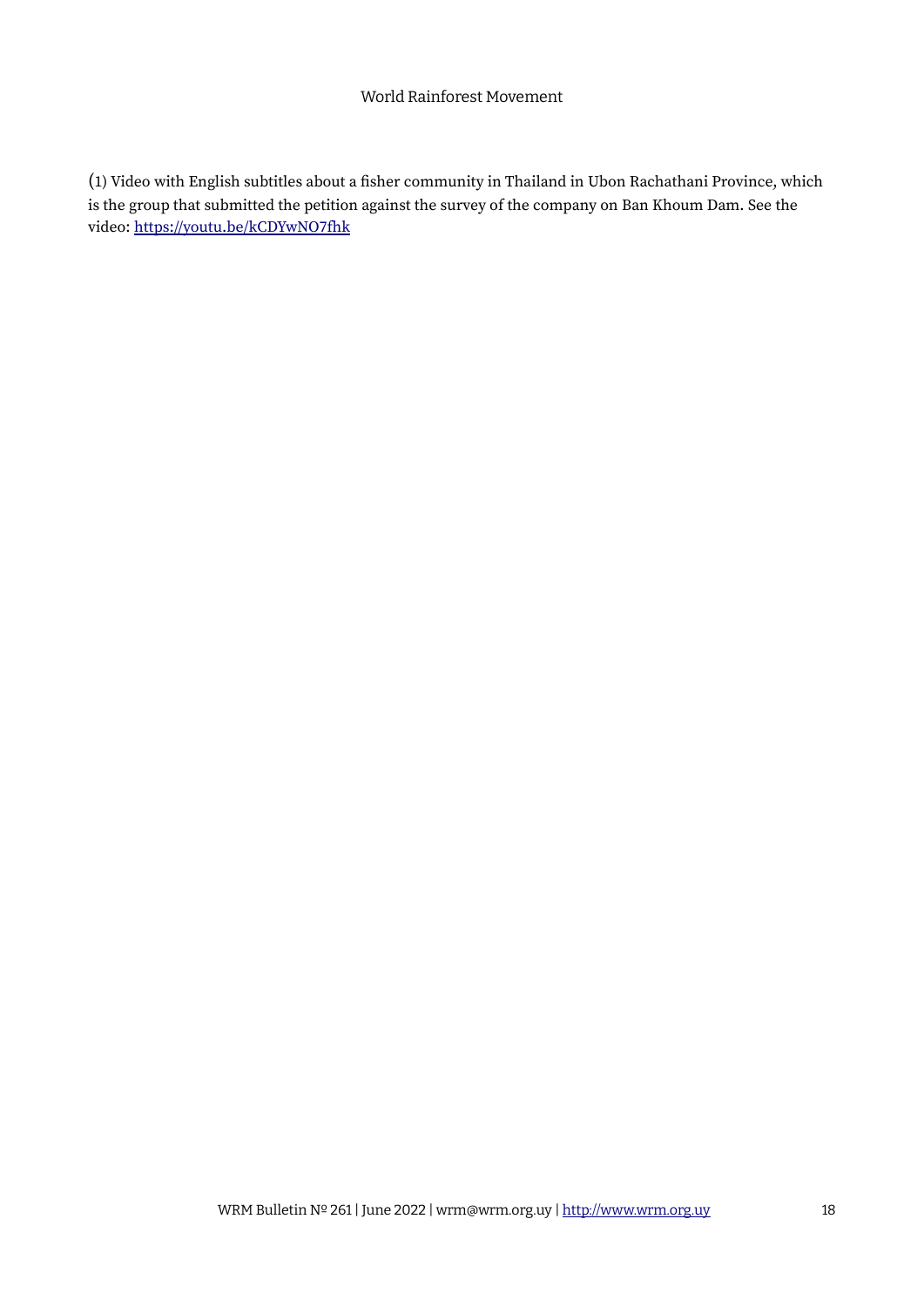# **Green Deserts: The Advance of Oil Palm Plantations in the Amazonian State of Pará**

**In Brazil, oil palm plantations are expanding rapidly, mainly in the Amazonian state of Pará. BBF (Brasil BioFuels), the largest oil palm company in Brazil, stands accused of environmental crimes and violence against indigenous, quilombola and peasant communities such as Virgílio Serrão Sacramento, a community linked to the Small Farmers' Movement (MPA).**

Violence in rural areas of the Amazonian state of Pará occurred systematically over the course of the 20<sup>th</sup> century in the name of a certain 'national development' of which the populations that inhabited this territory were not and are not a part. This 'development' continues its advance, in the process killing, poisoning and expelling local populations in a truculent fashion right now in the  $21^{st}$  century. In the lower Tocantins region, this violence presents itself via oil palm (*dendê*, as it is known in Brazil) monoculture, which arrived in the 1980s. Since its arrival, *dendê* and the companies that exploit its cultivation have had a trajectory of murder, labor crimes, human rights violations and various other forms of cruelty brought forth in the name of this 'development'. And despite all this history of violence in peasant, *quilombola* and indigenous territories, the companies in question maintain that they produce 'sustainable' energy and palm oil.

Biopalma da Amazônia SA, a company belonging to the Vale corporation – one of the world's largest mining concerns – in partnership with Grupo MSP, built its first mill to extract palm oil in 2012. The mill is in the municipality of Moju, 150km away from the Pará state capital, Belém. According to Vale, the total investment in the project amounted to US\$ 500 million.

Biopalma was sold to BBF (Brasil BioFuels) in 2020. According to its website, BBF became Latin America's top palm oil producer, and plans to expand oil palm plantations in the states of Roraima and Pará. (1) With the acquisition of Biopalma, BBF took control over an area of 63,000 hectares under cultivation, of which 7,000 hectares belonging to partner family farmers. BBF operates in all the stages of the production process, from the cultivation of *dendê* to electricity generation in thermo-electric power plants.

The purchase process was contested by a suit filed in Rio de Janeiro by a company called Marborges Agroindústria, interested in transparency vis-à-vis an act of business concentration. The company mentions in the suit that as 'reported in the media', BBF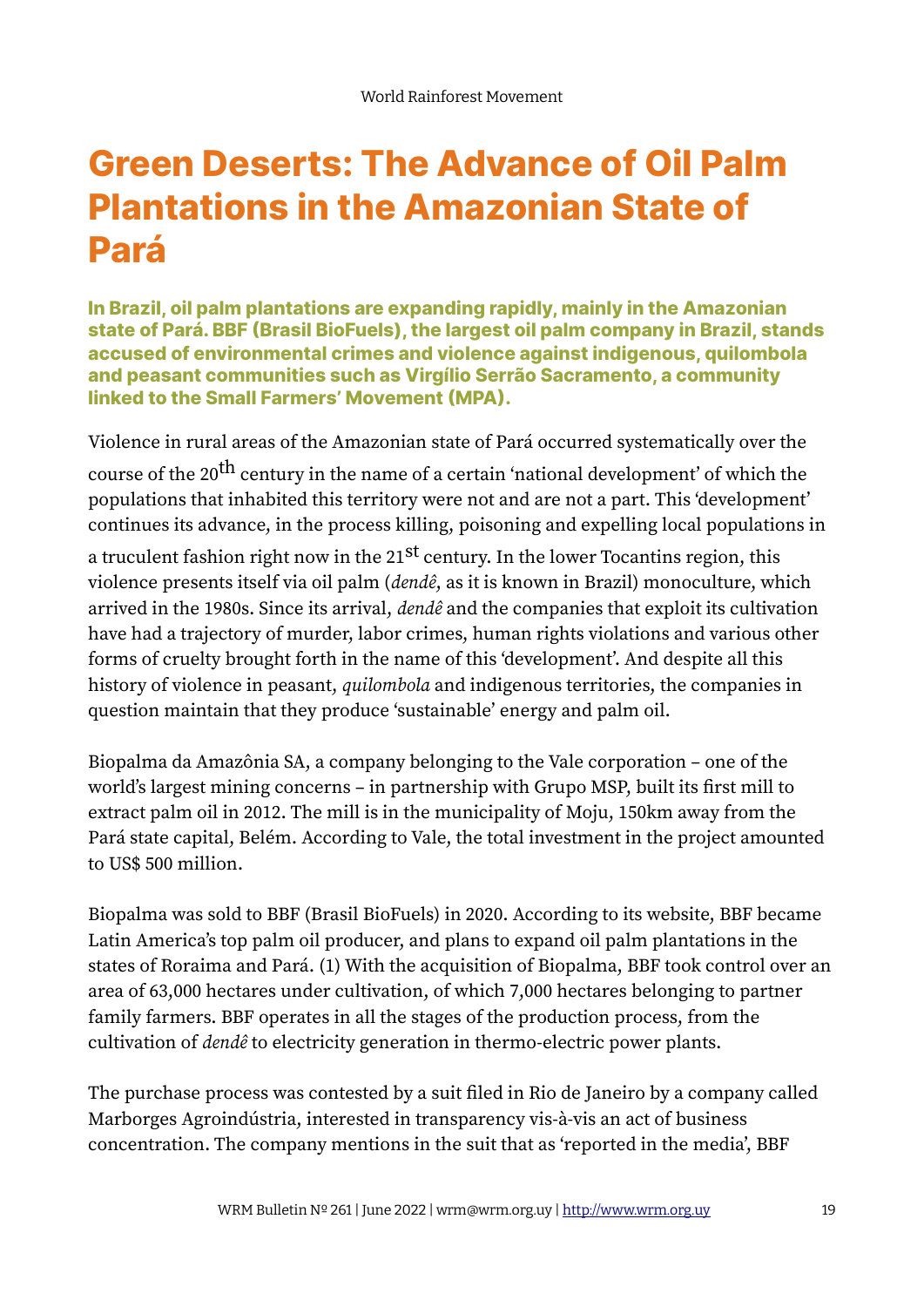allegedly paid 1 real for Biopalma, despite Marborges having made an unsolicited proposal to pay 20 million reais (more than US\$ 4 million), without the need for Vale to make any financial contribution and with the purchaser taking on all of the palm producer's contingencies.

It was precisely during this period, in the midst of the pandemic, that this company, commanded by foreign investments, brought about an expansion in oil palm plantations, advancing onto areas belonging to peasant communities like Virgílio Serrão Sacramento located in the municipality of Moju, Pará.

#### **Impacts and conflicts**

According to the April 5, 2022 issue of *O Liberal* newspaper, BBF, "commanded by Milton Steagall, who is the defendant in dozens of lawsuits, both civil and criminal, has been the object of new accusations. The Federal Public Prosecution Service (MPF) points out a series of irregularities undertaken by BBF in areas that are part of traditional communities, like indigenous peoples and *quilombolas*, without the due legal licensing process for a company in the biodiesel business. Beyond the irregular activities, the company stands accused of environmental crimes, intimidation and violence against communities." (2) According to the newspaper, the Prosecution Service highlighted the fact that, among other questions, the Turé Mariquita Indigenous Land is being strangled by the company's plantations, without a buffer zone that should exist to keep a distance of at least 10km between the cultivated areas and the indigenous area. There have been several complaints of contamination. (3) The same situation afflicts two *quilombola* communities, also surrounded by oil palm plantations: Alto Acará and Nova Betel. According to the Federal Public Prosecution Service, "Both in the case of the Turé Mariquita Indigenous Land and of the *quilombola* communities, there are also areas bought up by the company that are in fact territories claimed by *quilombolas* and indigenous people". (4) Along similar lines, in April 2022, the Bujaru and Concórdia *quilombola* communities, also located in Pará, denounced in an open letter the strong contamination and low water levels of the Bujaru River due to BBF and its operations. (5)

It was in this context that the peasants linked to the Small Farmers' Movement (MPA) from Virgílio Serrão Sacramento community (Moju municipality), received a surprise visit on March 23, 2022. A marshal from the agrarian court in Castanhal municipality arrived to serve a preliminary injunction and writ of replevin filed against them by BBF.

Since the end of 2015, the families in question have occupied and lived in the area in peace and quiet, carrying out agricultural activities that respect the environment. Their income comes from the sale of what they produce, like cassava flour and derived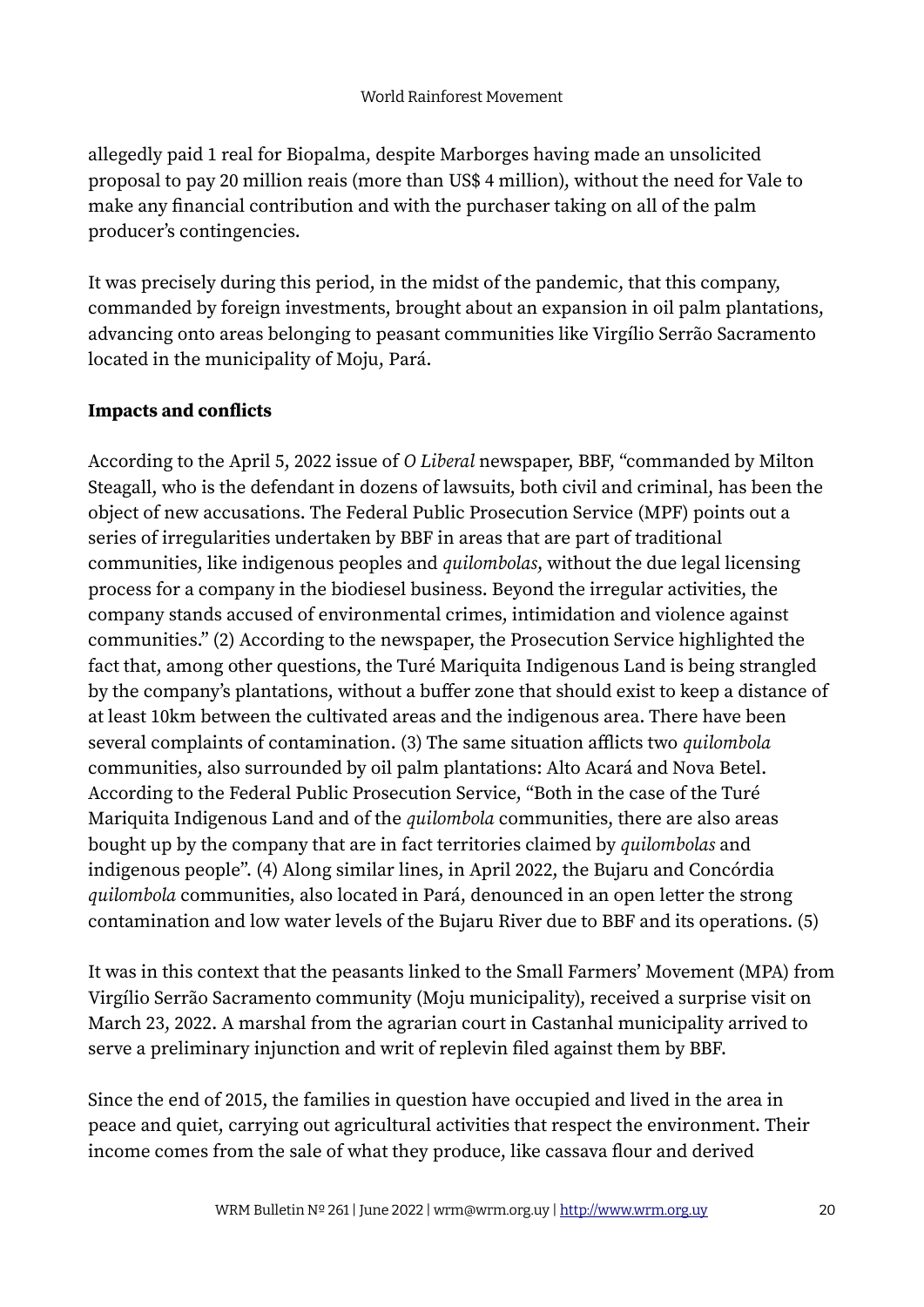products, Brazil nuts, *açaí*, palm hearts, cocoa, maize, beans, rice, passion fruit, black pepper, chickens, ducks and pigs. In other words, the land guarantees dignity and incomes for the 38 families that live in the community and work the land. The community hosts 13 cassava flour mills where flour is produced collectively. On average, each family produces thirty 60kg sacks of flour per month. The community also has a tree nursery that has produced more than 26,000 *açaí* saplings planted in the families' fields, as well as 30,000 cocoa saplings. All the work is done collectively and with the farmers' own resources.

The families that live in "Assentamento Virgílio Serrão Sacramento" community have a history of struggle for recognition of their land and of demanding that the Pará Lands Institute (ITERPA) inspect the area to go ahead with the regularization of land ownership in favor of the families. According to surveys conducted by the movement, there are no private property deeds for the area occupied, i.e., it is state of Pará public property. This history is borne out by photos, minutes of meetings and occupations of the headquarters of the National Colonization and Land Reform Institute (INCRA) and of ITERPA in Belém (Pará state capital city). The community's families have always denounced the intimidation and threats made by employees of this plantations company, using drones and trucks circulating in the area. They always try to identify community leaders and to scare families into abandoning the area. For this reason, the movement and the families have always asked ITERPA to manifest itself, which had not happened until the start of the Covid-19 pandemic.

In December 2020, acting in a surreptitious and aggressive fashion, an employee of BioPalma (now BBF) entered the area by car with two security guards, taking photos of people, their homes and fields, and saying that the company owned the area and we should vacate it. This took place when we were experiencing one of the peaks of the pandemic, with several family members feeling ill and frail. It was in this context that the company sought a writ of replevin against the families.

The company uses lies as arguments in an attempt to incriminate the movement and the families that live in the community. They say we are in an area that belongs to them and claim we are committing environmental crimes like the illegal felling and extraction of wood. They also try to accuse us of threatening their employees with machetes.

All of these accusations and lies hurt our dignity, principles and values, for no such things have been done over the years. Never has anyone in the area been charged for this kind of act, a fact borne out by a document of the Brazilian Institute for the Environment and Renewable Natural Resources (IBAMA) annexed to the suit about deforestation in recent years in the area of the community. On the contrary, we have conducted various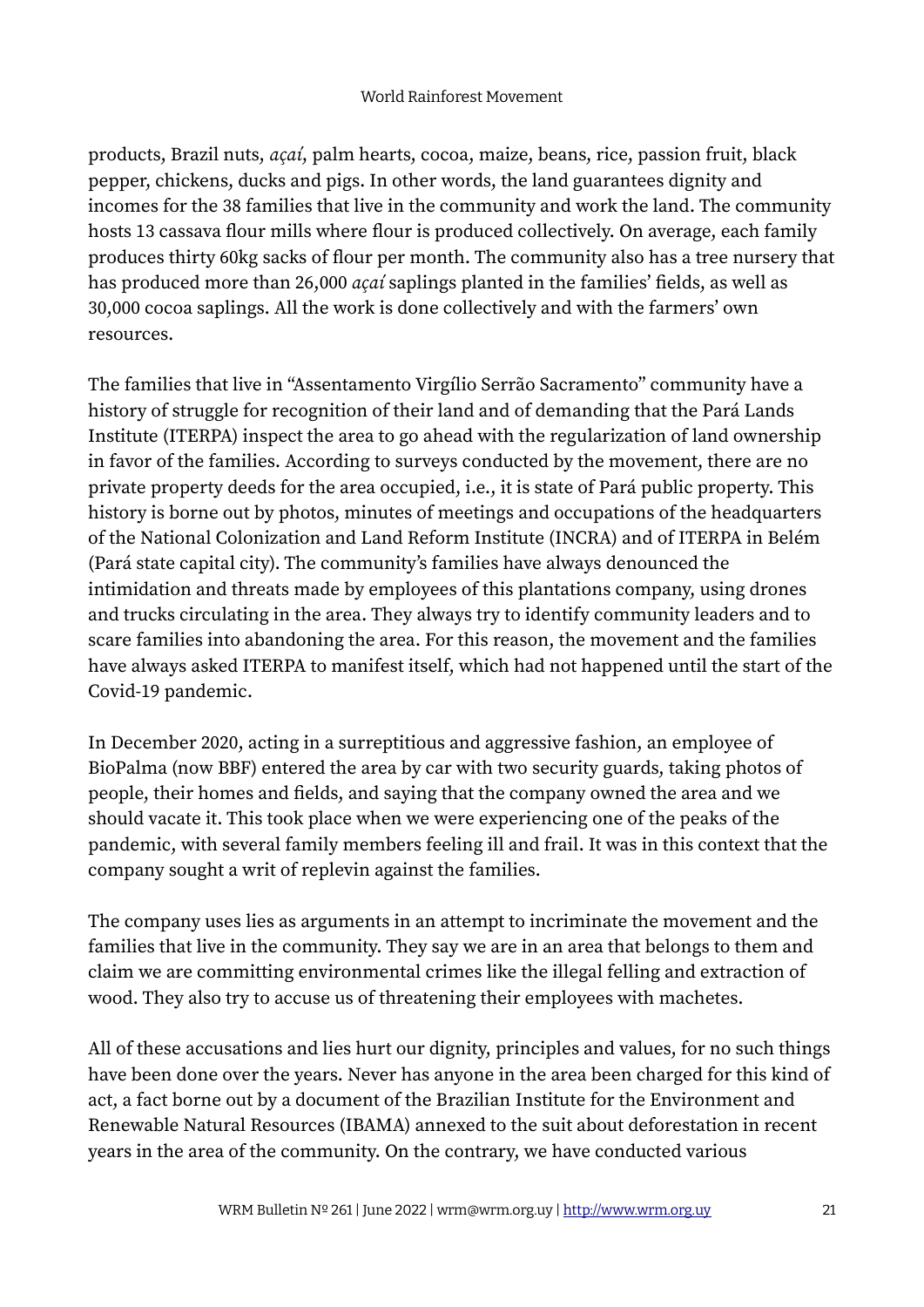awareness-raising and environmental responsibility activities, with the planting of trees, including fruit-bearing trees, to recover the forest.

We repudiate the criminal and inhumane actions of this company, which has been grabbing land in the state of Pará, committing environmental crimes, violating labor rights and causing irreparable damage to the rivers, streams and springs of our region. (6)

#### **Expansion of the oil palm in the Amazon region: more destruction and land grabbing**

The area with oil palm plantations in Brazil has increased in size by some 60% over the last ten years. The largest share of this expansion is in Pará. According to a recent study by Chain Reaction Research, BBF, the biggest palm oil company in Brazil, controls 128,000 hectares of land. Its main customers include Bunge, Cargill, General Mills, Bimbo Group, Hershey, Kellogg's, Mondelez, Nestlé and Unilever. Over the last few years, BBF was considered responsible for the deforestation of 667 hectares, despite the commitments made by industry and the authorities to expand oil palm plantations only in areas cleared prior to 2008. Most of these 667 hectares were deforested between 2019 and 2020. A peak of 165 fire alerts was detected in BBF's oil palm plantations in 2020. (7)

BFF has almost 70,000 hectares planted in the states of Roraima and Pará, but there already exist areas mapped out in Rondônia, Amazonas and Ilha do Marajó (also in Pará), where cultivation plans have international funding guaranteed, according to BBF CEO Milton Steagall. (8)

In December 2021, BBF and Vibra Energia – Brazil's largest biofuel distributor – announced plans to build a 'green diesel' refinery in Manaus, the capital city of Amazonas state. The Manaus refinery still lacks an environmental license, but the intention is to invest R\$1.8 billion (US\$378 million) and begin operations in 2025. In order to reach the necessary production volume, BBF plans to plant 120,000 hectares of oil palm plantations by 2026, in areas yet to be determined. This would increase the amount of land dedicated to this monoculture in Brazil by approximately 60%. (9) Vibra Energia, previously known as Petrobras Distribuidora SA, agreed to sell aviation fuel to be produced at BBF's Manaus bio-refinery, which was already prepared to supply renewable diesel to the company. (10) Steagall has stated that the strategy is to cultivate oil palm in remote areas and transport the oil with the support of Vibra, which has experience in waterborne transport, another source of cost reductions. (11)

The expansion of oil palm plantations in the Brazilian Amazon by companies like BBF has been associated with disrespect for the rights of Indigenous Peoples and peasant and *quilombola* communities. Recent allegations include the contamination of rivers and soils,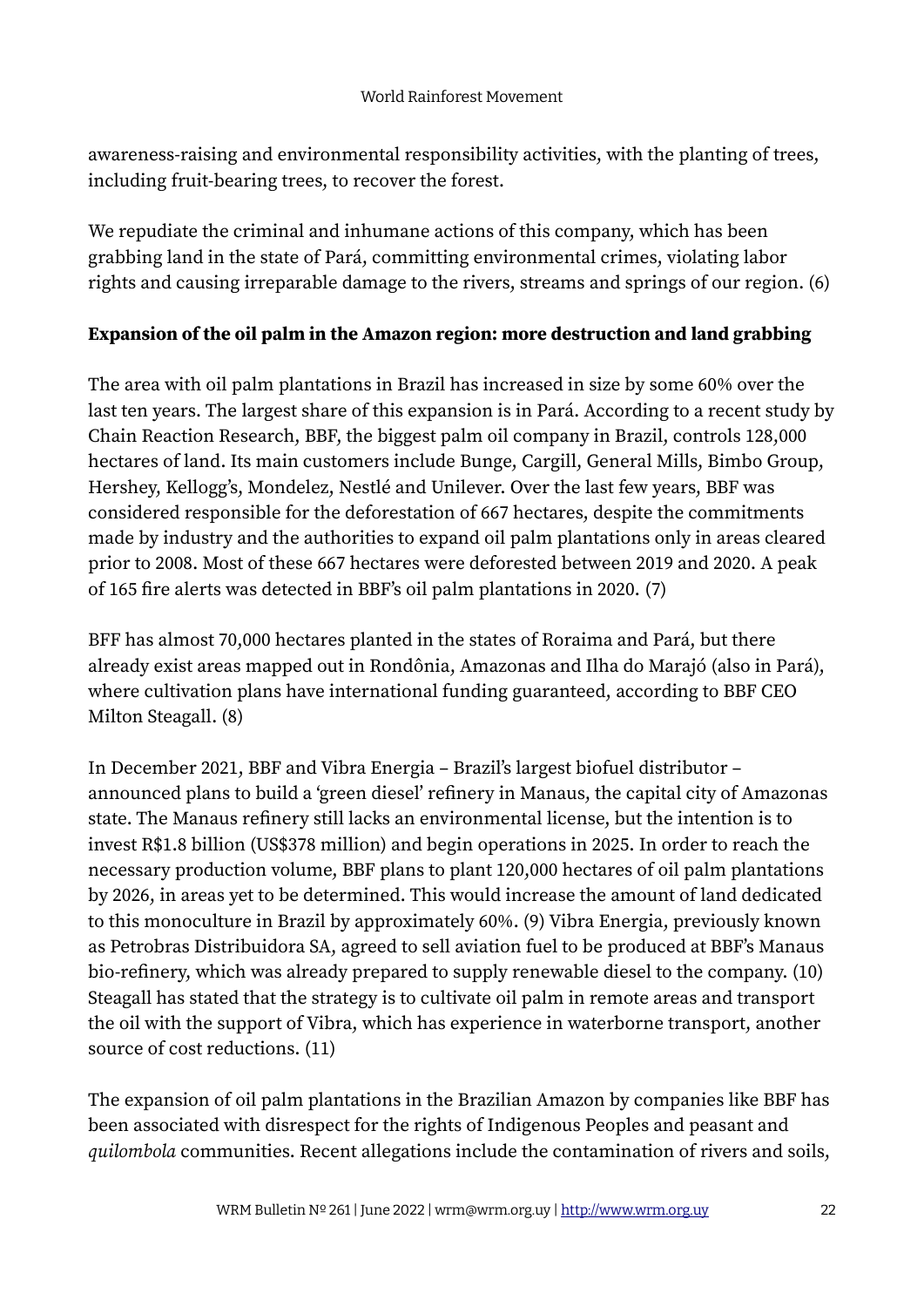#### World Rainforest Movement

and damage to peoples' subsistence and health. Numerous conflicts related to land rights have been documented. (12)

The families that live in the Assentamento Virgílio Serrão Sacramento community are living proof that there is a project underway to destroy the Amazon region, and that the justice system often remains blindfolded when crimes are committed by the powerful.

We will continue to fight for land, work and justice, and will not be intimidated by the powerful who try to kill us.

#### *Mateus,*

#### *Small Farmers' Movement (MPA – Movimento dos Pequenos Agricultores), Pará, Brazil.*

(1) BBF, Who we are,<https://www.brasilbiofuels.com.br/en/who-we-are/>

(2) O Liberal, MPF reforça acusações contra Brasil Bio Fuels, 2022, [https://www.oliberal.com/para/mpf](https://www.oliberal.com/para/mpf-aponta-risco-de-violencia-em-conflito-entre-bbf-e-comunidades-indigenas-e-quilombolas-no-para-1.519249)[aponta-risco-de-violencia-em-conflito-entre-bbf-e-comunidades-indigenas-e-quilombolas-no-para-1.519249](https://www.oliberal.com/para/mpf-aponta-risco-de-violencia-em-conflito-entre-bbf-e-comunidades-indigenas-e-quilombolas-no-para-1.519249) (3) Repórter Brasil, O dendê na mira da lei, 2015,

[https://reporterbrasil.org.br/wp-content/uploads/2015/09/o\\_dende\\_na\\_mira\\_da\\_lei.pdf](https://reporterbrasil.org.br/wp-content/uploads/2015/09/o_dende_na_mira_da_lei.pdf)

(4) Ministério Público Federal, MPF aponta risco de violência em conflito entre BBF e comunidades indígenas e quilombolas no Pará, 2022, [http://www.mpf.mp.br/pa/sala-de-imprensa/noticias-pa/mpf-aponta](http://www.mpf.mp.br/pa/sala-de-imprensa/noticias-pa/mpf-aponta-risco-de-violencia-em-conflito-entre-bbf-e-comunidades-indigenas-e-quilombolas-no-para)[risco-de-violencia-em-conflito-entre-bbf-e-comunidades-indigenas-e-quilombolas-no-para](http://www.mpf.mp.br/pa/sala-de-imprensa/noticias-pa/mpf-aponta-risco-de-violencia-em-conflito-entre-bbf-e-comunidades-indigenas-e-quilombolas-no-para)

(5) Combate Racismo Ambiental, Carta Aberta: As Comunidades Quilombolas de Bujaru e Concórdia do Pará pedem Socorro!, 2022, [https://racismoambiental.net.br/2022/04/16/carta-aberta-as-comunidades](https://racismoambiental.net.br/2022/04/16/carta-aberta-as-comunidades-quilombolas-de-bujaru-e-concordia-do-para-pedem-socorro/#:~:text=Main%20menu-,Carta%20Aberta%3A%20As%20Comunidades%20Quilombolas%20de%20Bujaru,Conc%C3%B3rdia%20do%20Par%C3%A1%20pedem%20Socorro!&text=%E2%80%9CAs%20Comunidades%20Quilombolas%20de%20Bujar%C3%BA,do%20rio%20Bujaru%20com%20envenenamentos)[quilombolas-de-bujaru-e-concordia-do-para-pedem-socorro/#:~:text=Main%20menu-,Carta%20Aberta%3A](https://racismoambiental.net.br/2022/04/16/carta-aberta-as-comunidades-quilombolas-de-bujaru-e-concordia-do-para-pedem-socorro/#:~:text=Main%20menu-,Carta%20Aberta%3A%20As%20Comunidades%20Quilombolas%20de%20Bujaru,Conc%C3%B3rdia%20do%20Par%C3%A1%20pedem%20Socorro!&text=%E2%80%9CAs%20Comunidades%20Quilombolas%20de%20Bujar%C3%BA,do%20rio%20Bujaru%20com%20envenenamentos) %20As%20Comunidades%20Quilombolas%20de%20Bujaru,Conc%C3%B3rdia%20do%20Par %C3%A1%20pedem%20Socorro!&text=%E2%80%9CAs%20Comunidades%20Quilombolas%20de%20Bujar

[%C3%BA,do%20rio%20Bujaru%20com%20envenenamentos](https://racismoambiental.net.br/2022/04/16/carta-aberta-as-comunidades-quilombolas-de-bujaru-e-concordia-do-para-pedem-socorro/#:~:text=Main%20menu-,Carta%20Aberta%3A%20As%20Comunidades%20Quilombolas%20de%20Bujaru,Conc%C3%B3rdia%20do%20Par%C3%A1%20pedem%20Socorro!&text=%E2%80%9CAs%20Comunidades%20Quilombolas%20de%20Bujar%C3%BA,do%20rio%20Bujaru%20com%20envenenamentos)

(6) Movimento dos Pequenos Agricultores – MPA, Camponeses que ocupam área a mais de 7 anos organizaram uma nota de repúdio e de esclarecimento, leia na íntegra, 2022,

[https://mpabrasil.org.br/noticias/biopalma-volta-a-ameacar-camponeses-no-para-agora-intimando](https://mpabrasil.org.br/noticias/biopalma-volta-a-ameacar-camponeses-no-para-agora-intimando-reintegracao-de-posse/)[reintegracao-de-posse/](https://mpabrasil.org.br/noticias/biopalma-volta-a-ameacar-camponeses-no-para-agora-intimando-reintegracao-de-posse/)

(7) Chain Reaction Research, Latin American Palm Oil Linked to Social Risks, Local Deforestation, December 2021, <https://profundo.nl/download/crr211209>

(8) Valor International, Brazil will have first green diesel plant, November 2021,

[https://valorinternational.globo.com/agribusiness/news/2021/11/23/brazil-will-have-first-green-diesel](https://valorinternational.globo.com/agribusiness/news/2021/11/23/brazil-will-have-first-green-diesel-plant.ghtml)[plant.ghtml](https://valorinternational.globo.com/agribusiness/news/2021/11/23/brazil-will-have-first-green-diesel-plant.ghtml)

(9) Farmlandgrab, Aceite de palma: ¿combustible sostenible o riesgo de deforestación?, 2022, [https://www.farmlandgrab.org/post/view/30854-aceite-de-palma-combustible-sostenible-o-riesgo-de](https://www.farmlandgrab.org/post/view/30854-aceite-de-palma-combustible-sostenible-o-riesgo-de-deforestacion)[deforestacion](https://www.farmlandgrab.org/post/view/30854-aceite-de-palma-combustible-sostenible-o-riesgo-de-deforestacion)

(10) Brasil Biofuels, Brazil's Vibra taps deal to move into palm oil-based aviation fuel, 2022, <https://www.brasilbiofuels.com.br/en/brazils-vibra-taps-deal-to-move-into-palm-oil-based-aviation-fuel/>

(11) Ditto (8).

(12) Ditto (4).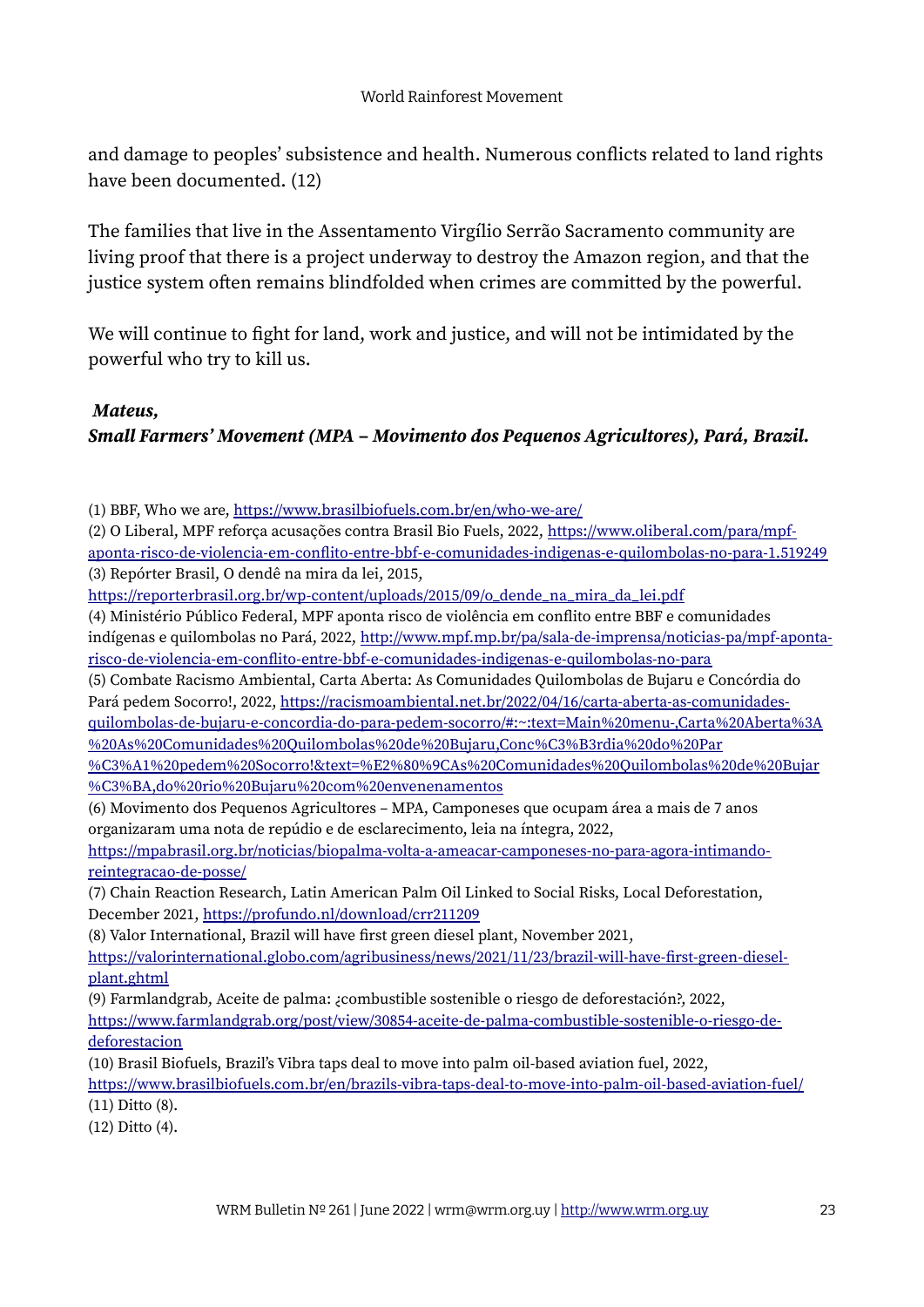# **Expansion of Pulp and Paper Companies APP and APRIL in Indonesia: More Deforestation and Violence**

**More than 10 million hectares in Indonesia are controlled by the pulp and paper industry, mainly by two giant corporations: APP and APRIL. Despite the companies' commitments to protect forests and peatland, both keep being associated with deforestation, forest fires and to a business model of violence, criminalization and dispossession of forest communities.** 

The track record of pulp and paper companies of massive deforestation, peatland drainage, severe forest fires, agrarian conflicts, and the criminalization and intimidation of grassroots activists in Indonesia has been well documented. The Indonesian NGO WALHI has a long history of campaigning against the expansion of industrial tree plantations, of supporting communities resisting plantation companies to reclaim their land rights and healthy living spaces, as well as of advocating for better national laws for the protection of forests and community lands.

More than 10 million hectares of land in Indonesia are currently controlled by the pulp and paper industry, with two giant corporations as dominant players: Asia Pulp and Paper (APP – the pulp and paper division of the Sinar Mas group) and Asia Pacific Resources International Limited (APRIL). With the support of abundant state facilities and uninterrupted national and multinational funding, the plantation companies' business in Indonesia continues to maintain its economic and political power. (1)

According to the spatial data collected by WALHI in 2018, APP's concessions overlap with 668 villages, while APRIL's concessions with 114 villages. Land conflicts are the most common issue as well as the criminalization of environmental and human rights activists. And problems are not only around the already established industrial plantations.

Despite the companies' 'green' claims to protect forests and peatland, both have been associated with deforestation. Felled trees feed their big pulp mills and the forests get transformed into plantations. An Indonesian coalition of environmental NGOs, evidenced APP's extensive deforestation in 2008 and 2011. In 2018, Greenpeace reported that since APP launched its 'Forest Conservation Policy' in 2013, almost 8,000 hectares have been cleared by APP controlled companies. Another 2019 report showed how APP was sourcing wood from a company involved in large-scale deforestation, which followed a 2020 report exposing the destruction of peatland by APP related companies, even during the Covid-19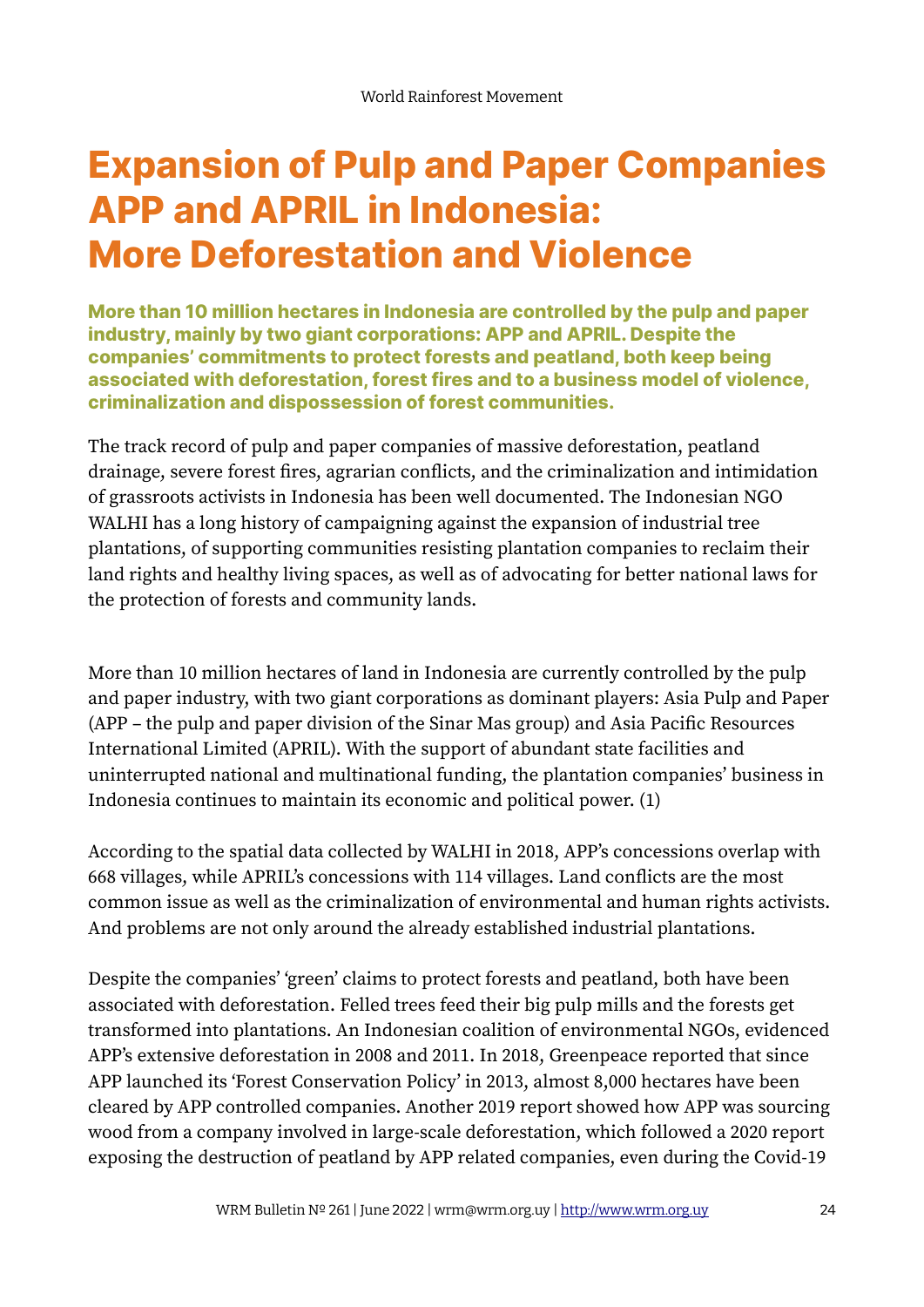outbreak. (2) Likewise, with a similar path, APRIL has been denounced in 2020 to allegedly violate its own 'zero-deforestation' commitment by sourcing wood from a company clearing forests in Indonesian Borneo. (3)

Forest communities not only see their territories seized and destroyed, and their lives violated, but they also bare the impacts of forest fires resulting from the expansion of the pulp and paper and the palm oil industries. APP and APRIL have allegedly contributed to massive-scale forest and land fires, causing residents to experience Acute Respiratory Infections. In Jambi, the victims have reached to 20,471 people, in Central Kalimantan to 15,138, in South Sumatra to 28,000, and West Kalimantan to 10,010 people. (4)

#### **APP's Tree Plantations: Devastation, Violence and Criminalization**

The Sinar Mas group is one of the largest conglomerates in Indonesia and is engaged in clearing forests and destroying peatlands for their several businesses, including Sinar Mas' APP, which is Indonesia's largest pulp and paper producer.

APP controls 2.6 million hectares in Indonesia, spread over 5 provinces, namely: Riau, Jambi, South Sumatra, West Kalimantan, and East Kalimantan. (5) It operates via 31 subsidiary companies in the different provinces. These large areas covered with industrial tree plantations, mainly of acacia, create serious social and environmental harms to the people living in and around the concessions - with unimaginable losses.

In the province of Jambi, APP has three subsidiary companies: PT. Wirakarya Sakti (WKS), PT. Rimba Hutani Mas (RHM) and Tebo Multi Agro (TMA). These companies' plantations are located in the five regencies of Tanjung Jabung Barat, Tanjung Jabung Timur, Muaro Jambi, Batanghari, and Tebo. There are 120 villages affected by these companies' activities in Jambi and several active conflicts - most related to land disputes. In South Sumatra, APP manages its second biggest concession area in Indonesia of around 789,000 hectares as well as a large pulp mill, impacting at least 80 villages. (6)

To cover up its violent track record, APP launched campaigns and took on commitments for 'forest restoration' while simply ignoring the social and environmental crimes, the conflicts, and the serious violations of human rights that they are responsible for. Widespread criticism and community opposition pushed APP to launch a Forest Conservation Policy (FCP) on February 2013. This Policy included a commitment to 'zero deforestation', with an immediate moratorium on logging in forests and peatlands extended to all its suppliers. The Policy states that the company should protect high conservation value (HCV) areas and high carbon stock (HCS) forests and recognized that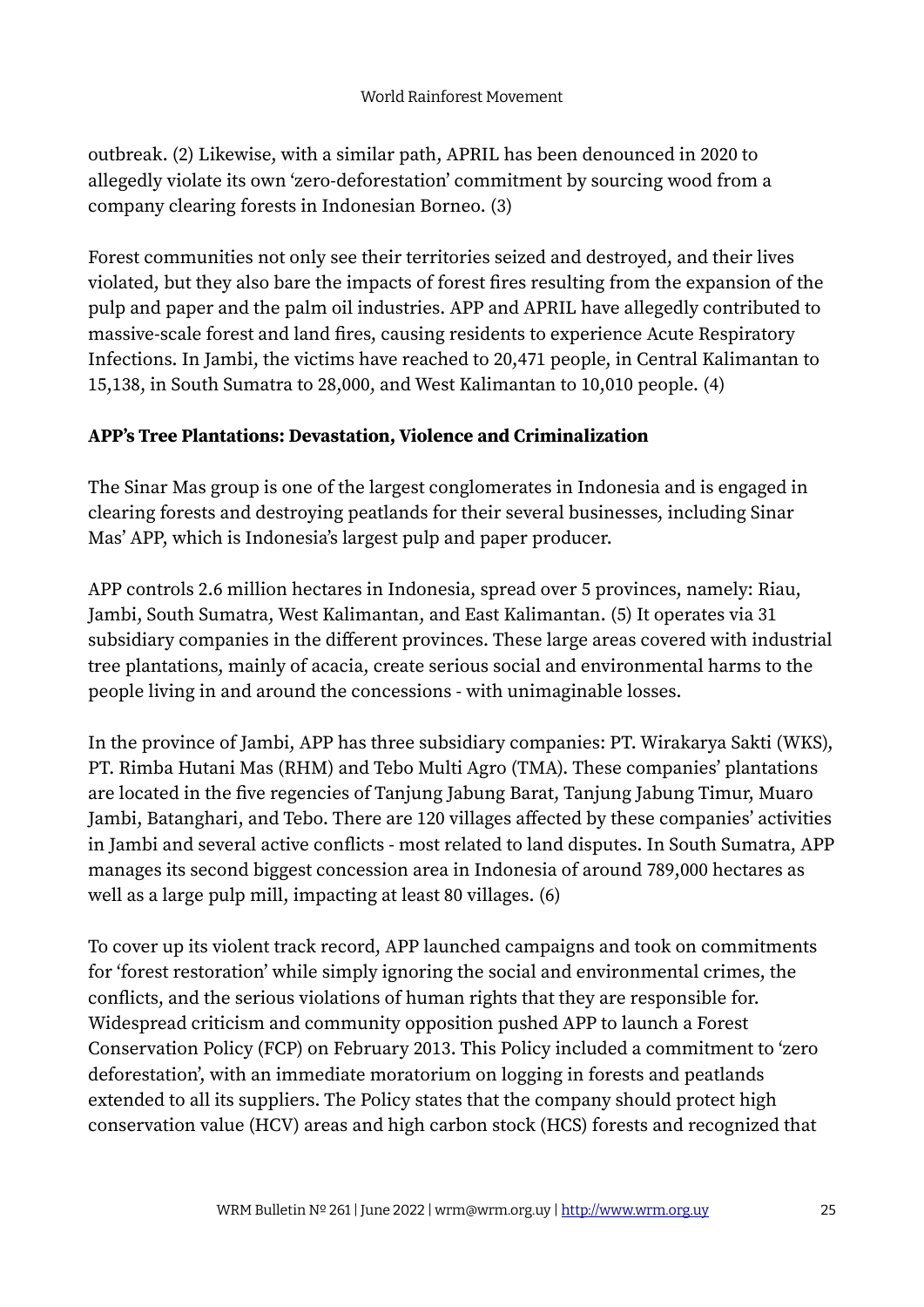#### World Rainforest Movement

Indigenous Peoples and local communities may have customary rights to land overlapping with its pulp plantations. (7)

However, a 2019 report by a coalition of Indonesian organizations, including WALHI, and the Environmental Paper Network, found APP to be involved in hundreds of conflicts with communities across the five provinces. (8)

In 2015, only two years after the Policy was launched, Indra Pelani, a local farmer and activist central in the struggle to reclaim land grabbed by APP in the province of Jambi, was tortured and killed by security personnel employed by WKS, a controlled supplier of APP. (9)

On March 2020, WKS used drones to spray herbicides and poison villagers' crops in Sumatra, resulting in big loses for the peasants. Residents from the Lubuk Mandarsah village denounced that the company sent security officials door to door to scare them into leaving the area, as an intimidation tactic. This village is in conflict with the company since 2007 to reclaim back their land. (10) In October 2021, two residents who were clearing the land of a member of the Sekato Jaya peasant union –which was created in 2013 to organize the resistance to get their land back-, were arrested and detained by company security guards.

Apart from the conflicts and criminalization of activists, pulp and paper companies keep destroying forests and peatlands. In West Kalimantan, there are 41 timber companies with an area of 1,901,491 hectares, and 302,498.59 of them are peatlands. Likewise, in Riau, 803,708 hectares of concessions of APP's affiliated companies are located on peatlands.

Based on an assessment done by WALHI West Kalimantan, there are three business patterns of timber plantation companies:

1) The granting of permits is oriented toward high natural timber potential areas (forests),

2) The granting of permits ignores peatlands and protected animal habitats, and

3) There is an indication that companies are doing 'land banking' due to the uneven comparison between the area of given permits and the area of planting. (11)

While the established plantations are amounting to only 45% of the set plans, the pulp mills' capacity is rising up. Forests become then targets to cover for the shortage of raw material to satisfy the demand of the expanding pulp mills.

In South Sumatra, APP's already massive paper mill Ogan Komering Ilir (OKI) is set to grow triple in size, which will certainly create devastating consequences for the people and the environment, particularly peatlands. The escalation of land conflicts, forest fires,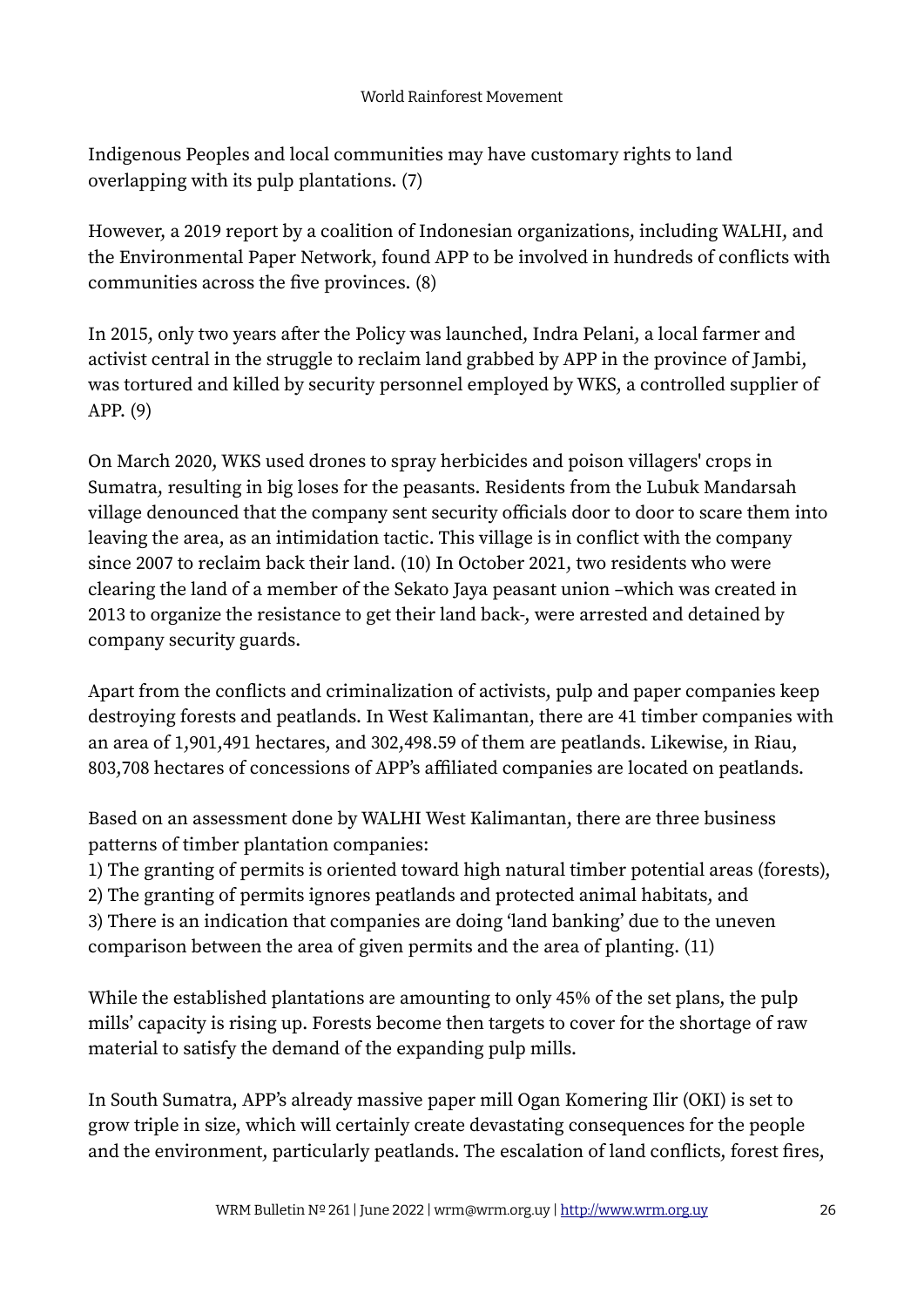and the threat to forests on a large scale will be certain consequences in the near future. This expansion plan might also put pressure on all subsidiaries of industrial tree plantations, as demand will highly increase. This, in the end, will add pressure for further ignoring social and environmental commitments as well as existing rules and legislations.

Furthermore, 'forest restoration' activities on a wide scale actually prolong the chain of conflicts. It is another way of expropriating forests belonging to Indigenous Peoples and local communities in Indonesia. APP's 'green' and 'sustainable' claims are nothing but a greenwashing agenda and a strategy to improve the image of the company. Restoration of areas with important and critical functions, both within and outside the company's concessions, is the *responsibility* of the permit holders themselves, including APP and APRIL.

#### **APRIL: Greenwashing its Expansion**

APRIL is Indonesia's second largest pulp and paper producer and operates one of the world's largest paper mills in Riau Province, Sumatra: Riau Andalan Pulp & Paper (RAPP). Of the 1 million hectares of land APRIL Group manages, 480,000 hectares is used for plantations. Between 2008 and 2011, APRIL suppliers cleared at least 140,000 hectares of forests, mainly to satisfy the wood demand for APRIL's pulp mills. (12)

The Indonesian NGO JIKALAHARI as well as WALHI, contested APRIL's claim of successfully restoring 58.21 hectares and increasing 42 species of flora and fauna with its Riau Ecosystem Restoration (RER) program. APRIL states that the increase in species in the RER concessions, which cover an area of 130,789 hectares, indicates that forests have regained their biodiversity. However, the activities of 11 companies affiliated to APRIL, which cover an area of 242,692 hectares on the Kampar Peninsula, including peatlands, have destroyed more flora and fauna when converting these areas into acacia and eucalyptus plantations. (13)

Since 2002, the Kampar Peninsula has slowly been destroyed due to the activities of APRIL. Nine of the 11 companies affiliated to APRIL in the Peninsula were involved in corruption by bribing the Regent of Pelalawan to obtain permits and cut forests. (14)

APRIL also committed to restore 433.49 hectares of burned peat in 2015, which is in line with the legal requirements. Yet, this was never materialized. Instead, APRIL fought the government in court so that the burned areas would not be considered as having peat protection functions. On top of this, APRIL also plans to expand its pulp mill operations in Sumatra's Riau province for 2025. It is estimated that the mill expansion, if fully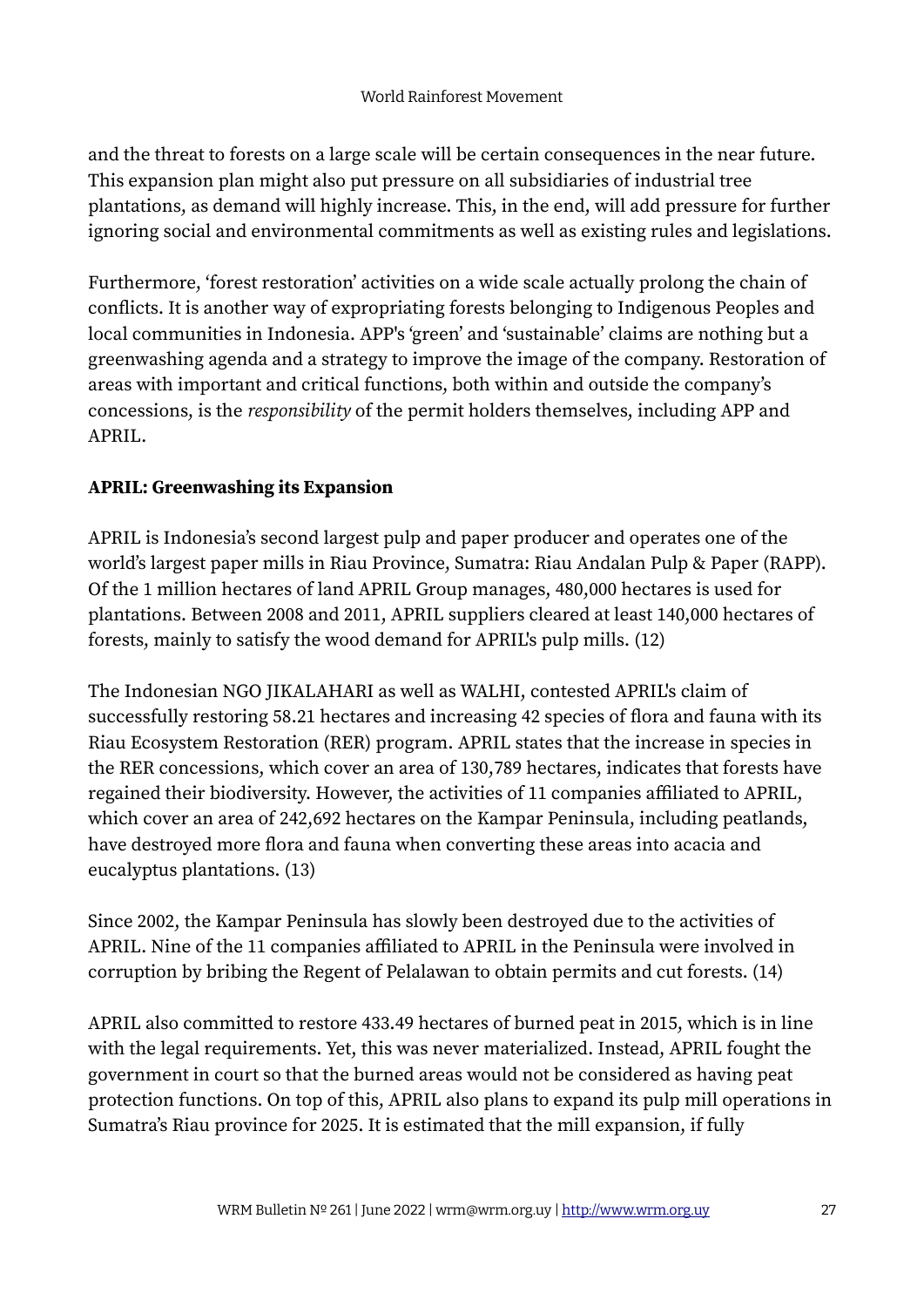implemented, would increase APRIL's annual wood consumption in Indonesia by more than 50%. (15)

APRIL's campaigns and programs for 'restoration' are thus also an attempt to deceive the public and keep expanding their destruction.

#### **The 'Right to Carbon': Another Land Grabbing Mechanism**

In 2021, the Presidential Regulation No. 98 concerning the Implementation of Carbon Economic Values, established that the right to carbon is the authority of the state (*Hak Menguasai Negara* in Bahasa Indonesian). This means that each licensed entity that would like to get involved in carbon trading must be (non-)regulated through a market mechanism. Those having most access to getting and managing the carbon rights are in the corporate sector, amplified by their capital, networking, market knowledge, etc. The classification of the 'right to carbon' as 'the authority of state' is an attack on Indigenous Peoples and local communities who have been coexisting with, protecting, managing, and owning their customary forests for generations. This is a direct threat for land grabbing as more companies will propose Ecosystem Restoration Permits to get 'the right to carbon' and brand their image in the world market, while gaining abundant profits from carbon trading and land control.

Environmental, 'green' and sustainability commitments embraced by the pulp and paper industry, in particular APP and APRIL, are false commitments; are part of a political image branding or *gimmick* of the market, which aims to maximize their profits. Those commitments only aim to satisfy the consumers' and investors' consciousness in order to keep buying and investing. Those same commitments allow the same destructive practices to continue and expand, while allowing various unlawful practices and violations of human rights. We cannot rely on market schemes and voluntary instruments. The impunity for corporate crimes must end now.

#### *Uli Arta Siagian*

#### *Forests and Plantations Campaigner of National Friends of The Earth Indonesia/WALHI <https://www.walhi.or.id/>*

(1) WALHI, Pernyataan Sikap WALHI, Selembar Kertas dan Jejak Kejahatan Korporasi dari Hulu hingga Hilir, Jejak Pelanggaran Hukum dan HAM APP-Sinar Mas group Ditemukan dalam Selembar Kertas, [https://www.walhijambi.or.id/pernyataan-sikap-walhi-selembar-kertas-dan-jejak-kejahatan-korporasi-dari](https://www.walhijambi.or.id/pernyataan-sikap-walhi-selembar-kertas-dan-jejak-kejahatan-korporasi-dari-hulu-hingga-hilir-jejak-pelanggaran-hukum-dan-ham-app-sinar-mas-group-ditemukan-dalam-selembar-kertas/)[hulu-hingga-hilir-jejak-pelanggaran-hukum-dan-ham-app-sinar-mas-group-ditemukan-dalam-selembar](https://www.walhijambi.or.id/pernyataan-sikap-walhi-selembar-kertas-dan-jejak-kejahatan-korporasi-dari-hulu-hingga-hilir-jejak-pelanggaran-hukum-dan-ham-app-sinar-mas-group-ditemukan-dalam-selembar-kertas/)[kertas/](https://www.walhijambi.or.id/pernyataan-sikap-walhi-selembar-kertas-dan-jejak-kejahatan-korporasi-dari-hulu-hingga-hilir-jejak-pelanggaran-hukum-dan-ham-app-sinar-mas-group-ditemukan-dalam-selembar-kertas/)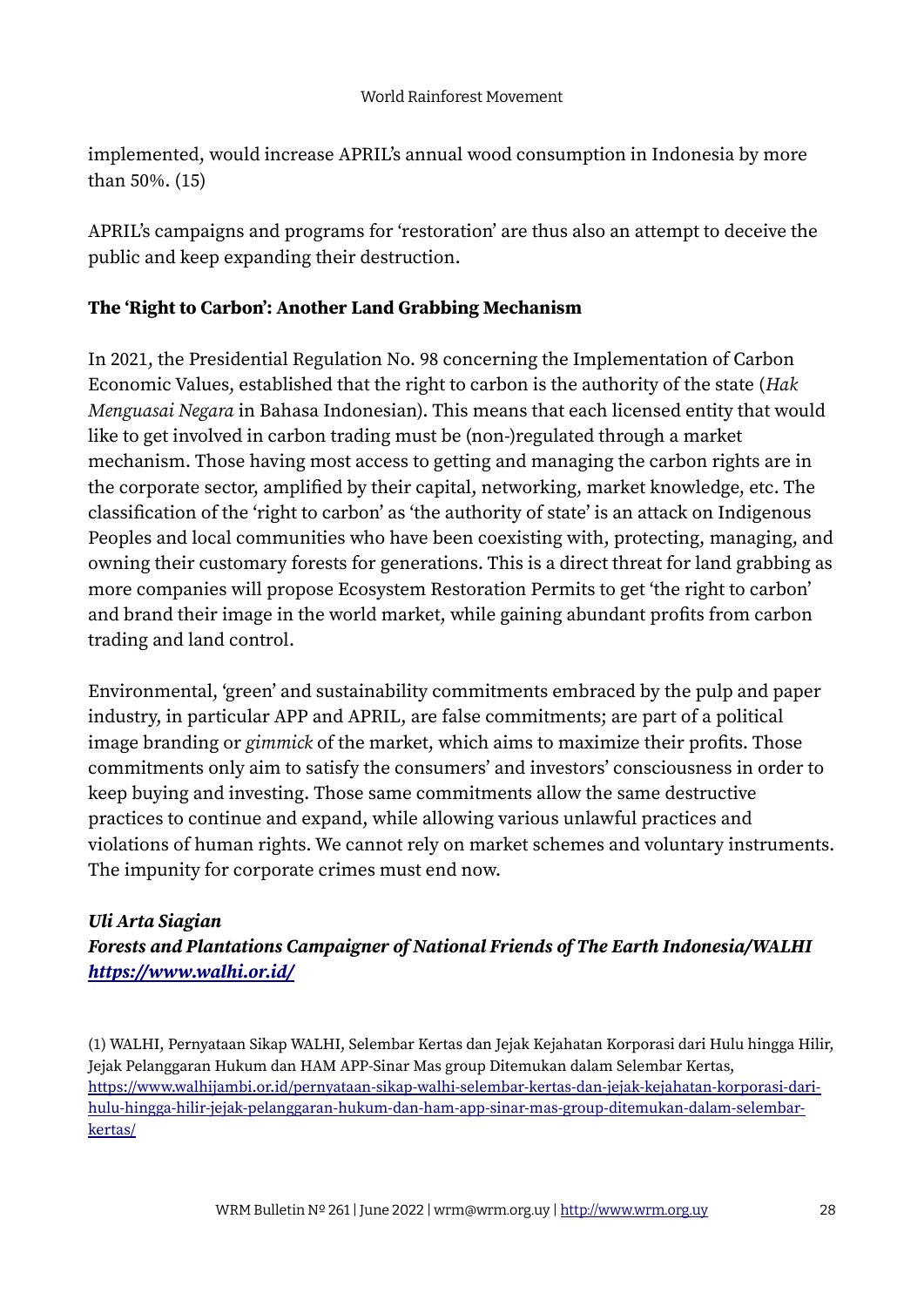#### World Rainforest Movement

(2) Bank Track, Asia Pulp and Paper (APP),

[https://www.banktrack.org/company/asia\\_pulp\\_and\\_paper/0/sinar\\_mas](https://www.banktrack.org/company/asia_pulp_and_paper/0/sinar_mas)

(3) Mongabay, Paper giant APRIL linked to Borneo forest clearing despite zero-deforestation vow, October 2020, [https://news.mongabay.com/2020/10/pulp-paper-april-zero-deforestation-borneo-adindo-hutani](https://news.mongabay.com/2020/10/pulp-paper-april-zero-deforestation-borneo-adindo-hutani-lestari/)[lestari/](https://news.mongabay.com/2020/10/pulp-paper-april-zero-deforestation-borneo-adindo-hutani-lestari/)

(4) Mongabay, Walhi: Berikut Korporasi-korporasi di Balik Kebakaran Hutan dan Lahan Itu, 2015, [https://www.mongabay.co.id/2015/10/06/berikut-korporasi-korporasi-di-balik-kebakaran-hutan-dan-lahan](https://www.mongabay.co.id/2015/10/06/berikut-korporasi-korporasi-di-balik-kebakaran-hutan-dan-lahan-itu/)[itu/](https://www.mongabay.co.id/2015/10/06/berikut-korporasi-korporasi-di-balik-kebakaran-hutan-dan-lahan-itu/)

(5) Idem (1)

(6) Conflict Plantations. Revealing Asia Pulp & Paper's trail of disputes across Indonesia,

<https://environmentalpaper.org/wp-content/uploads/2020/03/APP-social-conflicts-mapping.pdf>

(7) Idem (2)

(8) Idem (4)

(9) WALHI, Selembar Kertas dan Jejak Kejahatan Korporasi,

[https://www.walhi.or.id/wp-content/uploads/2018/08/Final\\_3\\_Briefing-Paper-Wahana-Lingkungan-Hidup-](https://www.walhi.or.id/wp-content/uploads/2018/08/Final_3_Briefing-Paper-Wahana-Lingkungan-Hidup-Indonesia.pdf)[Indonesia.pdf](https://www.walhi.or.id/wp-content/uploads/2018/08/Final_3_Briefing-Paper-Wahana-Lingkungan-Hidup-Indonesia.pdf)

(10) Environmental Paper Network, Social conflict, abuses and intimidation in the Jambi region, Indonesia a chronology of pulp industry actions and events,

[https://environmentalpaper.org/wp-content/uploads/2020/06/Chronology-of-abuses-APP-WKS-Jambi-](https://environmentalpaper.org/wp-content/uploads/2020/06/Chronology-of-abuses-APP-WKS-Jambi-2020.pdf)[2020.pdf](https://environmentalpaper.org/wp-content/uploads/2020/06/Chronology-of-abuses-APP-WKS-Jambi-2020.pdf)

(11) [Idem \(9\)](https://www.walhi.or.id/wp-content/uploads/2018/08/Final_3_Briefing-Paper-Wahana-Lingkungan-Hidup-Indonesia.pdf)

(12) Environmental Paper Network, Asia Pacific Resources International Limited (APRIL), <https://environmentalpaper.org/april/>

(13) Jikalabari, APRIL Membunuh Lebih Banyak Spesies Di Semenanjung Kampar, 2019,

<https://jikalahari.or.id/kabar/april-membunuh-lebih-banyak-spesies-di-semenanjung-kampar/>

(14) [Idem \(9\)](https://www.walhi.or.id/wp-content/uploads/2018/08/Final_3_Briefing-Paper-Wahana-Lingkungan-Hidup-Indonesia.pdf)

(15) Mongabay, Paper giants' expansion plans raise fears of greater deforestation in Indonesia, October 2021, [https://news.mongabay.com/2021/10/paper-giants-expansion-plans-raise-fears-of-greater-deforestation-in](https://news.mongabay.com/2021/10/paper-giants-expansion-plans-raise-fears-of-greater-deforestation-in-indonesia/)[indonesia/](https://news.mongabay.com/2021/10/paper-giants-expansion-plans-raise-fears-of-greater-deforestation-in-indonesia/)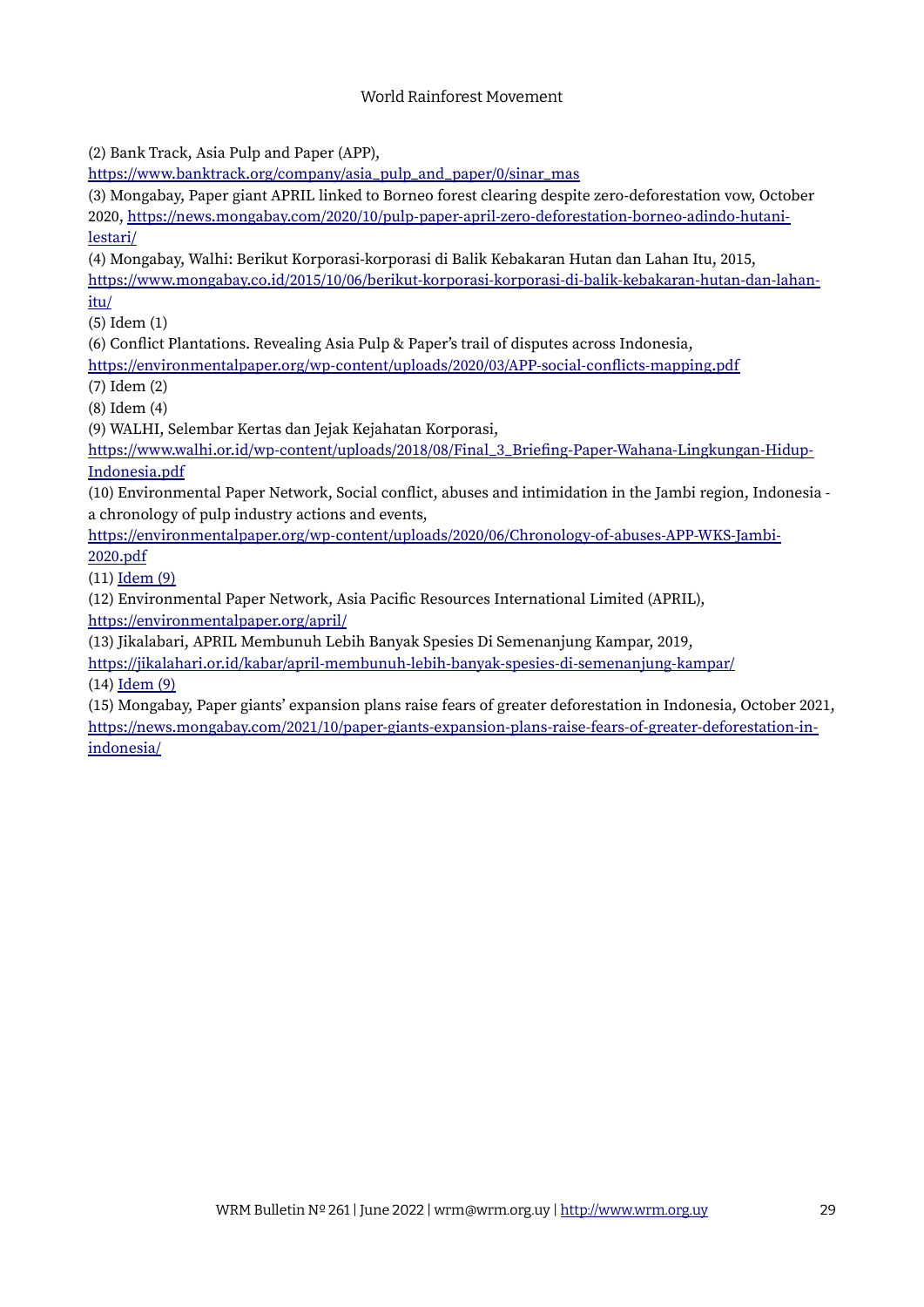# **Communities resisting the impunity and impacts of oil palm growers in Ecuador: Cases from Esmeraldas**

**There are currently 270,000 hectares of oil palm plantations in Ecuador. The resistance processes of the communities of La Chiquita, Guadualito and Barranquilla de San Javier in the region of Esmeraldas continue to generate outrage and solidarity among other communities, and internationally.** 

Ecuador is the fourth largest producer of crude palm oil in Latin America. Its oil palm plantations cover almost 300,000 hectares. Behind these figures is a tale of territorial appropriation and rights violations.

The first oil palm plantations were established on the central coast of the country. Due to its temperatures and levels of precipitation, the best area for production was between Quinindé and La Concordia. This area is known as the "Western Block," and in 2005 it accounted for 83% of the total area of oil palm in the country—with the largest production being in Quinindé, Esmeraldas Province.

Meanwhile in 1978, the Ecuadorian Institute of Agrarian Reform and Colonization (IERAC, by its Spanish acronym) granted a title of 10,000 hectares each to two large oil palm growers. This land was in the Ecuadorian Amazon, in the provinces of Orellana and Sucumbíos. The landowners ignored the presence of the indigenous Quichua and Siona-Secoya peoples as well as their uses of the forest. Yet the 2005 palm oil census counted 15,187 hectares of oil palm in this "Western Block" (in the Amazon region). This suggests that, at the time of the census, not all 20,000 hectares that were granted had been cultivated (1).

The major expansion of oil palm plantations began around 1998 in the northernmost part of Esmeraldas Province, in an area called San Lorenzo. This is part of the Chocó bioregion, which stretches from Panama to Ecuador. Investors were attracted to this area because soil was depleted in other areas, and because it was cheaper for palm growers to buy new land than to try to recover lands impoverished by oil palm monoculture. In northern Esmeraldas, they had good land, ideal temperatures and cheap labor (2).

In this expansion process, the state's role has been to facilitate companies' access to land —whether by permitting changes in land use, by directly granting companies land or ignoring ancestral land ownership, and, in the last decade, by providing incentives and credits to install plantations. The Agrarian Reform Law of the 1960s encouraged this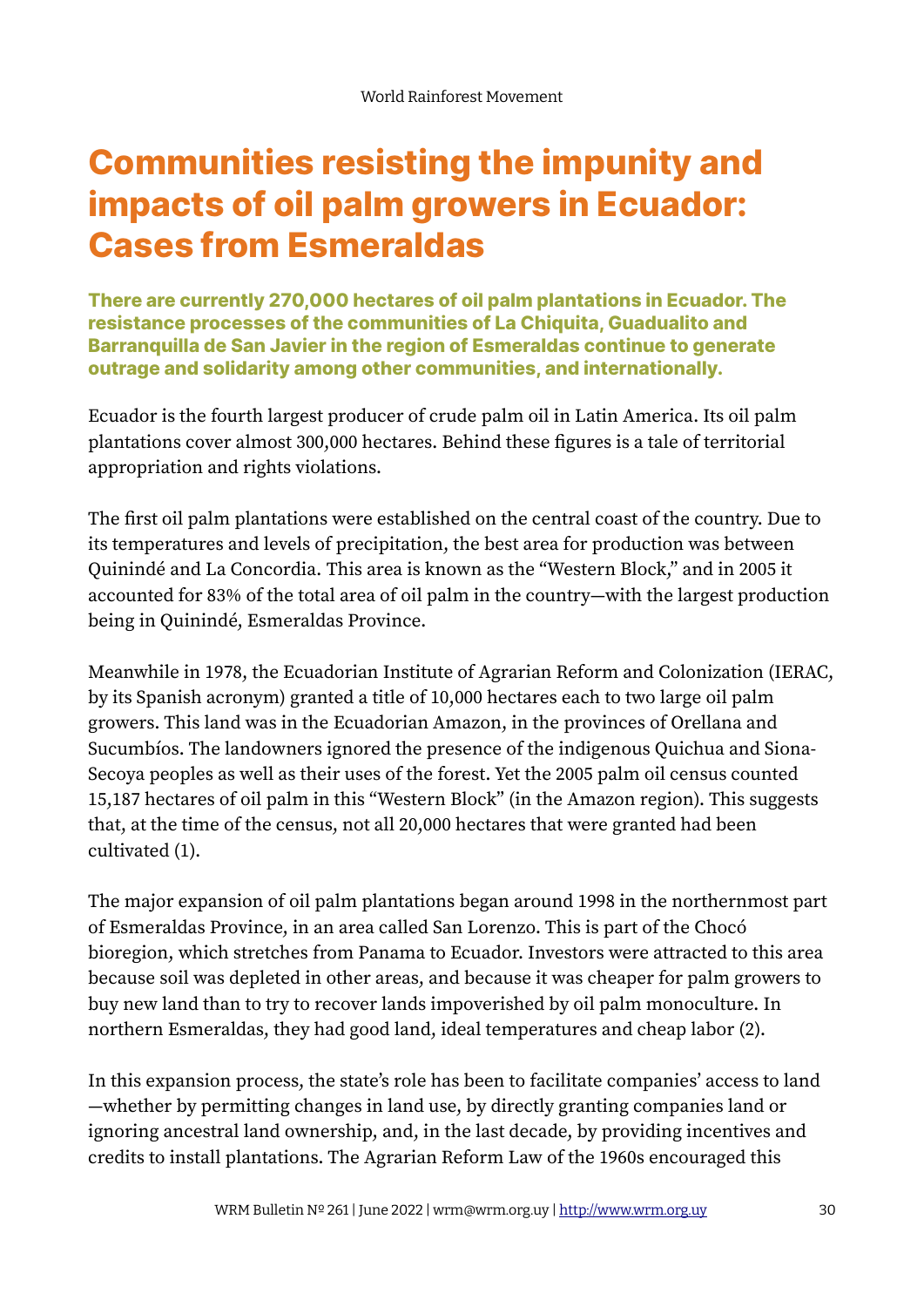process. If a person wanted the state to grant them a piece or property on which they had lived for years, they had to prove that it was productive, or else fallow and potentially productive. This was proven through deforestation of at least 50% of that area. This policy served to incentivize deforestation in the country.

Starting in 2000, incentives and state policies that encouraged the expansion of oil palm appeared. In particular, the 2002 Executive Decree Nº 2691 by former president Gustavo Noboa changed the land use, and established that 50,000 hectares of the Chocó forest would be for agricultural purposes (3). This gave logging and palm companies the impetus to install their plantations on indigenous, peasant and Afro-Ecuadorian lands—which the state considered to be "fallow."

In 2003, the companies, Palmeras del Pacifico and Energy & Palm, began to buy lands within communal territories, violating the 1998 Constitution, the Land Law, ILO Convention 169, and other international treaties on territories and collective rights.

The strategy of the companies consisted in approaching individual people in the communes to buy their land. A company lawyer would complete the corresponding paperwork at the INDA (National Institute of Agricultural Development) in order to grant individual titles—thus breaking with the collective organization of land. This same strategy was used with collectively-titled territories, because the State has still not created a registry of collective lands to guarantee collective rights—in breach of ILO Convention 169. Those individual agreements, taken together, allowed the companies to acquire large extensions of land.

Similarly, the new law that promotes African oil palm—which was drafted *by* agribusiness *for* palm growing companies—ignores communities and nature.

There are currently 270,000 hectares of oil palm plantations in Ecuador. With 118,000 hectares already, Esmeraldas is the area of greatest expansion. Of the total palm oil produced in Ecuador—around 500,000 tons per year—half is for domestic use and the other half is exported to the European Union and countries in the region, such as Mexico and Colombia.

Plans for future expansion are focused on the Amazon, where deforestation has been preparing the ground for the entry of oil palm growers.

#### **Impacts on territories and communities**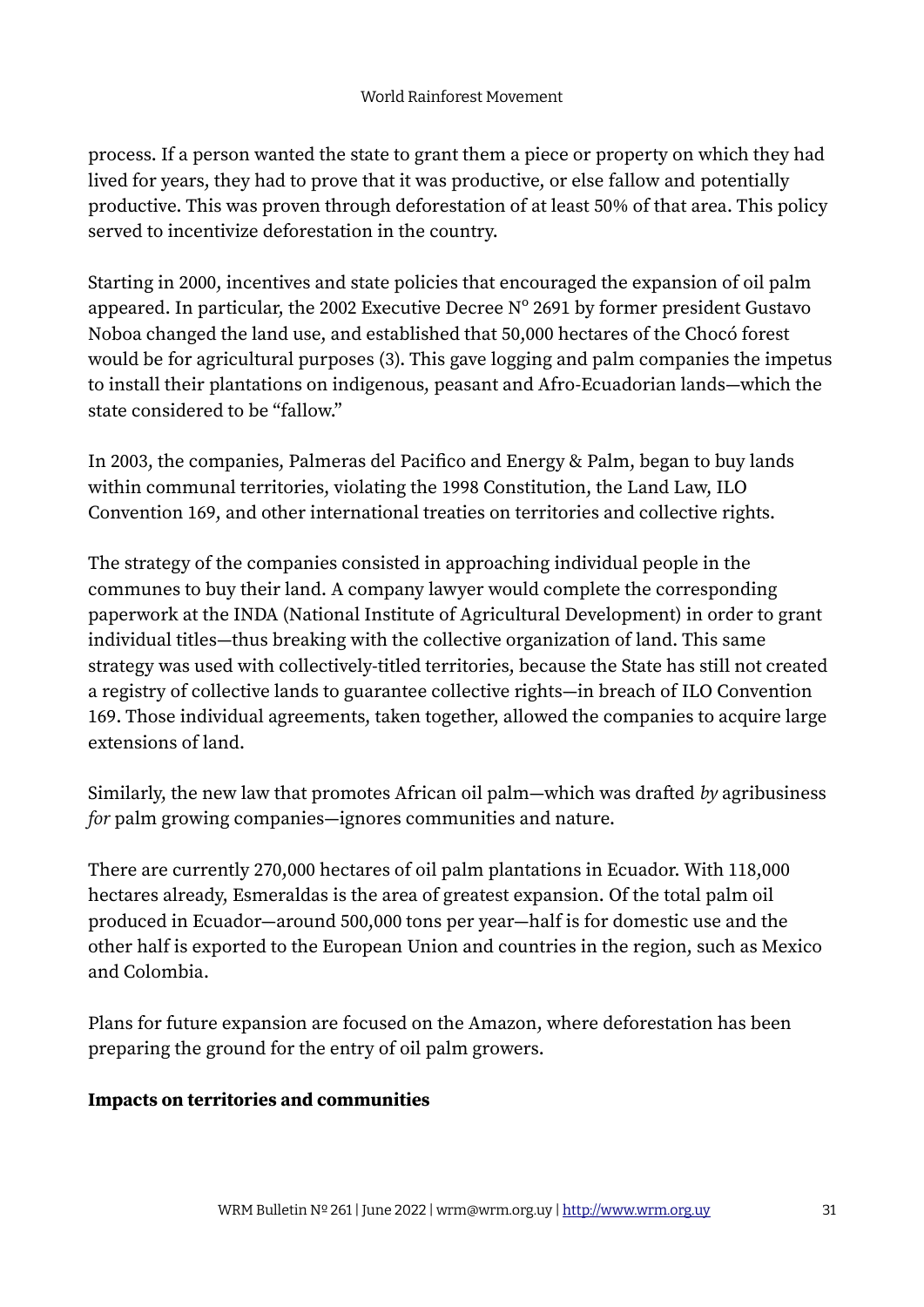The impacts of oil palm monoculture occur throughout the process: they begin with deforestation and land dispossession, continue with the establishment of large-scale oil palm monoculture plantations, and increase with the installation of oil extractors.

The contamination of soil and water due to the use of large amounts of agrochemicals on plantations affects not only the environment, but also populations who depend on those water sources for their survival.

In order to process the palm fruit, it is necessary to install extractive plants close to the plantation, since the fruit must be processed shortly after cultivation. The extractive plants emit pollutants and pestilent gases into the environment. On a visit to the community of El Guineo in the province of Guayas, we felt as if we could not breathe. The extractive plant was installed in the village, next to the school. As is often the case, nobody keeps official statistics on the health impacts of these operations. But we found that the children had low academic performance, because the stench is unbearable to the point of affecting health.

Furthermore, the extractive plants emit liquid waste—which, in some cases, is dumped untreated into rivers and streams. After research and visits to these extractive plants in Ecuador by the NGO Acción Ecológica, not a single case is known in which nearby watercourses are not contaminated. Fish die or decrease in number, and those that remain are contaminated.

Solid waste from the extractive plants is sometimes placed around the crown of the palm trees in the field, but other times it is left piled up in the fields. This produces blowflies that are very bothersome; they bite cattle and people, and they also travel long distances and affect neighboring populations.

Another impact has to do with the rights of workers. Infractions are common. There is no safety for women at work. On one visit, a woman talked about a sexual violation that occurred within the plantation. There was no investigation or police report. The only measure the company took was to fire the woman who had been assaulted, and thereafter to no longer hire women. These cases are very shameful for women to talk about, and they also know in advance that nothing will be done to protect them; so many times they decide not to talk about it at all. Another accusation is that when the company fires employees, it does not always pay them the corresponding settlement. In April 2022, the Energy & Palm company faced a strike by its workers, who denounced infractions and unlawful wages. In response, the company agreed to increase wages somewhat, but it ordered labor sanctions for the workers who led the strike.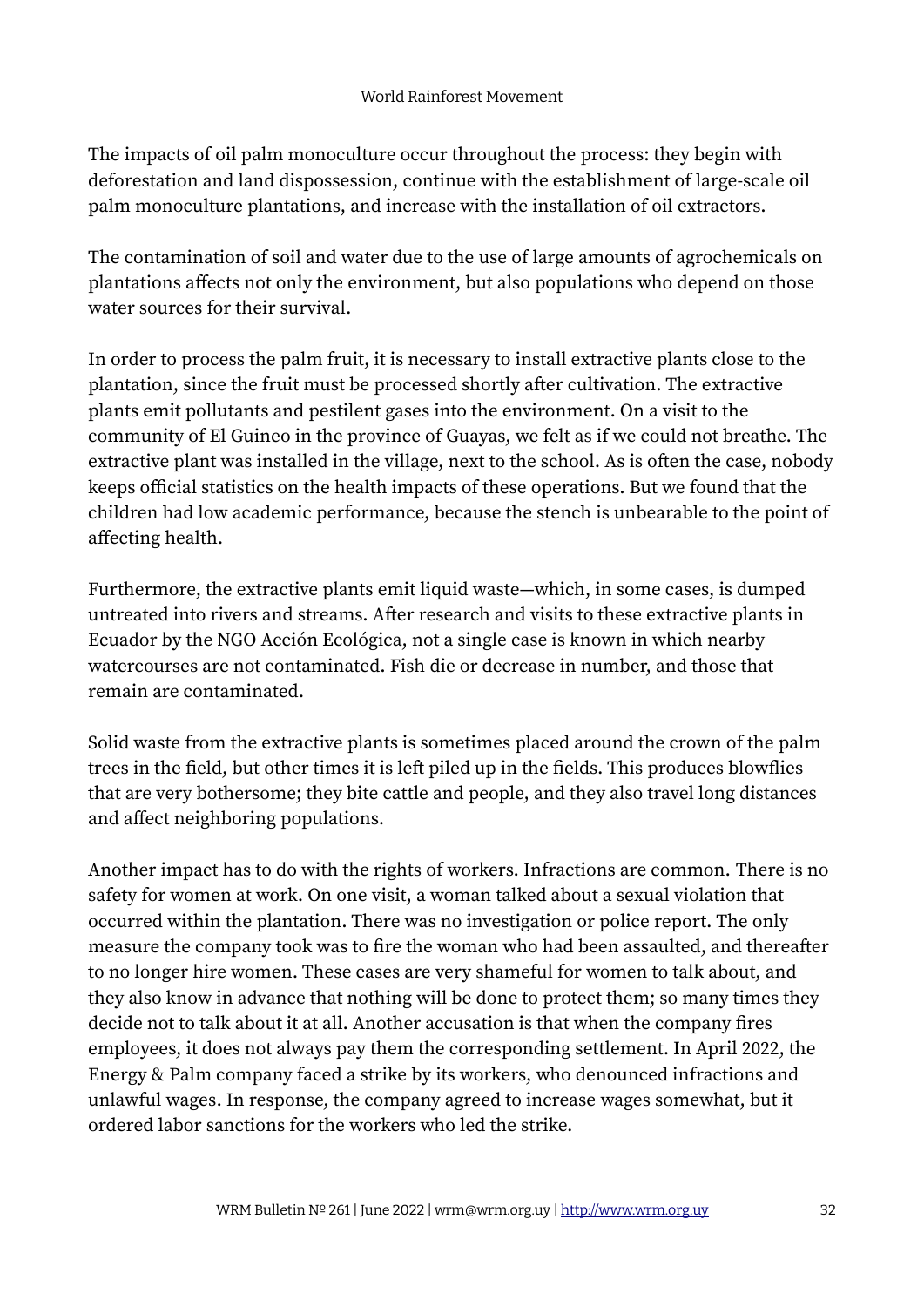On the other hand, the way in which the companies obtained the lands involved the creation of a corrupt system promoted by these large oil palm companies—both at the governmental level and within the communities.

Whenever a company shows an interest in acquiring their territories, community leaders fear for their lives. It has gotten to such an extreme, that one community leader—fearing for his life—made a public statement that he had no enemies or debts, and that if anything happened to him or his family, the only responsible party would be the company.

#### **A bad deal for peasants**

During the former government of Rafael Correa, the National Finance Corporation launched a policy to give incentives to small palm producers. Credits were given directly to producers who had a minimum of 20 hectares; of the 20 hectares, 10 would be used for palm and the other 10 for complementary tasks. The companies hired negotiators who went to the territories to convince the peasants, telling them that the State was offering loans and incentives. This was how they convinced families to plant palm on their land.

It was a perverse system based on mortgage credits, wherein the land was used as collateral for payment. With this credit, the producers obtained the seedlings, the technological package and the training—which the palm company sold. Therefore, the loan never ended up in the hands of the peasants; it went directly to the company. Five years later, at the time of harvest, the company had exclusive rights to buy the peasants' production. If a peasant found they could sell for a higher price somewhere else, or if they suspected that the palm company's scale to weigh the fruits had been tampered with, they had no recourse. Peasants were obligated to sell to the company under the company's conditions. Although these kinds of credits no longer exist, the peasants that received them continue to be chained to the same oil palm company.

It is always the peasants who lose. Around 2015, when bud rot disease appeared—affecting thousands of hectares of oil palm—it was the indebted small farmers who lost everything. They were the ones who had obtained the loan, used their land as collateral, and now could not sell the product. While the big companies also lost part of their production, they did not lose their land, and they have other economic support.

So far, there is no cure for bud rot disease; the only thing that can be done is to cut down the tree and plant again. The plantations in Quinindé in southern Esmeraldas were completely destroyed. Those who had some extra capital after cutting down the palm trees could seek other alternatives—such as planting ginger, cardamom, cacao, vanilla, cinnamon, etc. Small farmers lost everything.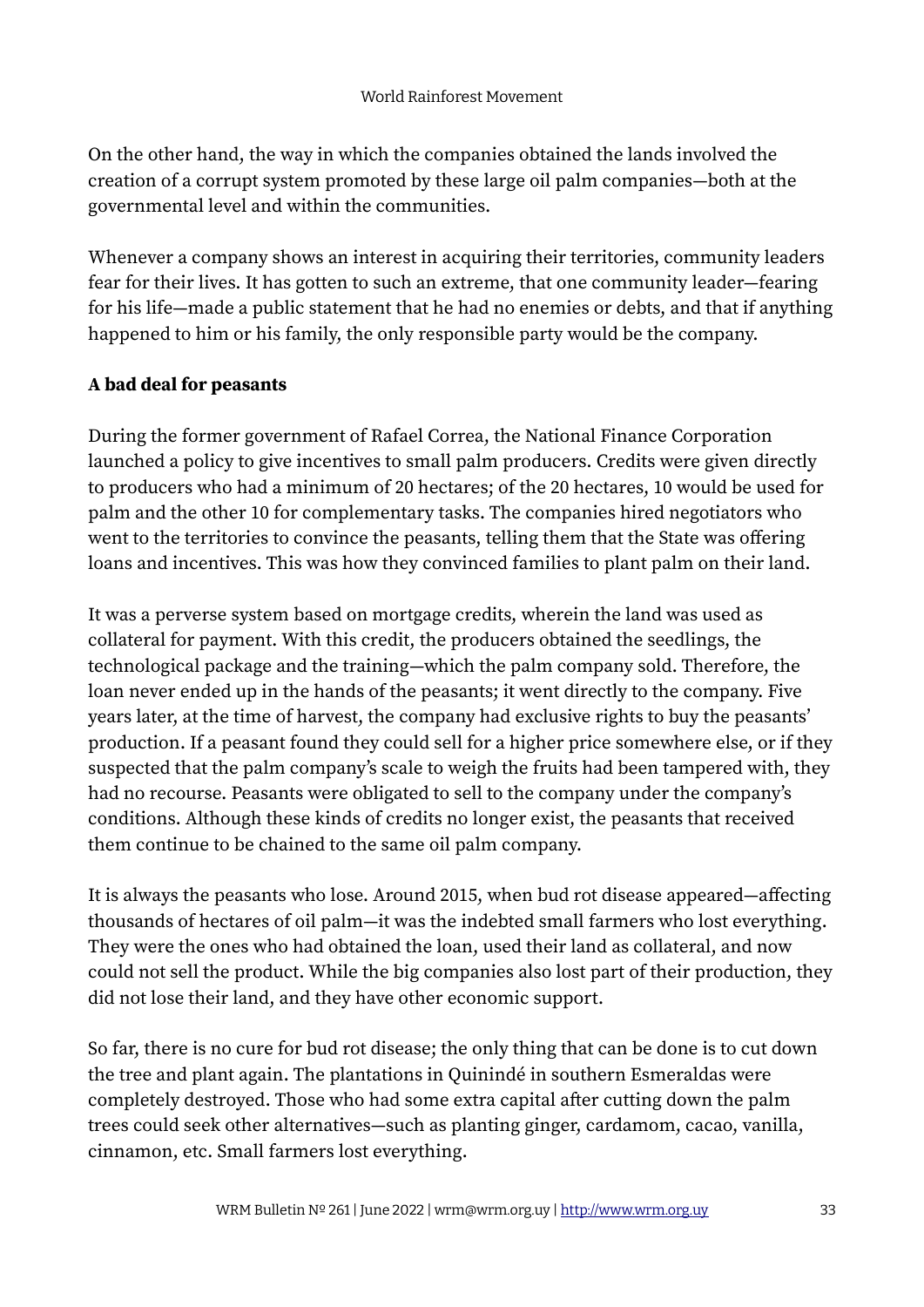Large palm growers like to talk about how oil palm promotes development and supports peasants. But they do not say that it is just a few entrepreneurs who have most of the land. There are many small farmers, but the land is concentrated in the hands of giant oil palm companies.

#### **Cases of resistance in Esmeraldas Province**

There are two large areas in Esmeraldas Province where oil palm monoculture has been expanded in recent years: in Quinindé in the south, and in the cantons of Eloy Alfaro and San Lorenzo in the north—where there have been emblematic resistance movements in the communities of La Chiquita, Guadualito and Barranquilla de San Javier.

#### **The case of the communities of La Chiquita and Guadualito**

The resistance of La Chiquita, an Afro-Ecuadorian community, and Guadualito, an indigenous Awa community, began in the 1990s. These communities began to have problems when the government opened the highway, and timber began to be extracted from the forest. Immediately afterwards, the same company from the Peña Durini forestry group (which also had shares in palm companies) installed oil palm plantations. This violated the rights of these communities, in particular their collective rights to territory, environment, health, food and access to clean water (4).

From the beginning, the communities filed lawsuits against the state for contamination produced by the palm oil company. And they won all their cases, since they easily demonstrated how their rights had been violated. Despite this fact, the rulings never ended up being enforced. Nobody made the companies comply. The justice system gave in to pressure from big agribusiness powers, and reparations never reached La Chiquita and Guadualito. One of the 2018 lawsuits included the violation of the rights of nature, and once again the communities won; but so far, no remedial actions have been implemented. Some of these actions are to be carried out by the company, and others by the state—as part of its responsibility for allowing these rights violations to occur.

The ruling included actions such as building a health center, building a bicultural school, restoration of forests with native species, and removal of palm trees over water sources. Communities denounce the fact that these actions have not been carried out.

And despite the fact that there was a general feeling in society that justice had been served, in reality it had not for the families and for these two communities. Dividing responsibilities between the state and the company diluted the issue, and nobody complied. Many people ended up with serious health problems, and this was neither recognized nor compensated. But despite the disillusionment with the process and the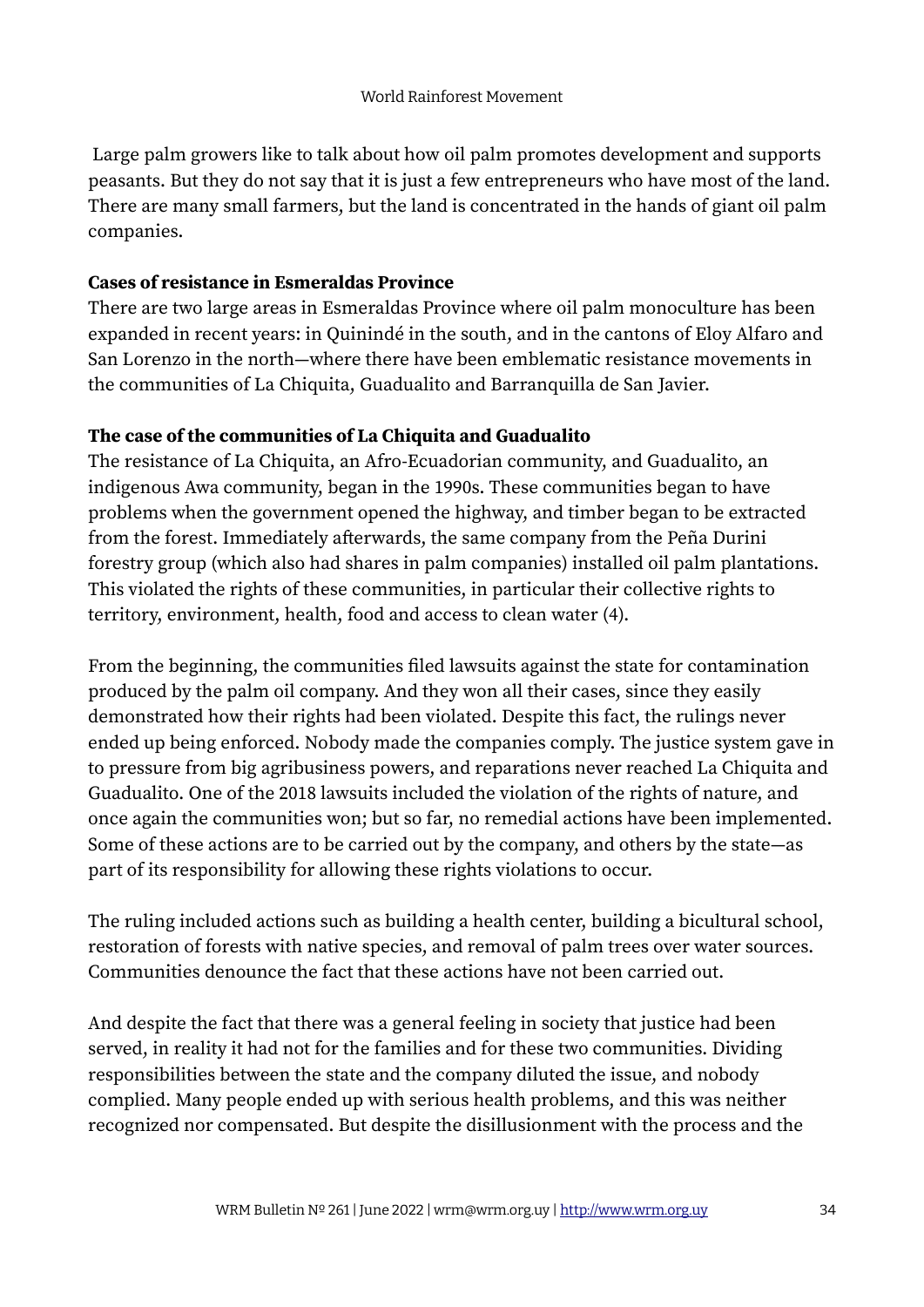fact that the Courts of Justice turned a deaf ear to the claims of community members, La Chiquita and Guadualito continue to demand justice and compliance with this ruling.

It was the state that facilitated the company's access to the territory. And now the state is also responsible for not having properly monitored the company's obligations, for having allowed the felling of primary forest, and for having abandoned environmental control over the pollution generated by this agro-industry. Now, it is also responsible for having allowed the sentence not to be carried out yet, because several of its ministries have direct sanctions to comply with.

As a result, oil palm continues to advance. Oil palm oil companies have a lot of power at the national level. Organizations such as Acción Ecológica, as well as the community itself, have filed complaints with the Ministry of the Environment and Water (MAAT), but there has been no effective response. MAAT has not conducted water or soil studies; it has not spoken with affected people. Their only dialogue is with the company.

#### **The case of Barranquilla de San Javier commune**

On June 2, 2000, the Barranquilla de San Javier commune obtained a community territorial title to 1430 hectares. However, it is being gradually surrounded by advancing oil palm plantations owned by Energy & Palm of the La Fabril group, and these plantations are even infiltrating their territory.

In 2017, the Ministry of Agriculture carried out a multi-temporal study of land ownership in communal territories in Barranquilla de San Javier, which determined that the community's territory is 1518 hectares, and that Energy & Palm's land overlaps this land on 251 hectares.

Based on this report, the commune began to demand their territorial, collective, labor, and environmental rights from the company. Roundtable discussions were established but ended up failing, due to the ongoing deception and lack of compliance on the part of Energy & Palm. Then, exercising its legitimate right to resist as guaranteed by the constitution of Ecuador, the commune blocked one of the plantation access roads.

The company's reaction was to request precautionary measures—which are reserved to prevent human rights violations. In another aberrant act, the San Lorenzo court granted these precautionary measures to the company; military and police then came in helicopters and used excessive force to evict the community members.

Thereafter, the commune began a legal strategy to recover their territory. However, this information was leaked, and the company—which knew about the Ministry of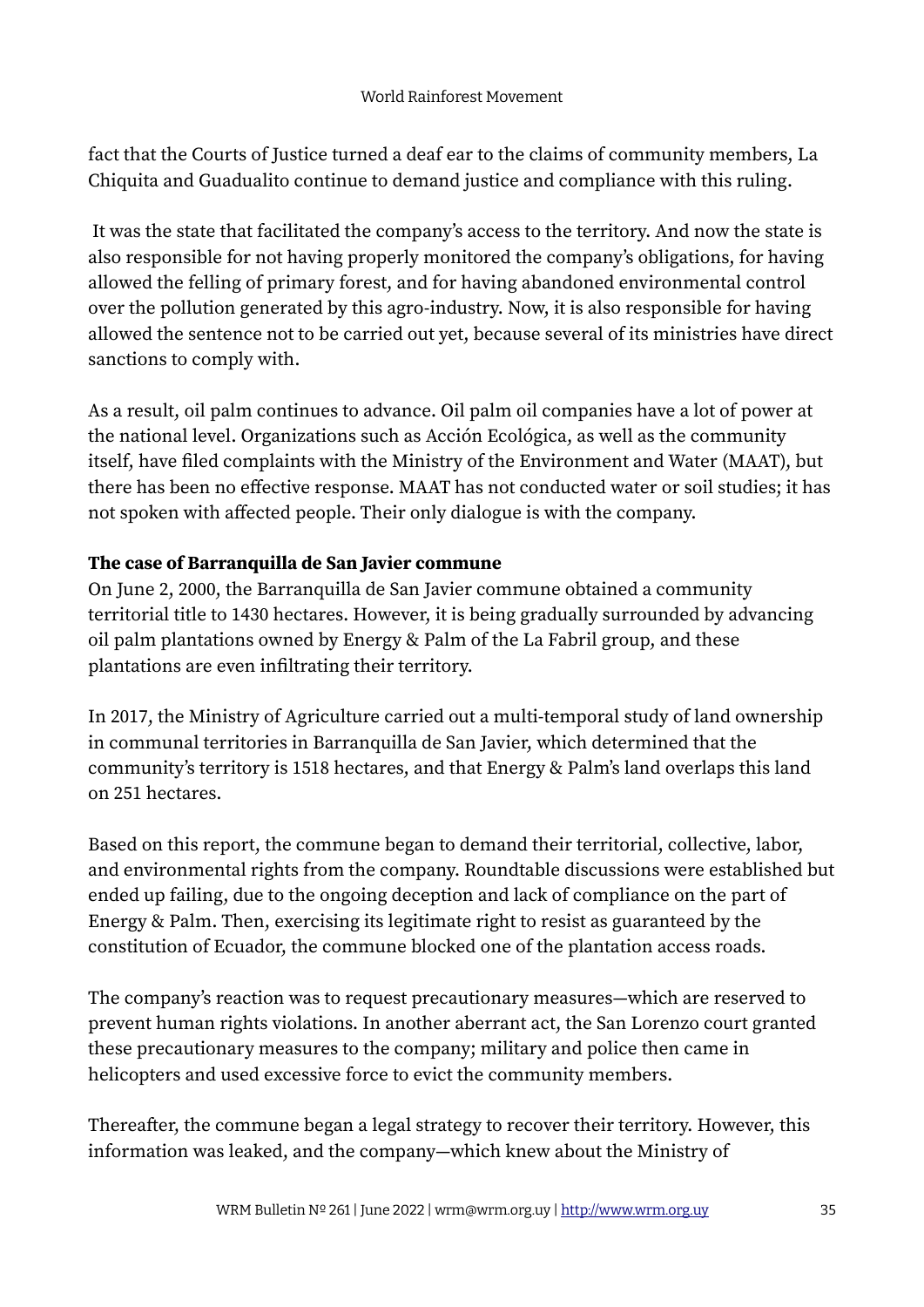Agriculture's report—filed a civil lawsuit for losses and damages in the amount of \$321,000. The lawsuit was against the commune's leaders, regardless of whether they had been present in the direct action or not. The company alleged losses because it had not been able to harvest during the direct action.

The appeal hearing, which took place in April 2022, was suspended shortly after it began for unclear reasons—following the defense attorney's arguments. There was no doubt that the community was empowered with the support of the Ombudsman's Office, Ecuadorian organizations and international observers. Suspending the hearing after the community's arguments was nothing more than a maneuver to make it easier for the company to prepare its defense.

The community is waiting for a new date to resume the process. It is important to bear in mind that this wears on the communities. It is very exhausting and hopeless to organize, leave their work to travel to the capital and participate in these legal matters, and see it come to nothing. The state, which should be watching over the interests of its inhabitants, is taking the side of the companies.

The racism against these Afro-descendent communities and their vulnerability with the company is also evident. But the judges who have never faced consequences and have always ruled in favor of the companies, now know that the national and international community is alert—so that there are no new violations of communities' rights for resisting the invasion of oil palm into their territories. The Barranquilla case has awoken solidarity among peoples and provoked international outrage. The United Nations special rapporteur on the situation of human rights defenders, Mary Lawlor, has expressed concern about the situation of these communities defending their rights; and she has expressed indignation about Energy & Palm/La Fabril's lawsuit against the commune. Similarly, a coalition of organizations sent a letter to Nestle denouncing these facts, and demanding that Nestle make sure that the company that supplies its palm oil does not violate collective and territorial rights. Among those who signed this letter is Michael Forst, former UN special rapporteur on the situation of human rights defenders (5).

#### **Certification: another tool used against communities**

The palm industry in Ecuador tries to market itself as sustainable and differentiate itself from Asian palm oil. One way to achieve this is through certification, in particular through the Roundtable on Sustainable Palm Oil (RSPO). But certification does nothing more than silence the complaints of communities.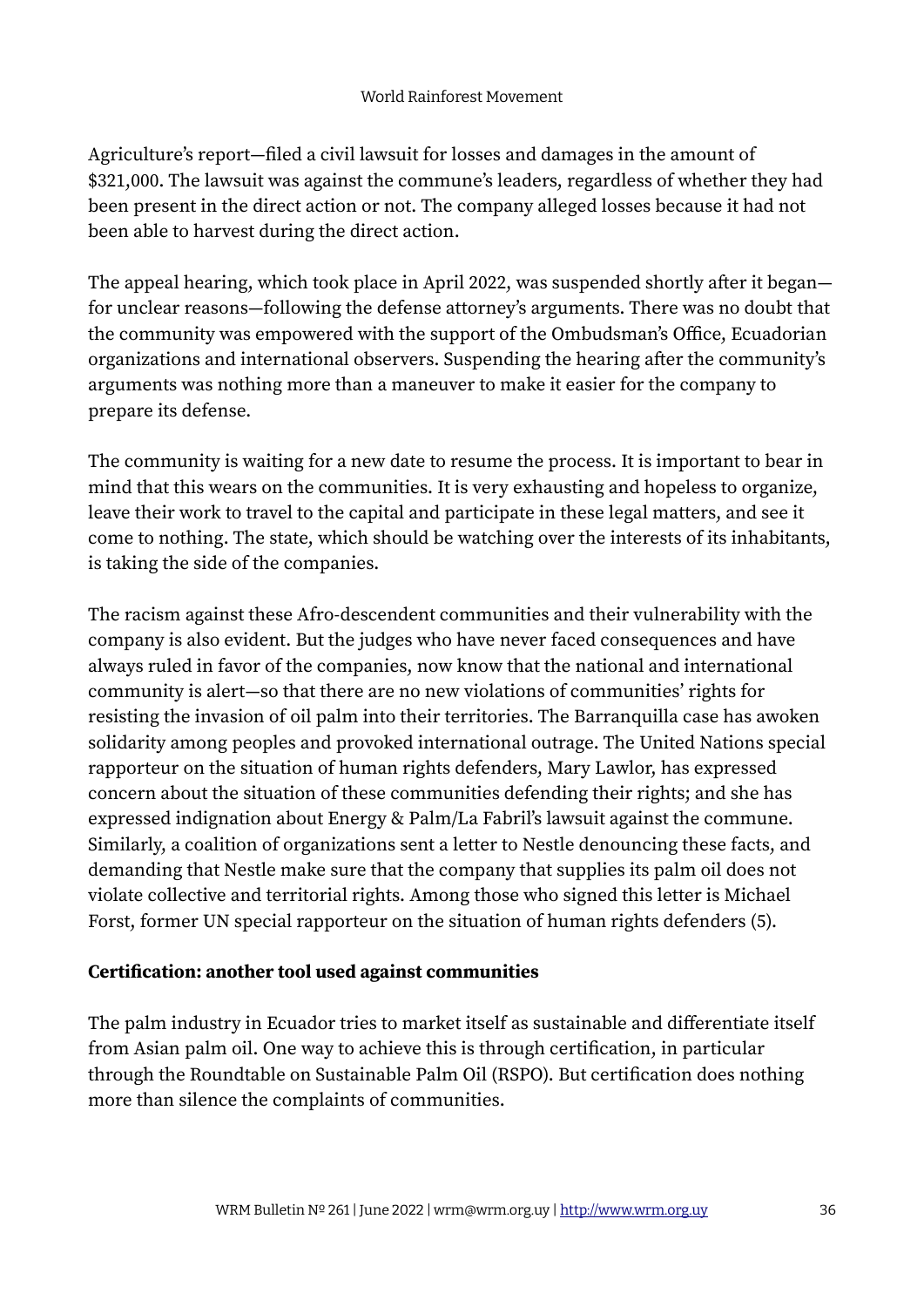It is difficult for communities to understand the logic of certification. When a community learns that a company invading its territory is certified, it does not have the necessary information or means to file a formal complaint. The system is not designed for communities to file complaints. In many of these communities, there is no electricity or internet access. How does the RSPO expect a community in these conditions to file a complaint through an online form, and attach their complaint digitally? Knowing that this is not feasible in most cases, certifying companies transfer the reporting responsibility onto communities.

Another tactic certifying agencies use to weaken resistance is to schedule meetings in the city. Or if the certifier goes to the region, they only meet with people who they know in advance are going to give a favorable opinion about the company. The RSPO is responsible for denying certification to companies that are in conflict with local communities, or that have a history of deforestation and pollution. If this really were the guideline, certification of palm monocultures would not exist.

The company, Energy & Palm of the La Fabril group, exemplifies this. The RSPO is well aware of the devastating impacts of oil palm plantations, and yet it continues to give the "green" stamp to companies that do nothing but destroy territories. When a journalist explained the situation in Barranquilla to the RSPO, detailing the impacts that communities had reported, the RSPO representative simply replied that they had not received any complaints via their website.

### **Organized resistance**

Despite the fact that communities feel there are no laws to protect them, and that the state is complicit with companies, there are always resistance processes and alternatives to the industrial monoculture model within the territories. In the ways they can, communities resist the plunder and contamination caused by oil palm companies.

In 2018, the Ecuadorian Network on Alternatives to Palm Oil was formed, following a national meeting with affected communities. Its purpose is to exchange information and coordinate actions.

The resistance is getting stronger and is generating solidarity within regional and international organizations, which are shedding light on cases like the ones of communities in Esmeraldas.

*Nathalia Bonilla Acción Ecológica, Ecuador*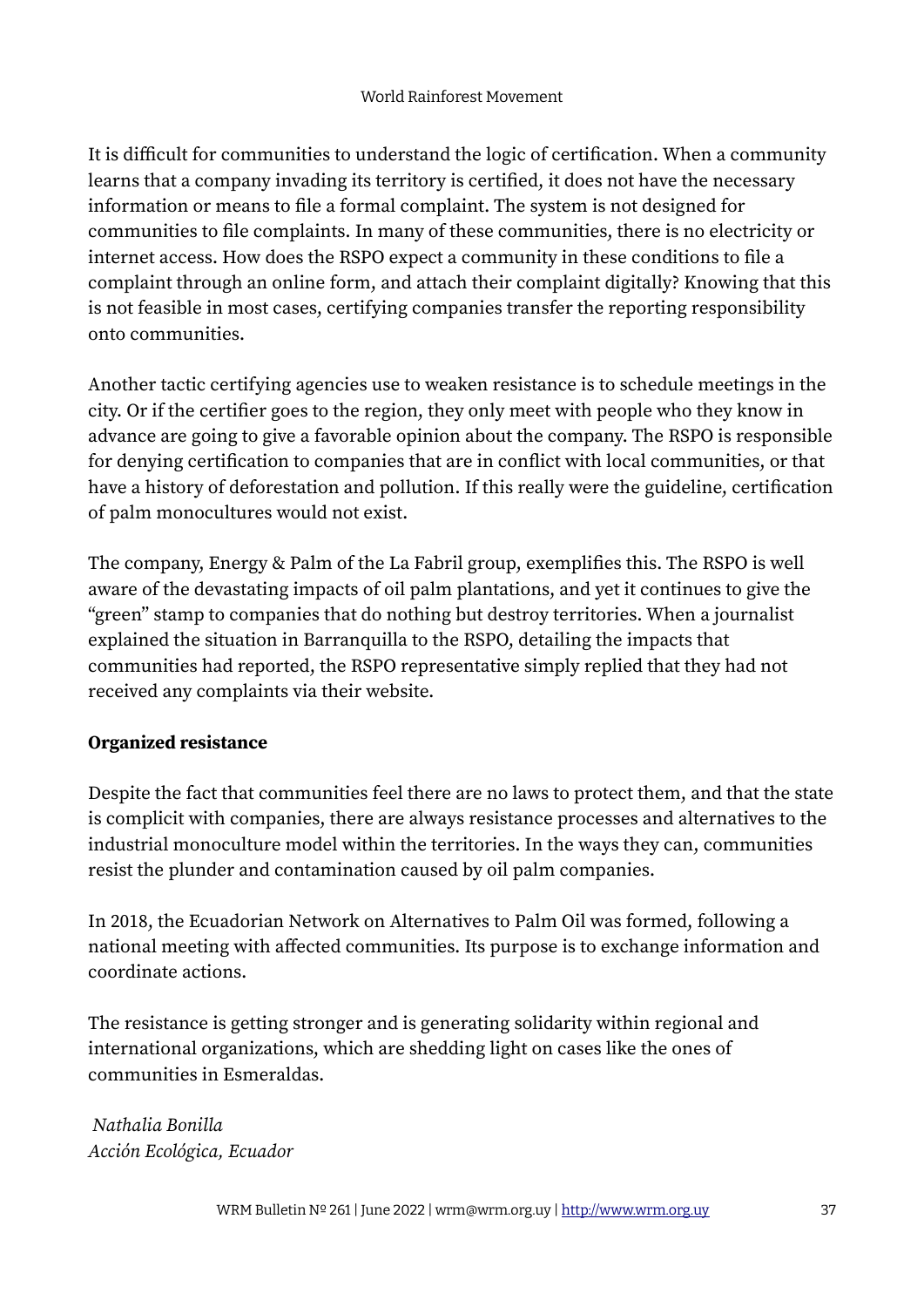#### World Rainforest Movement

(1) Eutopía, La industria del aceite de palma en Ecuador: ¿un buen negocio para los pequeños agricultores?, numero 2, octubre 2011,<https://revistas.flacsoandes.edu.ec/eutopia/article/download/1028/948/>

(2) The Bitter Fruit of Oil Palm. WRM 2001. Chapter II – The Case of Ecuador: Paradise in Seven Years? by Ricardo Buitrón/Acción Ecológica [https://www.wrm.org.uy/es/publicaciones/el-amargo-fruto-de-la-palma](https://www.wrm.org.uy/es/publicaciones/el-amargo-fruto-de-la-palma-aceitera)[aceitera](https://www.wrm.org.uy/es/publicaciones/el-amargo-fruto-de-la-palma-aceitera) <https://www.wrm.org.uy/publications/the-bitter-fruit-of-oil-palm>

(3) Ecuador: palma africana y madereras en la Bio-región del Chocó. WRM 2003.

[https://www.wrm.org.uy/es/articulos-del-boletin/ecuador-palma-africana-y-madereras-en-la-bio-region-del](https://www.wrm.org.uy/es/articulos-del-boletin/ecuador-palma-africana-y-madereras-en-la-bio-region-del-choco)[choco](https://www.wrm.org.uy/es/articulos-del-boletin/ecuador-palma-africana-y-madereras-en-la-bio-region-del-choco)

(4) On the page that shows Superintendence of Companies,<https://www.supercias.gob.ec/portalscvs/> one can see the same names of shareholders in the two company groups.

(5) Open letter from civil society to consumer goods companies re: concerns over Strategic Lawsuit Against Public Participation by palm oil company in Ecuador

[https://www.forestpeoples.org/sites/default/files/documents/Open%20letter%20to%20consumer%20goods](https://www.forestpeoples.org/sites/default/files/documents/Open%20letter%20to%20consumer%20goods%20companies%20re%20concerns%20over%20SLAPP%20by%20palm%20oil%20company%20in%20Ecuador.pdf) [%20companies%20re%20concerns%20over%20SLAPP%20by%20palm%20oil%20company%20in](https://www.forestpeoples.org/sites/default/files/documents/Open%20letter%20to%20consumer%20goods%20companies%20re%20concerns%20over%20SLAPP%20by%20palm%20oil%20company%20in%20Ecuador.pdf) [%20Ecuador.pdf](https://www.forestpeoples.org/sites/default/files/documents/Open%20letter%20to%20consumer%20goods%20companies%20re%20concerns%20over%20SLAPP%20by%20palm%20oil%20company%20in%20Ecuador.pdf)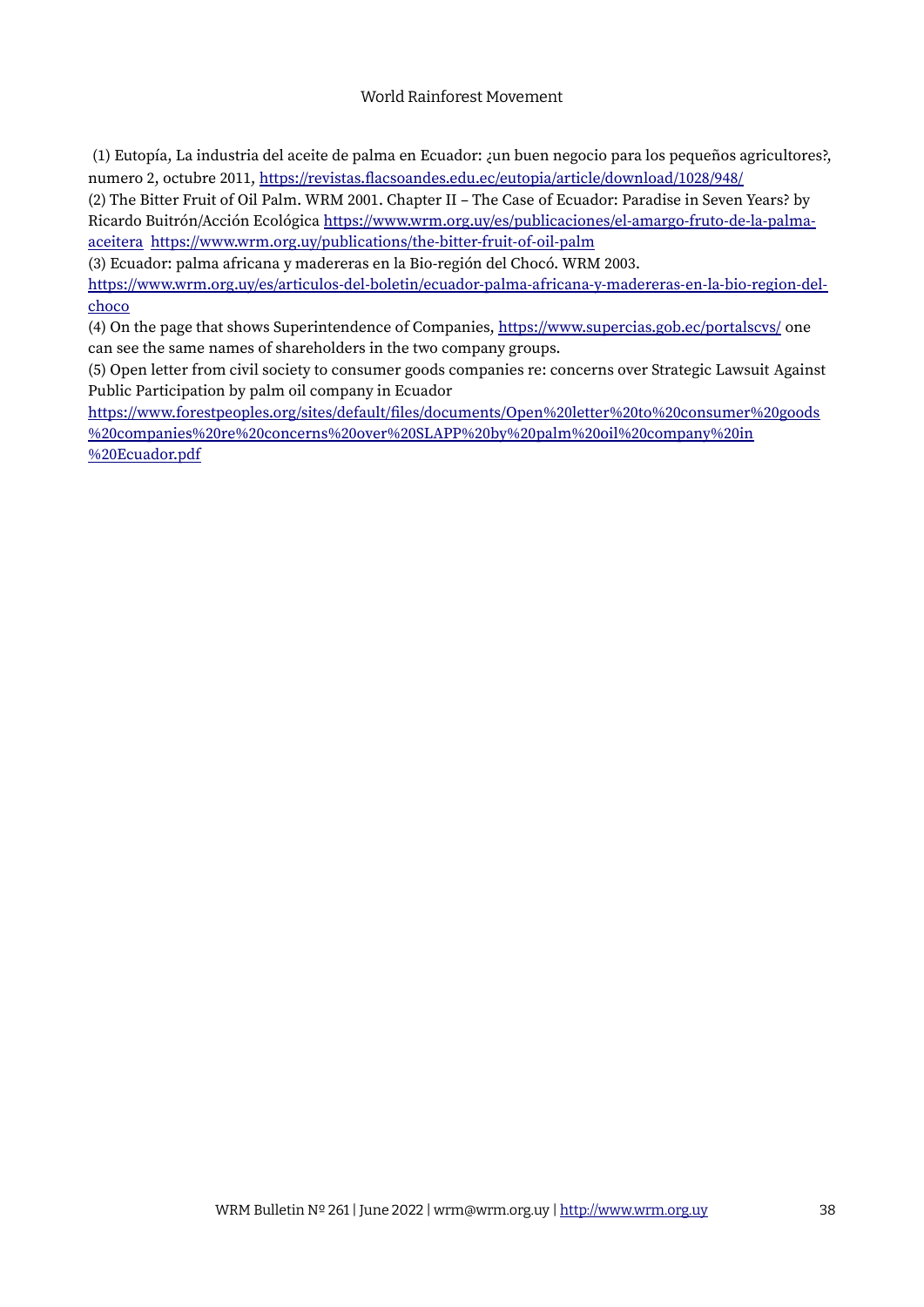# **Quilombola Communities' Resistance Against Suzano Company in the Southernmost part of Bahia, Brazil**

**A conversation with the president of the Volta Miúda Quilombola Association and of the Southernmost part of Bahia Quilombola Cooperative revealed how Suzano, the world's largest paper and cellulose corporation, continues to operate with serious violations and illegalities. Communities keep fighting to reclaim their lands back.**

In the southernmost part of Bahia, Brazil, the advance of industrial monoculture plantations of eucalyptus has occurred in indigenous and quilombola lands, among others. These traditional peoples and populations have fought for decades for recognition of their lands and for the right to remain on them.

In 2019, Suzano Papel e Celulose became one of the world's largest corporations in the pulp sector through the acquisition of Fibria, itself the result of a merger between Votorantim Celulose e Papel and Aracruz Celulose, in 2009. Currently, it holds 2.1 million hectares in seven states in Brazil (Espírito Santo, Bahia, Maranhão, Ceará, Pará, Mato Grosso do Sul and São Paulo) and owns a 50% stake in Veracel Celulose in Bahia. Suzano has 1.3 million hectares of eucalyptus plantations and operates 10 pulp factories.

As a result of having absorbed many other companies, Suzano has accumulated immense social and environmental liabilities, a large history of violations and illegalities, as a result of its promotion of a nefarious model of large-scale industrial eucalyptus monoculture over the course of several decades. The *quilombola* communities of the southernmost part of Bahia know this reality well, for they are part of this history.

On March 29, 2022, a public hearing was held during which the Federal Public Prosecution Office (MPF) and the Public Defense of the Union Office (DPU) for the first time opened up a space for *quilombola* communities to give testimonies on the social, environmental, economic and cultural impacts they face as a consequence of eucalyptus monoculture in the southernmost part of Bahia.

WRM talked to *Célio Pinheiro Leocádio – president of the Volta Miúda Quilombola Association, in the municipality of Caravelas, and of the Southernmost part of Bahia Quilombola Cooperative* – about communities' incessant struggle in defense of their territory and to preserve what still remains of their culture in a region where the pulp industry has caused immense damage.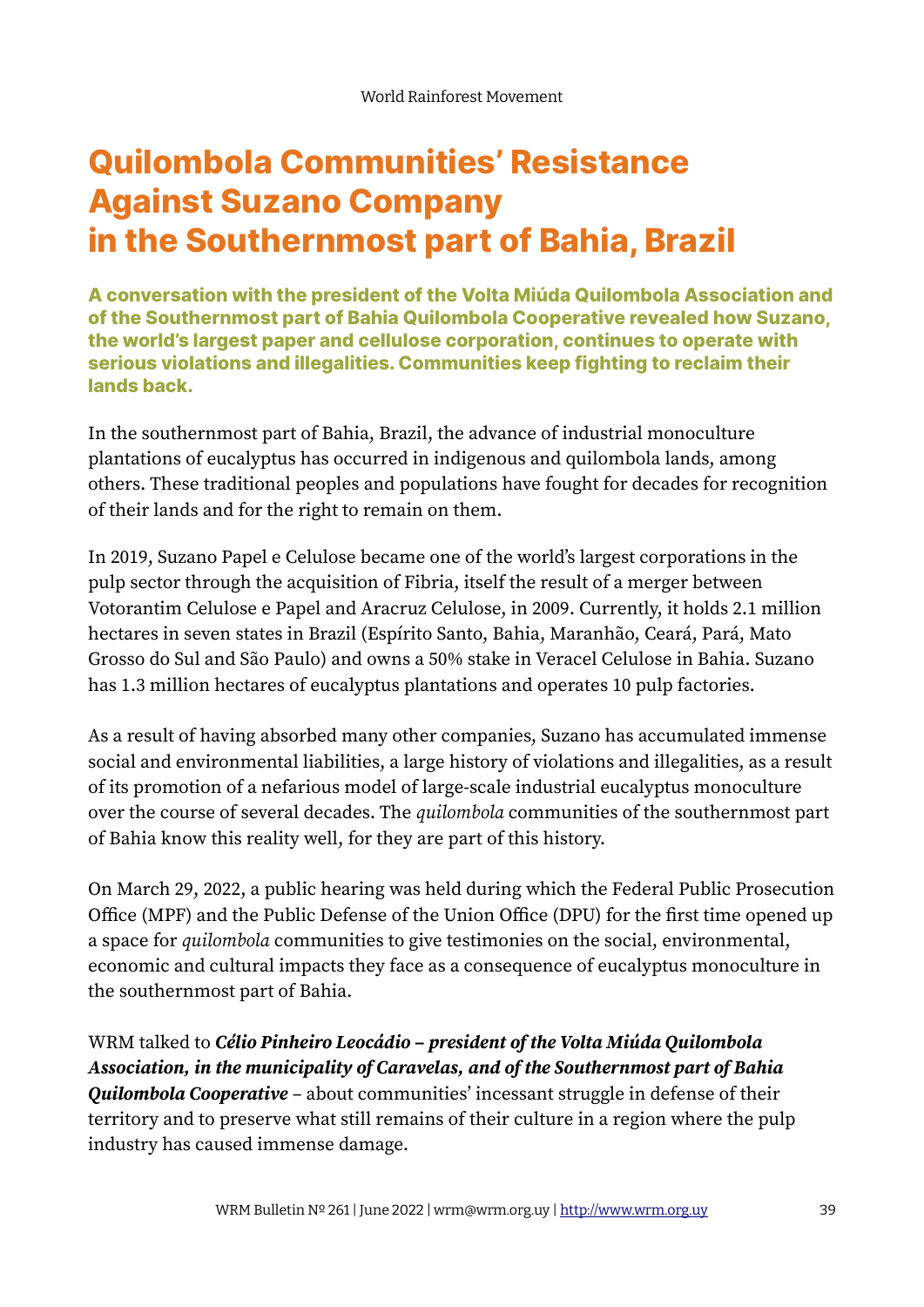### **WRM: What is the greatest challenge currently facing the** *quilombola* **communities of the southernmost part of Bahia in terms of their territory and, more broadly, in terms of their struggle for their rights?**

Célio: In the southernmost part of Bahia there are just eight *quilombola* communities certified as such by the Palmares Cultural Foundation, the agency that recognizes *quilombola* communities. (1) They are: Candido Mariano, Rio do Sul and Helvécia, in Nova Viçosa municipality; Volta Miúda, Mutum and Naiá, in Caravelas municipality; Vila Juazeiro in Ibirapuã and Mota in Itanhém. But we know there exist many other communities that are uncertified.

Out of the eight, only five communities have managed to open territorial demarcation processes with INCRA [National Colonization and Land Reform Institute], and that was over ten years ago. The only one with the report already published and with people contesting it is Mota community. Despite the fact that INCRA is advancing the rights of this community, it is a curious situation: in the area surrounding Mota community, the activity is agriculture and livestock rearing, not eucalyptus monoculture; it does not affect Suzano. The other communities have everything ready, but we know that at present, INCRA is holding back the communities' reports for them not to be published, and we don't know the reason. On account of this, Volta Miúda community has a public civil suit ongoing since 2019 with the Federal Public Prosecution Office.

Almost all the *quilombola* communities in this territory live surrounded by eucalyptus. The communities of Mutum and Naiá were practically made extinct by eucalyptus monoculture.

All the *quilombola* communities of the region are being violated and massacred by eucalyptus monoculture. Not a single community is living, so to speak, in "comfort". Today, all of them are vulnerable to the same question and, to make matters worse, the public policies to which we are entitled are not carried out.

Volta Miúda, Rio do Sul and Vila Juazeiro are the three communities that are most exposed to eucalyptus, because the eucalyptus is on top of people's properties and homes. They are exposed to the poisons they put onto the eucalyptus and to the loss of their springs. We no longer have any living springs inside the communities.

The community of Helvécia, which is more compact, does not have eucalyptus very near it, but we do know that even in the cemetery the eucalyptus is right on top, leaving no room for the community to say: "Look, we need an area here to enlarge the cemetery".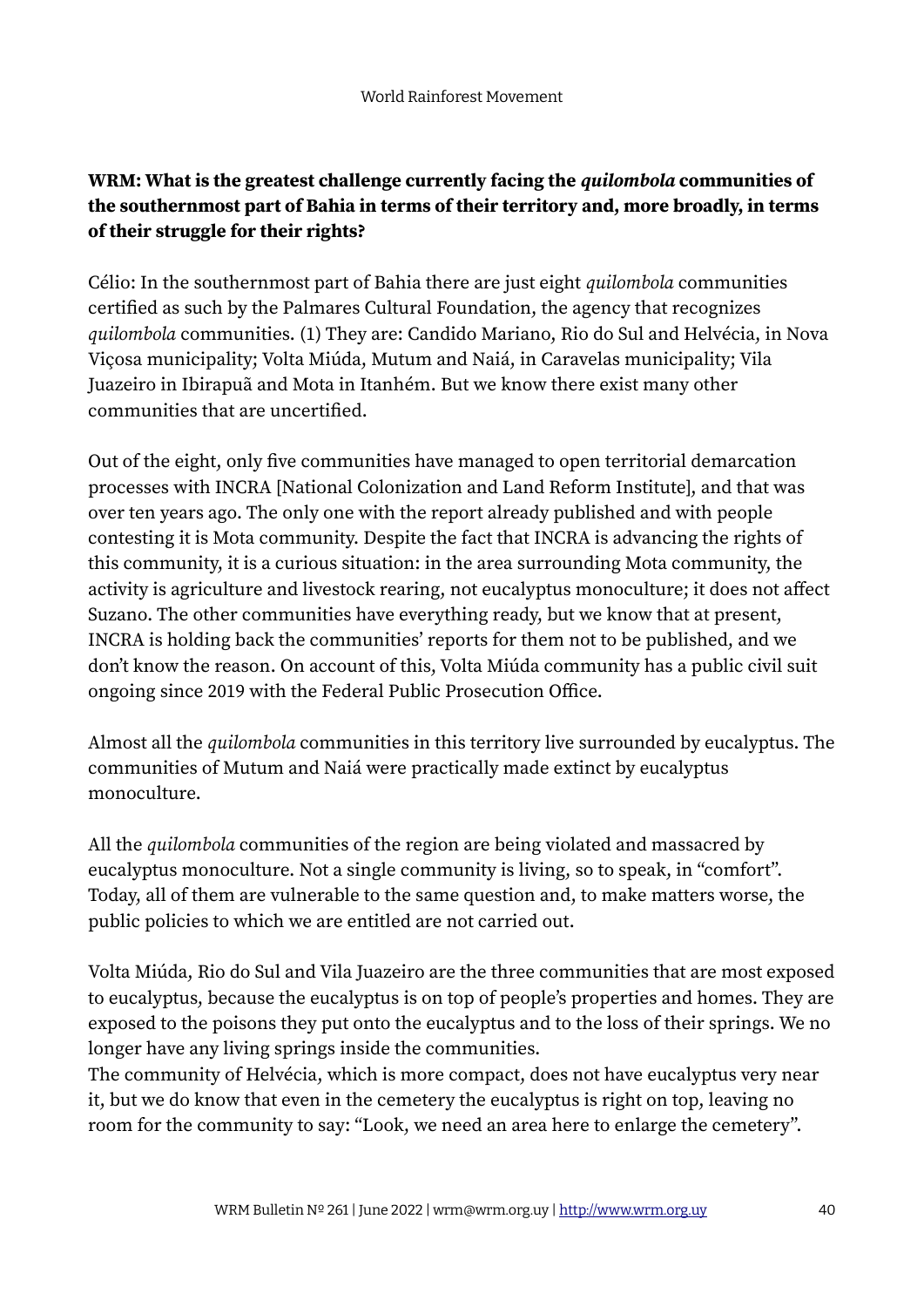Because many people are dying in their community, and most people, including from other communities of ours, are buried in the Helvécia cemetery.

### **WRM: What is the link like between the** *quilombola* **communities of the southernmost part of Bahia and their territory, and how did this change with the arrival of eucalyptus monoculture?**

Célio: Look, to tell the truth, my age, I'm 44, is practically the time since when eucalyptus arrived here in the region. But I remember that we've had much better days, that we've had our natural habitat, when we lived with plentiful production of everything. Today, the degradation that was brought about with this monoculture of eucalyptus has in fact changed the lives of all of us.

The river that is on the border of Caravelas municipality with Nova Viçosa municipality, which is my community's river, used to be full of fish. Every year during flood season, we'd put a net where the water flowed. Next day we'd go there with donkeys and baskets and we'd come back with our baskets full of freshwater fish, back when we had flood seasons. Nowadays, none of that exists any longer. This river, which was hard to cross because of how deep it was, today we walk in it with water up to our knees or even below our knees. Now, 95% of the springs have died, and the lagoons don't exist any more.

So this is something we can see that has changed. We look forward to having our territory in our hands so that these degraded areas are rehabilitated once again. Maybe not for me to enjoy, given my age. But our thinking relates to the people yet to come, to the new generation, so that they may enjoy what we enjoyed in the past. But this won't happen if the State continues to approve environmental licenses for more plantations. From the land, we've had plenty of food. Our seasons of the year were regular, there was the right time to plant things that go under the ground, like peanuts, potatoes. There was the season to plant maize. In the months of February and March the time begins – used to begin – to plant all else, beans, maize, pumpkin. The time of year to plant the maroon cucumber and okra is more from September onward. Today, we no longer manage to do this, many people irrigate their crops, but we didn't have this custom of irrigating, and if we were to try that today we wouldn't manage, because there's no water. Our production was plentiful, of all crops, we didn't use to buy these things, none of these we're talking about. That was the way my parents and grandparents did it. I remember my grandfather leaving here, my community, to go to the Nanuque market. He would take his produce and barter it for things they didn't have here in the territory. So I say to you, today there's none of that any more. Can you imagine someone who lives in the countryside having to buy cassava flour? Buying maize to feed chickens, buying beans to eat?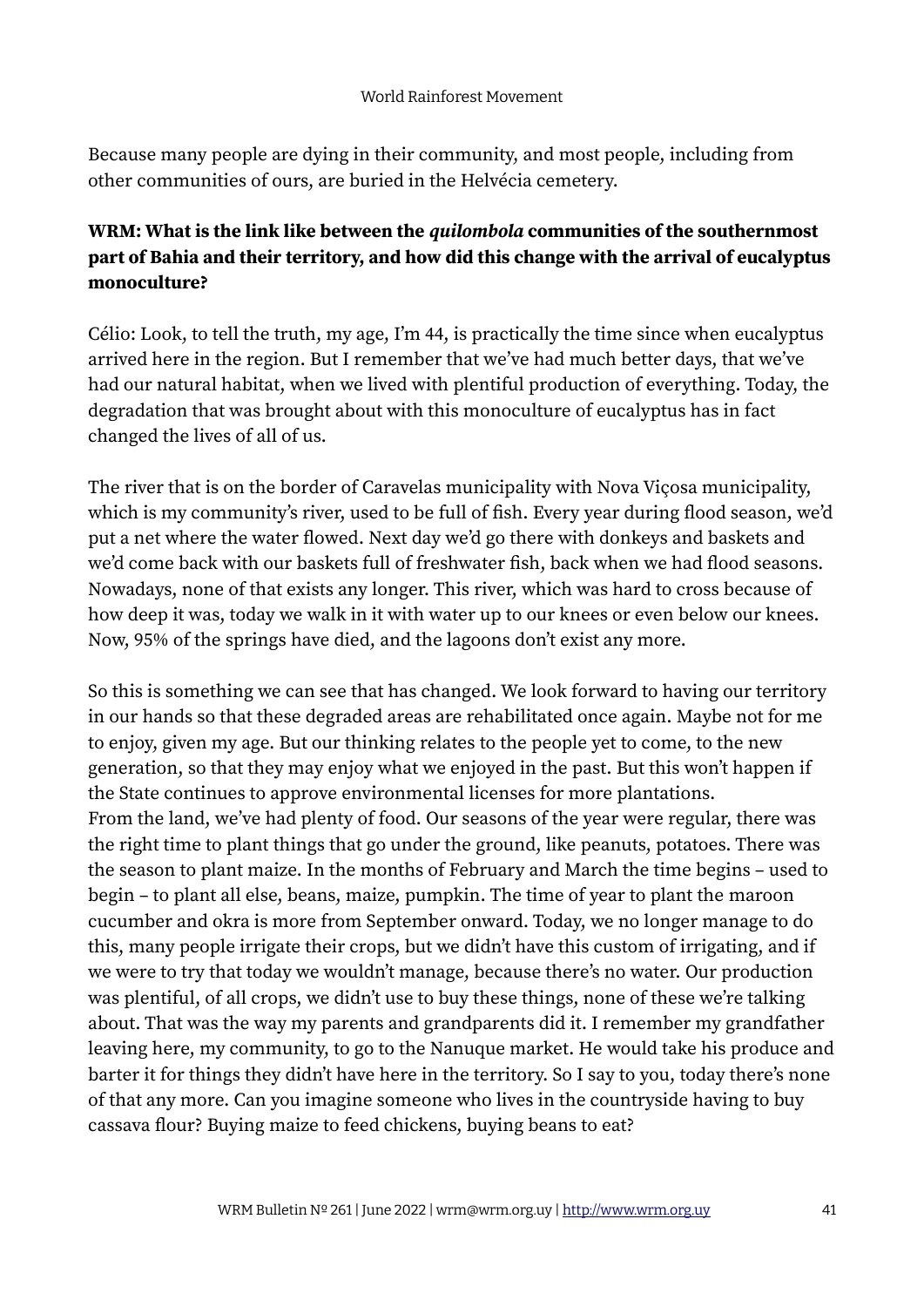### **WRM: At the public hearing you gave your testimonies about the impacts of eucalyptus monoculture. Beyond that, what demands did you present to the Federal Public Prosecution Office?**

Célio: The Public Prosecution Office made available five seats for each community. We registered five people from each community, which meant 55 people were present at the hearing, plus others who had been interested in registering separately. The communities that attended represented about 8800 *quilombolas* from the eight communities. (2)

On the day, each community took a certain number of issues to raise at the hearing. In other words, each community spoke on behalf of all eight communities. One example: Volta Miúda, my community, had three issues to raise. One of them was the demarcation of our territories, and we made this demand to the Public Prosecution Office about the process of demarcation on behalf of all the communities. And beyond the demarcation process, also considering everything I've been reporting to you, we questioned something. We argued that since communities have their certification as *quilombolas*, and their territories have been studied with an official map drawn up by INCRA, then why don't the Public Prosecution Office and the Public Defense of the Union Office file a lawsuit to make Suzano start vacating the communities' territory?

And furthermore, Suzano has to pay compensation for the use of our territory. And since we have all this ready, it is not necessary for us to wait for demarcation to be finalized for us to have rights of use of our territory. We also said that over the course of this whole period, the communities were not able to produce their own food as they had always done. So what the corporations would have to do is to vacate our territories so that the communities may restart their production, as they used to do.

The third point we raised is the question of the water crisis that the communities face at present, with the impacts on springs and animal deaths that harm the communities. And we also raised the question of why INEMA (Institute of the Environment and Water Resources), which is the state agency that grants the environmental license for the company to do all of its disaster, grants a water concession for the company to make use of what is left of our rivers and fill gigantic trucks with water for their plantation, while the communities can't use it because INEMA won't grant us a concession! What kind of distortion is that, you see?

We also raised the fact that currently the communities of the southernmost part don't have access to electricity. Today, there are a number of families surrounded by eucalyptus where children and adults need to use nebulizers. They have to walk 15 to 20 kilometers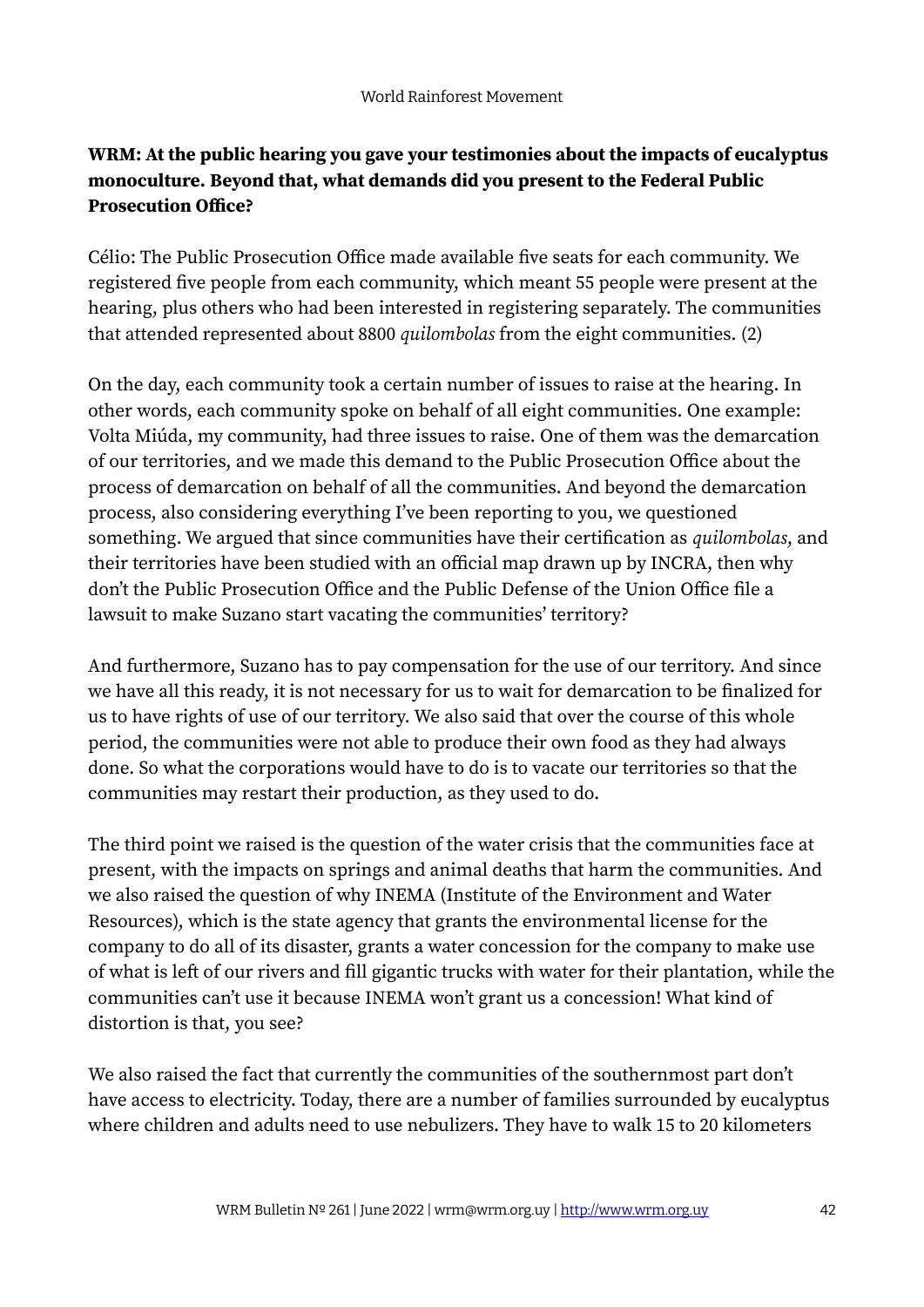for people to get their nebulization because they have no electricity to be able to use a nebulizer at home!

Another super-important point was that the communities that weren't in attendance could watch the proceedings on YouTube, because these communities were interested in taking part in the hearing. Only we don't have that opportunity, because the eucalyptus gets in the way. Even this medium of communication the eucalyptus hinders because the plantations interfere with the mobile telephone and internet signals, leaving communities isolated.

We raised the question that when the companies arrived in this region, they said they'd bring many jobs to the communities, and this hasn't happened. In one community, out of more than a thousand people, there are four or five who are working. We also raised the expulsion of people, of the young people from the communities, the rural exodus. Day after day, this emptying is taking place, people going to the peripheries of major urban areas.

We raised the right to come and go that communities today don't have. The roads all blocked by eucalyptus. During felling season, the roads are taken over, people from the communities cannot pass, neighbors have to wait half an hour to pass sometimes. Furthermore, there are many other hazards people experience. There is the armed militia of the Suzano corporation, that prevents free circulation in the territory. Also, owing to the fact that the eucalyptus grows over the roads, blocking the view, a child was beaten to death by criminals. In case of a health emergency, not one community has a quality road to ensure that help arrives quickly. We mentioned all of this at the hearing.

### **WRM: You talked about the promises that the company made when it arrived. Could you tell us more about the arrival of Suzano in this region? What was this process like?**

Célio: A company called FLONIBRA was the first to arrive on our territory, I'm talking about Volta Miúda in particular. Then, FLONIBRA became Bahia Sul, and after Bahia Sul it named itself Suzano. During this period of Bahia Sul, Aracruz Celulose also arrived, which later became Fibria. And later the two became a single company, which is today's Suzano.

When these companies arrived in this region, the *quilombola* communities were already here. The communities had no deeds to their land, while the companies illegally appropriated these lands through land grabs and fraudulent deeds, as was the case almost all over the country. (3) They even disrespected legitimate and good faith possessions, the 20-year chain of succession etc. And throughout the process of the arrival of eucalyptus, of the arrival of Suzano later, many *quilombolas* had to leave their lands, either because of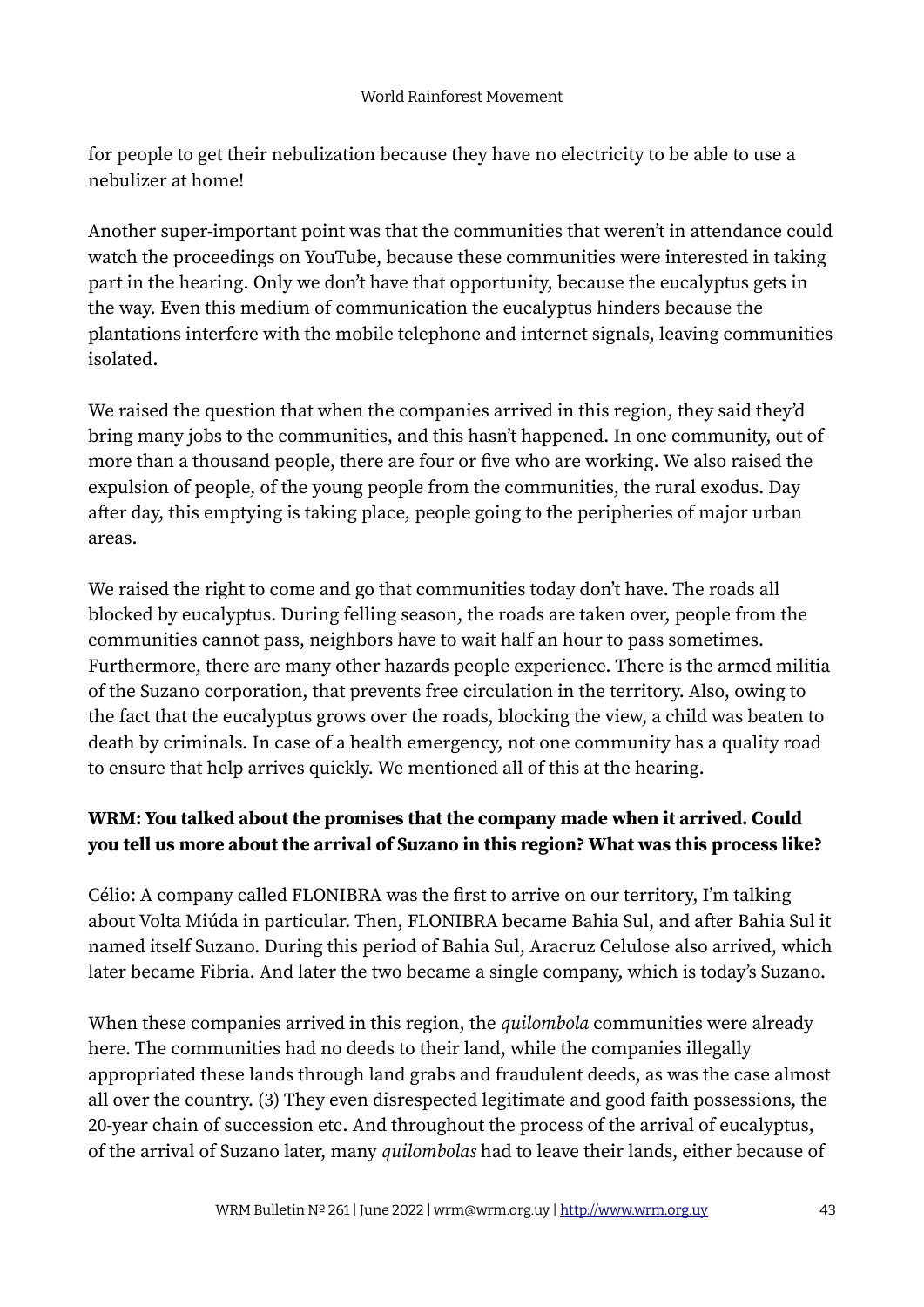the eucalyptus plantation or because they had no way of working any more owing to lack of land.

Later, some people started working for these companies, including my father, my uncle and many of my cousins. So when FLONIBRA got here, it had a certain level of care toward the communities. This I tell you in all certainty, despite the fact that it didn't let anyone enter its area, I remember this well. Just under 10 years ago, FIBRIA poisoned isolated oil palm and jack fruit trees in the forest reservations. We believe this was meant to prevent the circulation of harvesters from the communities. They even used a pretext: the law of the biodiversity convention. But their interest was in preventing the circulation of people. Father José and João Luiz from the Center for the Defense of Human Rights (CDDH for it Portuguese acronym) even denounced this at the time.

But after it became Suzano, it turned into this demon that you're seeing. Today the communities are disrespected in every sense of the word. As well as the impacts already mentioned, there is a lawsuit ongoing in federal court against us, a possessory action. This was a reaction by the company when we started to denounce it. It alleges that we were preventing it from conducting its activities, so through this suit the company and its lawyers are trying to intimidate us.

In general terms, we see that since eucalyptus arrived, practically 50% of the population of these communities is no longer in their territories for lack of means to live. Many of these people are spread out, but are interested in returning if the territory is in the hands of the community. I firmly believe that, and we hear people talk; if there were a possibility of returning, they would. And we believe they really would come back because many are struggling in the peripheries of cities because they don't have the opportunity to return. They don't have the opportunity of being in their territory.

### **WRM: What are your hopes, based on the public hearing?**

Célio: The Federal Public Prosecution Office and the Public Defense of the Union Office have already created a WhatsApp group and asked us to choose two participants from each community, and they have been put into the group. And they also asked for participants from Espírito Santo who also came here for the hearing to join the group and take part. In fact, one of them represents CONAQ (National Coordination of Quilombola Communities). And since then what happened was that an inquiry was opened. They gave us 15 days for us to present a list of all the springs, rivers, lakes, lagoons that we saw dry up or degrade due to the eucalyptus monoculture. Five of the eight communities have this material ready, but we couldn't leave the other three behind. So this list is being drawn up with the help of satellite images to present to the Federal Public Prosecution Office.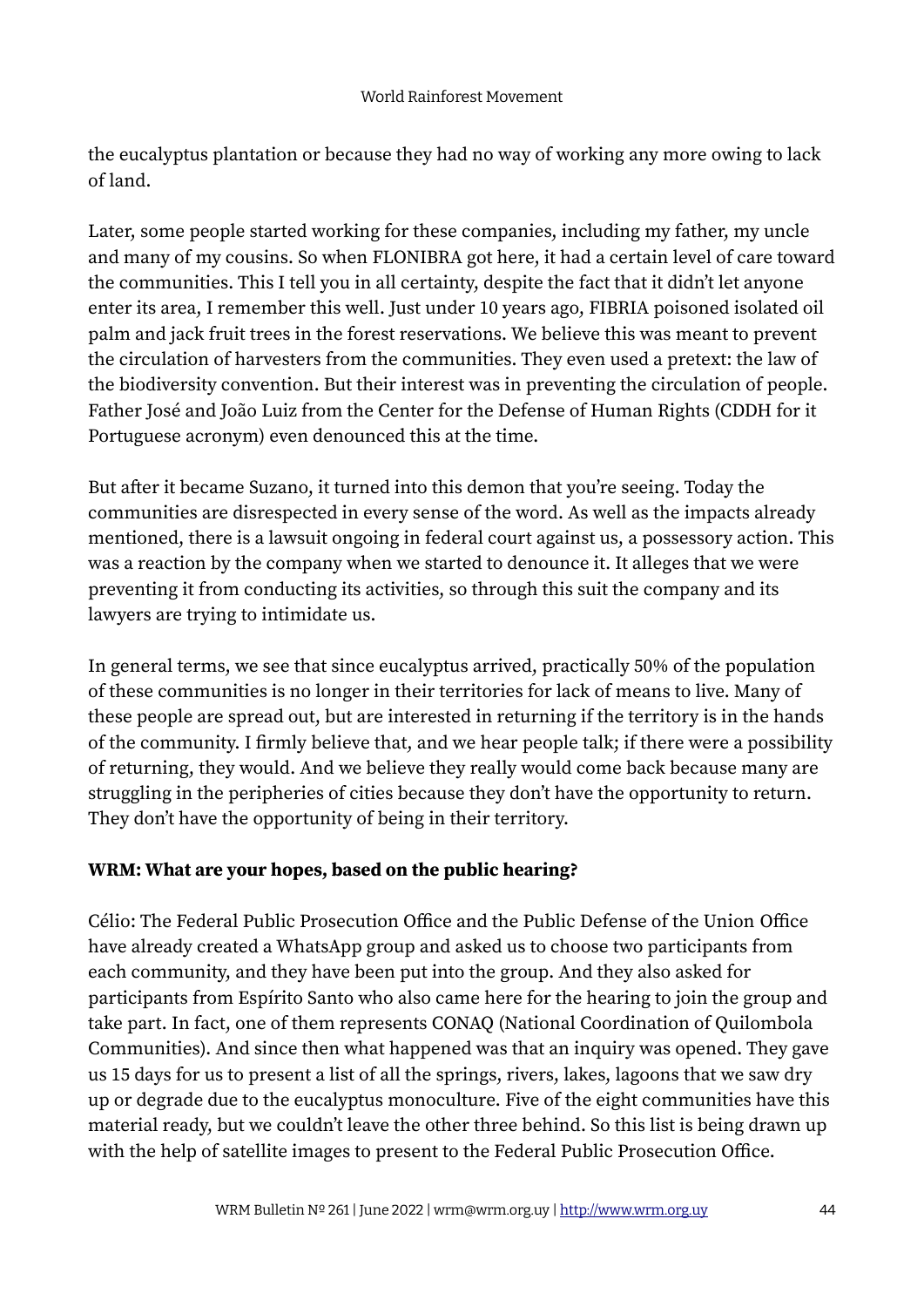So this was one of the demands immediately put forward in the group, which included the need for this list for the company to recover these springs and lagoons, and necessarily it'll have to pull back. That was one of our demands. Furthermore, there is a very old promise, which is the question of the company creating many jobs for the communities. At present it's farcical for the company to claim it creates jobs in the region, because it doesn't. Especially not for the affected communities.

These two points drew the attention of the Federal Public Prosecution Office and the Public Defense of the Union Office, and will be looked into by them after the hearing. They also asked him [the public defender] to visit the first community on June 6, Volta Miúda community, so that he could see up close what can be done about the question of developing public policies and production. He is talking a lot to Volta Miúda because Volta Miúda has a Public Civil Action ongoing with the Federal Public Prosecution Office and they need to make decisions about these questions. But he said he would like to visit all the communities.

On our YouTube channel we have managed to put material that was filmed during the hearing, with each community's words, each leader, each person, for people to have a clear picture of what was dealt with at the hearing. (4)

We drew up a letter that was presented at the hearing. (5) This letter talks about many highly important points that the customers, shareholders and financial backers of Suzano should know about. They need to know that this corporation that seems so pretty, so kind from the outside, creates a lot of misery here. For the shareholders to have so many resources, so much money, many lives are being cut down here, and we don't have direct access to these people for the information to get out. To the customers I'd say: if you knew that to be able to sell you a product from here, many lives are being sacrificed, then, would you still want to buy it? I think not. That's it.

Eucalyptus monoculture makes the most of discriminatory public policies that evince environmental racism. It makes invisible the demands of the *quilombola* communities of the southernmost part of Bahia; it threatens their memories and rights. Without the land, we have nothing. The *quilombola* struggle is for our ancestral territory, for our culture and for our social, economic and political well being. We don't want money, but as well as the *quilombola* territory, the company owes us a compensation payment, as a legal right, just what it says in the Constitution, which is all fair and good, but it's not complied with!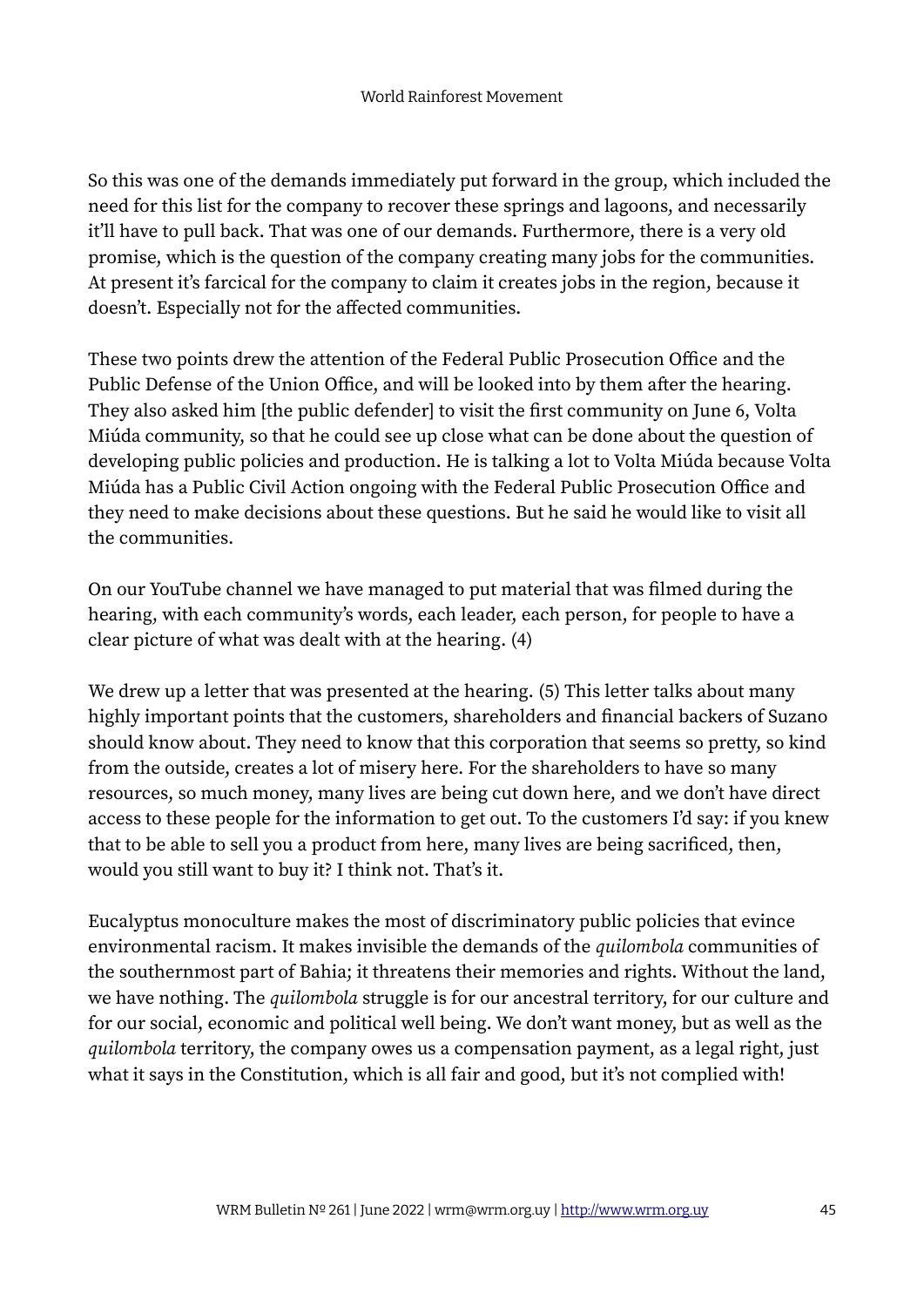#### World Rainforest Movement

(1) Government agency that has the attribution of issuing the certificate to the *quilombola* communities and of entering them into the general registry. This recognizes communities' rights and gives them access to government programs. But it does not recognize the right to the land; it is much more about the recognition of the community as a *quilombola* community.

(2) MPF, DPU e comunidades quilombolas articularam medidas para mitigar prejuízos causados pela monocultura de eucalipto no sul da Bahia: [http://www.mpf.mp.br/ba/sala-de-imprensa/noticias-ba/mpf-dpu](http://www.mpf.mp.br/ba/sala-de-imprensa/noticias-ba/mpf-dpu-e-comunidades-quilombolas-articularam-medidas-para-mitigar-prejuizos-causados-pela-monocultura-de-eucalipto-no-sul-da-bahia)[e-comunidades-quilombolas-articularam-medidas-para-mitigar-prejuizos-causados-pela-monocultura-de](http://www.mpf.mp.br/ba/sala-de-imprensa/noticias-ba/mpf-dpu-e-comunidades-quilombolas-articularam-medidas-para-mitigar-prejuizos-causados-pela-monocultura-de-eucalipto-no-sul-da-bahia)[eucalipto-no-sul-da-bahia](http://www.mpf.mp.br/ba/sala-de-imprensa/noticias-ba/mpf-dpu-e-comunidades-quilombolas-articularam-medidas-para-mitigar-prejuizos-causados-pela-monocultura-de-eucalipto-no-sul-da-bahia)

(3) Grilagem terceirizada, by Teoney Araújo Guerra:

<https://acervo.racismoambiental.net.br/2014/01/22/grilagem-terceirizada-por-teoney-araujo-guerra/>

(4) Extremo Quilombo WebTV -<https://www.youtube.com/channel/UCj9IC6j0Z7Y40ZZzwFg4eQw>

(5) Carta Pública das Comunidades Quilombolas do Extremo Sul da Bahia

Portuguese: [https://alertacontradesertosverdes.org/wp-content/uploads/2022/06/Carta-Publica-](https://alertacontradesertosverdes.org/wp-content/uploads/2022/06/Carta-Publica-Comunidades-Quilombolas-Extremo-sul-da-Bahia-03-2022.pdf)[Comunidades-Quilombolas-Extremo-sul-da-Bahia-03-2022.pdf](https://alertacontradesertosverdes.org/wp-content/uploads/2022/06/Carta-Publica-Comunidades-Quilombolas-Extremo-sul-da-Bahia-03-2022.pdf)

English: [https://alertacontradesertosverdes.org/wp-content/uploads/2022/06/Carta-Publica-Comunidades-](https://alertacontradesertosverdes.org/wp-content/uploads/2022/06/Carta-Publica-Comunidades-Quilombolas-Extremo-sul-da-Bahia-03-2022-EN.pdf)[Quilombolas-Extremo-sul-da-Bahia-03-2022-EN.pdf](https://alertacontradesertosverdes.org/wp-content/uploads/2022/06/Carta-Publica-Comunidades-Quilombolas-Extremo-sul-da-Bahia-03-2022-EN.pdf)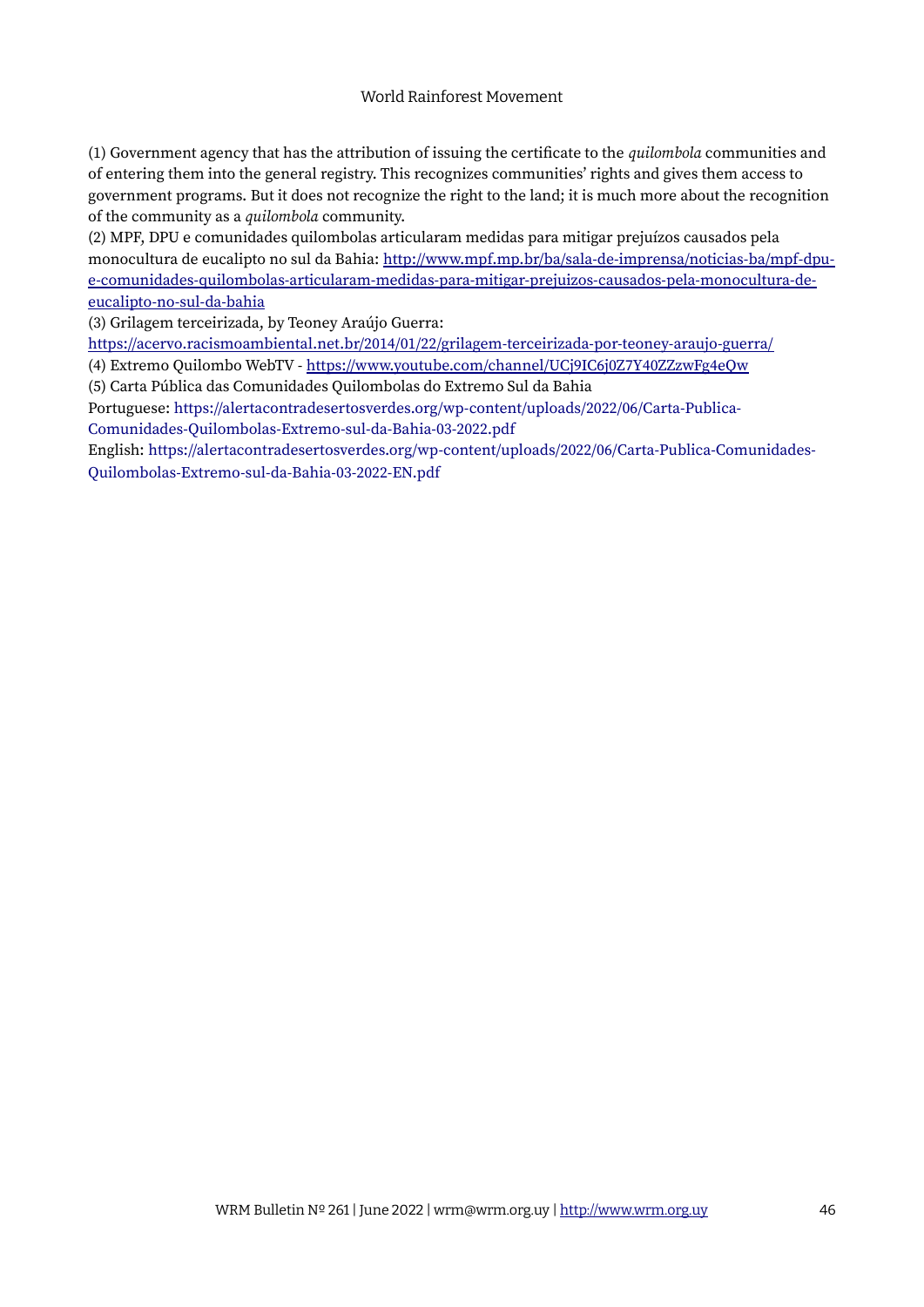# **India: Whither Fortress Conservation**

**The 'conservation' model in India continues to enclose forests and evict communities in a deliberate attempt to undermine and scuttle the Forest Rights Act (FRA) - a landmark legislation that strengthens the authority of communities over their forests. Meanwhile, companies are allowed to destroy forests, even inside the conservation areas.**

The Forest Rights Act (FRA), the landmark conservation legislation enacted in 2006 in India, was meant to put an end to top-down conservation policies and laws often dating back to the colonial era and discriminating against forest communities. It was also meant to strengthen the authority of communities and their institutions, such as the *Gram Sabhas*, over their forests. In order to radically departure from the colonial and exploitative model, the FRA declares the *Gram Sabhas as the main entity* for deciding how to use, manage, and conserve the forests that communities traditionally use, as well as for protecting them against internal and external threats. The Act also requires free, prior and informed consent of the *Gram Sabhas* before any customary forest can be handed over for any other use. However, instead of a paradigm shift, the process of 'conservation' in India continues to enclose the forest commons rightfully belonging to the people. This happens through the systematic violation of the FRA, following a deliberate and prolonged attempt by India's forest bureaucracy, corporate actors as well as many conservation NGOs to undermine and, if possible, scuttle the FRA.

In the past few decades, much forested land has been unilaterally declared as National Parks and Tiger Reserves, without the consent of the communities living in those areas. These violations of the FRA are widespread, and hundreds of communities living in the so-called Protected Areas (PA) have become increasingly vulnerable. Several communities have been forced to leave their territories under the euphemism of 'voluntary relocation'. One needs to remember that in February 2019, the Supreme Court of India ordered the eviction of the communities whose claims for various forest rights had been 'finally rejected' as inadmissible under the FRA. Yet, so far as it could be ascertained, communities inside PAs claiming forest rights have been by and large completely ignored across India, more so if the claimants have already been marked for relocation by the Park authorities and the National Tiger Conservation Authority (NTCA), in abject violation of the FRA.

#### **Protected Areas in India: long trail of eviction and displacement**

As of 2019, according to NTCA official data, 56,247 families in 751 villages across 50 Tiger Reserves have been evicted, since the inception of Project Tiger in 1972, which aims to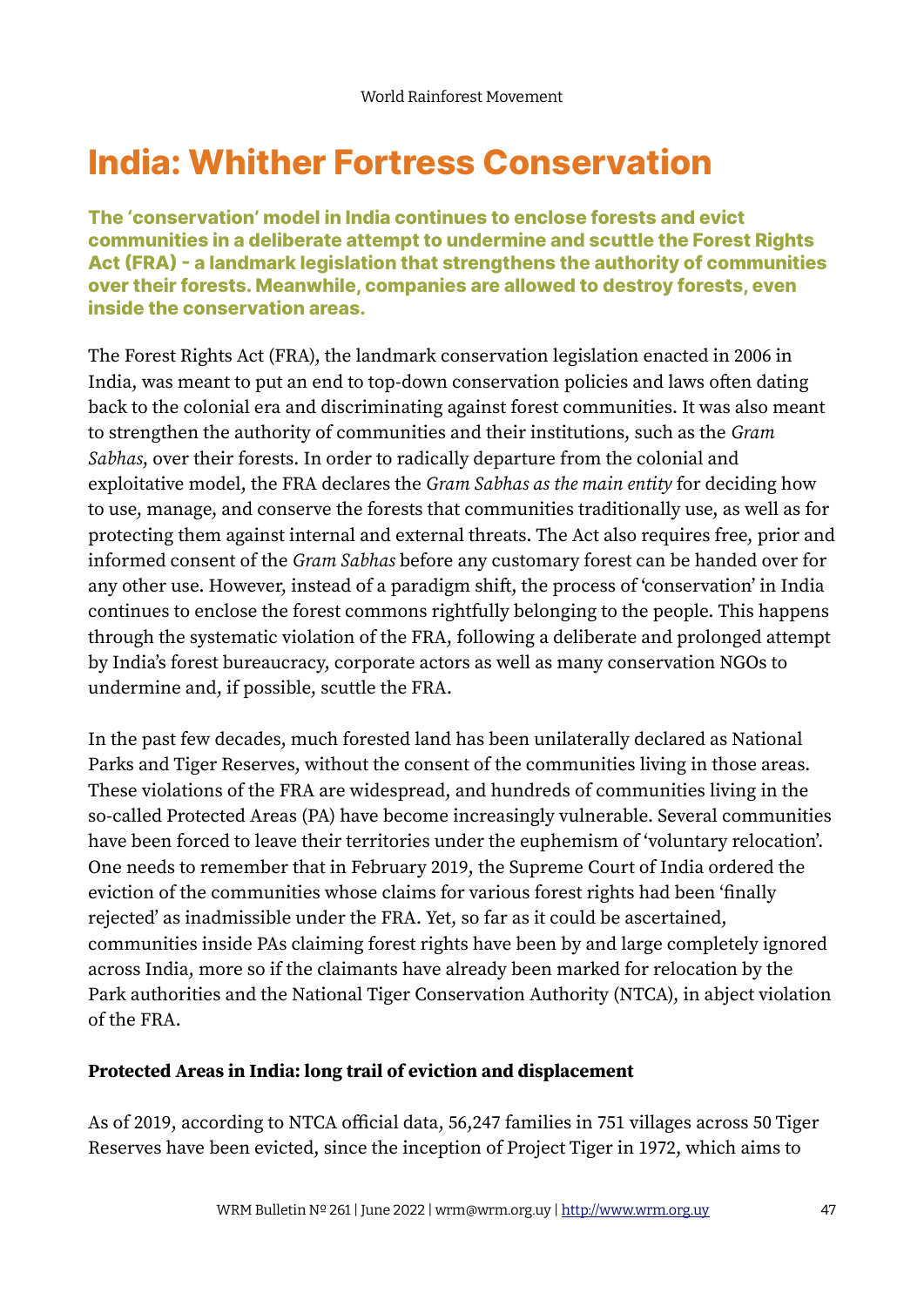protect the tiger population in India. Out of these, around 12,327 families in 173 villages have been 'relocated/resettled' until now, which means that more than 44,000 families, approximately 220,000 people, remain without relocation. According to the FRA, forest dwelling people evicted without relocation packages and adequate compensation prior to the enactment of the law, could go back and reclaim their lands. But PA managers and the NTCA are busy devising 'relocation' strategies so that the PAs—in particular the Tiger Reserves—can become human-free. Yet, not completely. These Tiger Reserves will be open for wealthy tourists and NGO staff, safari operators and scientific groups paying much money to see the preserved tigers and forests. The racist conservation paradigm in fact aims to get these areas 'free-of-forest-dwelling-people'.

The threat of displacement also reaches to communities who do not live inside the PAs but need unhindered access to those forests for their livelihood and a host of other needs. Exact figures on how many people living in and around PAs are affected by India's conservation policies and actions are not available, as it is reasonable to assume that all claims for forest rights in the 'core' areas of the Tiger Reserves and other PAs are being rejected, paving the way for legalised evictions.

Conservation groups such as WWF, Conservation International, Wild Life Protection Society of India, Wild Life Trust of India and Satpura Foundation, who, among others, continue to pursue a conservation model that invokes the complete banishment of forest communities from their forest spaces, have systematically attacked the FRA.

While all forest communities in India are threatened, people who live in the central uplands are particularly at risk: not only has the area several famous tiger tourist zones, such as Kanha, Bandhavgarh, Pench, Tadoba and Achanakmar, but the tiger-bearing forests also have significant overlaps with mining areas. To understand the relevance of this, it is important to note that NTCA's relocation programme is increasingly being financed from the CAMPA fund – which is money that mining companies and other 'development' project promoters pay to compensate for the forests they use and destroy. The Compensatory Afforestation Fund Act (CAFA) of 2016 legitimised this process (1). The CAFA specifies that the use of the CAMPA money should be subjected to the consultation of the *Gram Sabhas*, however, this is generally ignored.

The close linkages between the expansion of 'fortress conservation' (parks without people) on the one hand, and the expansion of mining and large-scale deforestation on the other, need to be urgently exposed. Both entail displacement and dispossession of forest communities and they feed each other.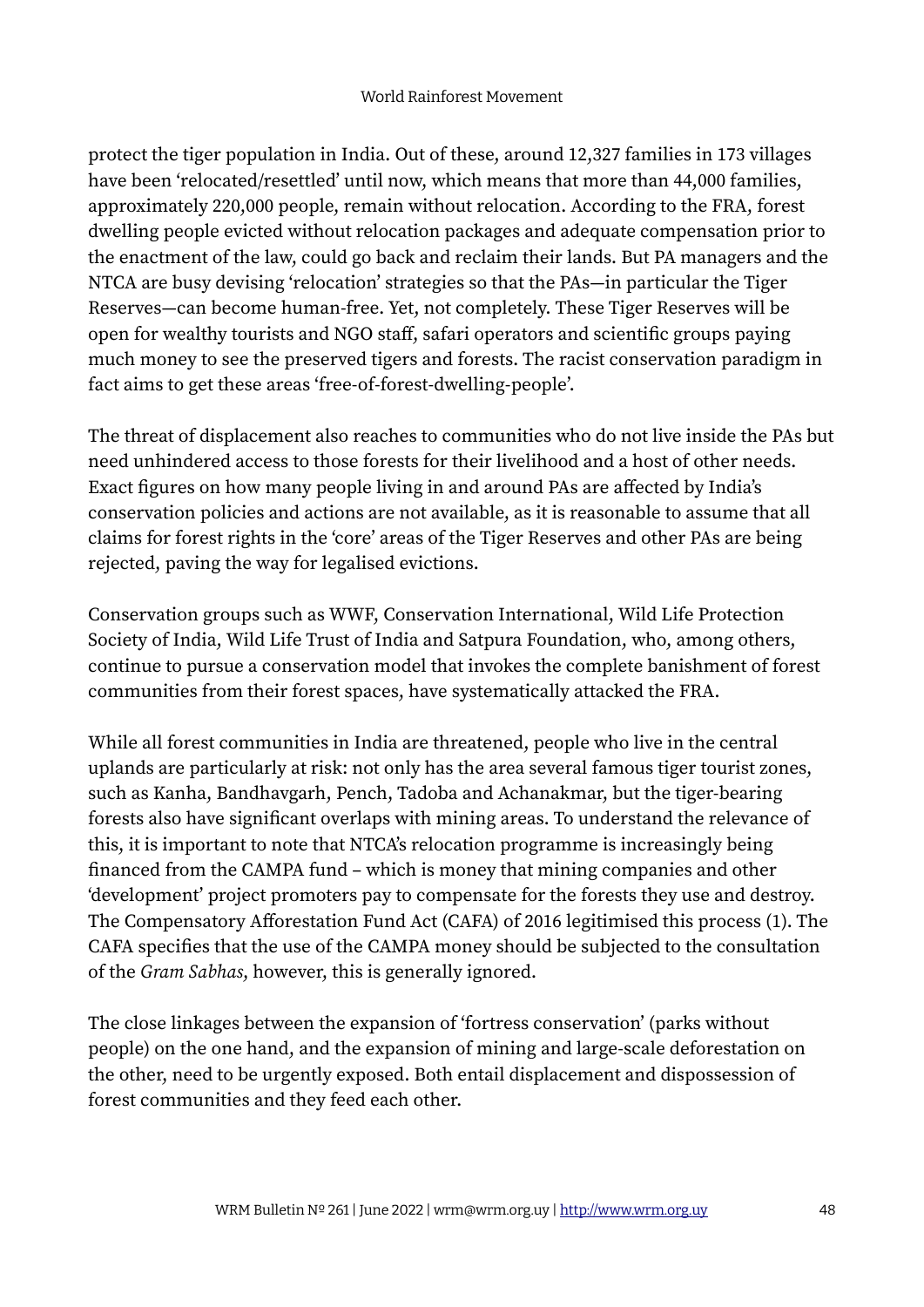Forest communities living in the central Indian uplands, mainly Indigenous Peoples such as the Gonds and the Baiga, are nonetheless the true custodians of the forests. They and their institutions could protect the forests from wanton destruction and enclosures; they and only they could continue keeping alive their forests - not only as tiger habitats but also as intricate life support systems. The FRA could play a pivotal role because it stands for a decentralised, bottom-up and autonomous process of conservation.

Unfortunately, the FRA has been largely projected and perhaps also perceived as more of a land and tribal rights law rather than a conservation legislation. Due to the clear corporate and governmental interests at play, foregrounding the conservation aspects in the FRA becomes imperative. This means letting the FRA emerge as what it really is: an intrinsically social and political process that supports communities to defend, preserve and reclaim their forest commons. Forest dwelling people in India have been doing this for generations and it makes no environmental sense that they would be deliberately excluded from any conservation programme. So the question arises, are the PAs and Tiger Reserves really for conservation purposes?

An intensive campaign to highlight the FRA as an environmental legislation was initiated in September 2020 by the groups and activists associated with the All India Forum of Forest Movements (AIFFM) and other organisational processes with a presence in the tiger-bearing forests in Central India. This campaign tries to actively involve various segments of civil society, including the legal community and the media, and adequately present the voices of the forest dwelling people being threatened with imminent eviction.

First, three groups of activists and researchers were formed to visit communities living in and around various PA and potential/proposed wildlife corridors in the states of Maharashtra, Madhya Pradesh and Chhattisgarh. The aim of each group involved the collection of state-level data on the ground situation, including attempts of eviction by the state Forest Department (or district administration), instances of FRA violations, CAFA, and other related legislations, and cases of community-initiated conservation activities. However, the Covid-19 pandemic delayed the mission. Nonetheless, some data was collected and a report on the realities of communities living in the Central Indian uplands has been prepared (2). Yet, much more needs to be done.

#### **Findings in Brief: Persecution Continues in the Name of 'Conservation'**

The report clearly shows that the official prejudice against the tribal and non-tribal forest dwelling communities remains to be dominant. In the PAs covered by each group, it became clear that the forest administration continues to treat communities as mere 'disturbances', and considers that they should be removed in the interest of wildlife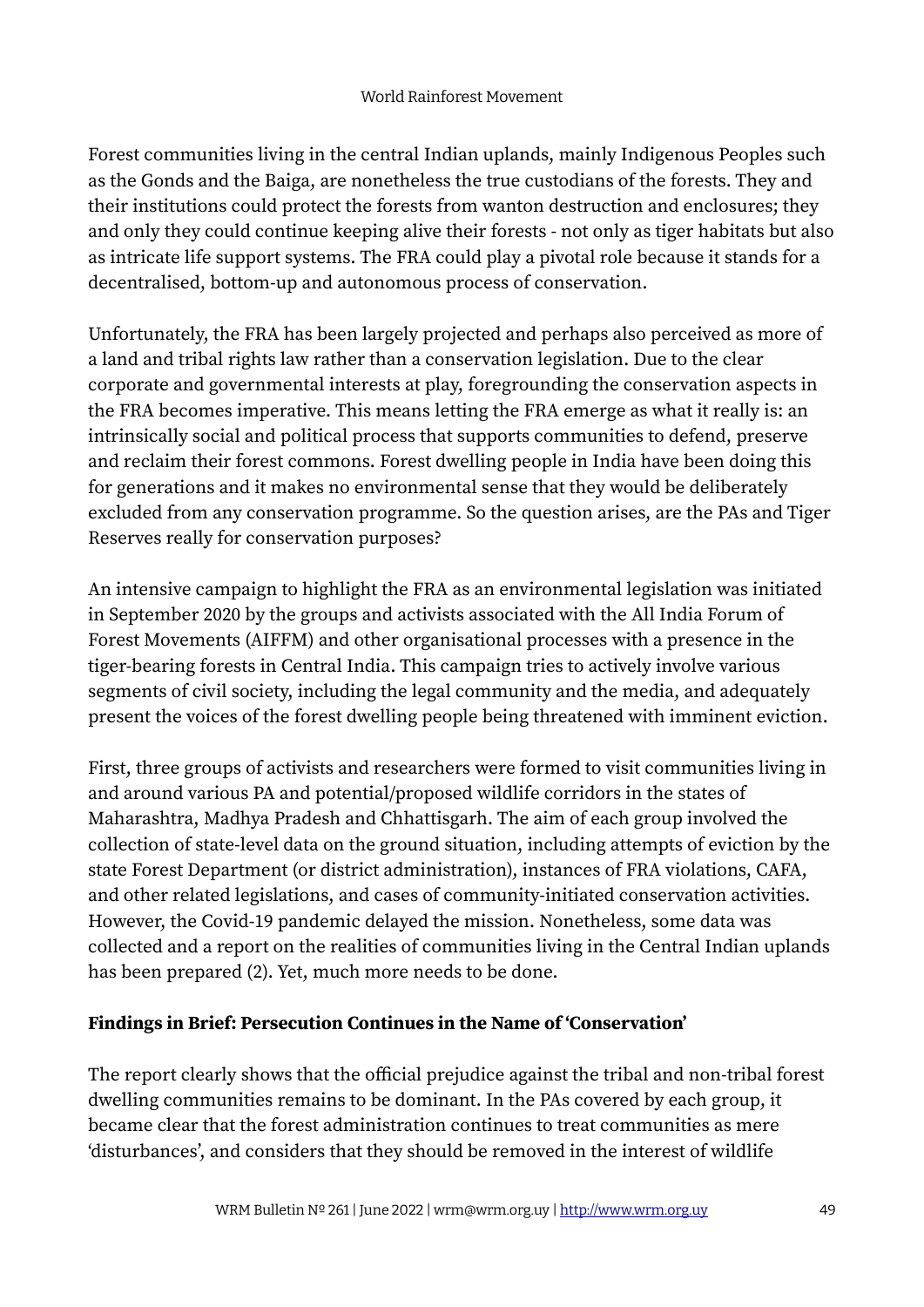conservation. It also became clear that the so-called conservation actions in the PAs, in explicit violation of the FRA, only alienate forest communities further, instead of acknowledging their historic and lawful role in conservation.

The major issue in the PAs is the lack of proper livelihood opportunities for communities, something that is relentlessly aggravated by often illegal restrictions on their use of the forest and land, forced/involuntary relocation and displacement without rehabilitation and compensation. Communities also face extractive industries and other 'developmental' activities taking place in the vicinity of PAs, as well as illegal logging and unrestricted tourism. This all happens in violation of the FRA.

The next section highlights some of the innumerable illegalities and misdeeds of the Forest Department in the PAs visited by the groups of activists in the states of Maharashtra, Madhya Pradesh and Chhattisgarh (3).

#### **Tadoba Andheri Tiger Reserve (Maharashra)**

Located in the Chandrapur district of Maharashtra, the Tadoba Andheri Tiger Reserve (TATR) comprises the Tadoba National Park and the Andheri Wildlife Sanctuary and adjoining forests. The National Park and the Andheri Wildlife Sanctuary were notified as Critical Tiger Habitat in 2007, just days before the FRA came into force. The category of Critical Tiger Habitat is marked for tiger conservation and allows relocation of humans, only with the prior and informed consent of the communities. Five of the 6 villages in the Tiger Reserve -Kolsa, Botezari, Palasgaon, Jamni and Ramdegi- have already been either partially or fully 'relocated'.

The village of Rantalodhi and some remaining families of the Kolsa village are still inside the reserve, defying persistent 'relocation' efforts of the Forest Department, which have included various kinds of threats and punitive measures. The entry to the villages was fenced, access to food and other provisions distributed under the Public Distribution System was denied, the electricity connection to the villagers' homes was cut, and a number of criminal cases was slapped on community activists demanding recognition of rights under the FRA. The villages outside the reserve were not exempted either, without consulting them, a 'buffer zone' was unilaterally created and affected 90 villages. A string of new resorts has sprung up since the promotion of 'tiger' tourism begun. Meanwhile, new and old coal mines continue to operate just adjacent to the forests of the reserve.

#### **Bor Tiger Reserve (Maharashtra)**

Located in the Wardha District of Maharashtra, the Bor Tiger Reserve does not have any village in its core area anymore, but there are 36 villages in the buffer zone.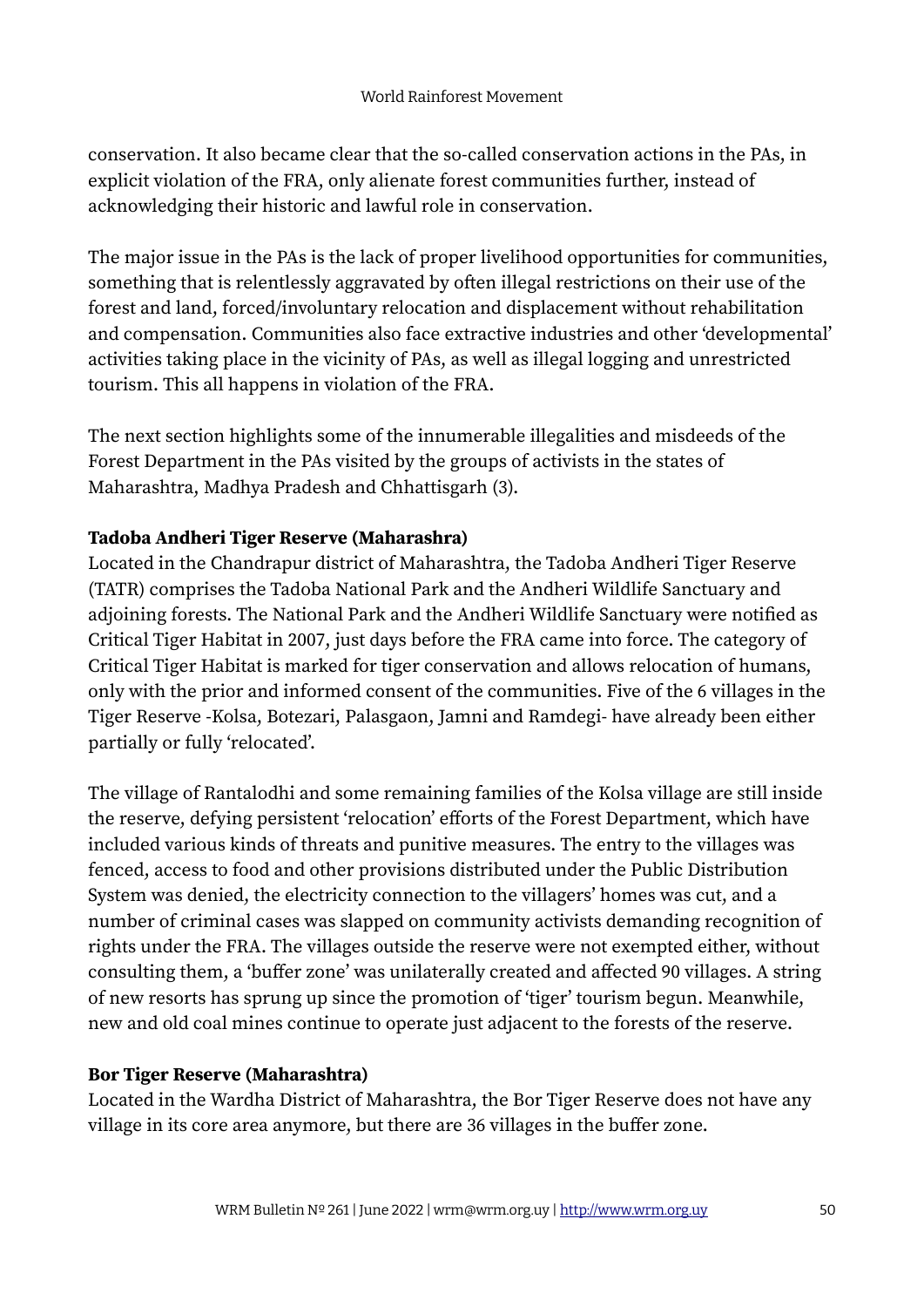The village of Nawargaon was the last to be relocated in 2017, making it human-free. Because most of the villagers living in and around the Bor forests are pastoralists, the creation of a Tiger Reserve severely restricted the access to pastures traditionally used and resulted in great misery. During meetings in 2020, villagers confirmed that the FRA has not been implemented in the Bor Tiger Reserve and many villagers noted that Gram Sabhas had not been convened in the course of what the Forest Department called as 'voluntary relocation'. Meanwhile, the compensation for the buffer villages in cases of human wildlife conflicts is grossly inadequate and mostly delayed. A couple of days before the group's visit, a 15-year-old boy was killed by a tiger in Jungli Amgaon village. The Forest Department refused to pay compensation and instead, arrested some of the victim's family members for 'creating unrest in the village'.

The Bor Water Reservoir inside the core area of the Reserve (declared also as a Critical Tiger Habitat) acts as a control to wildlife protection, while providing very little livelihood opportunities to communities. The Reservoir has been opened up for tourism.

#### **Pench Tiger Reserve (Maharashtra)**

The Pench Tiger Reserve in Maharashtra shares its northern boundary with the Pench Tiger Reserve in Madhya Pradesh.

Of the two villages in the core area of the Tiger Reserve, the Totladoh village was displaced to the buffer zone through a violent eviction in 2002, while the village of Fulzari remains living inside. According to the villagers now staying in the New Totladoh village at the buffer zone, their eviction happened without any notice or compensation. The villagers, whose main livelihood was fishing at the Pench Reservoir —now recognized as a community right under FRA-, continue to be hounded by the park authorities. Subject to untold atrocities, including summary arrests, physical abuse, and attacks with sticks and pellet-guns, the villagers live under severe economic pressure, without any source of livelihood; only a few families practice agriculture in the village as many do not have land and even for those who do, the land is not tillable.

After the Totladoh villagers' claim for community forest right for fishing in the reservoir was formally processed at the concerned District Level Committee for FRA, and the District Collector had formally informed the villagers that their claim has been recognized, the process was suddenly put on hold. It was later revealed that the NTCA had issued a directive that such claims cannot be processed in Critical Tiger Habitat (CTH) areas, following aggressive lobbying by local conservation NGOs. In vain the villagers and activist groups pointed out that NTCA has no legal jurisdiction to arbitrate in matters related to claims admitted under the FRA, and the withholding of community forest rights was manifestly illegal. The conservation lobby has been using the media in maligning and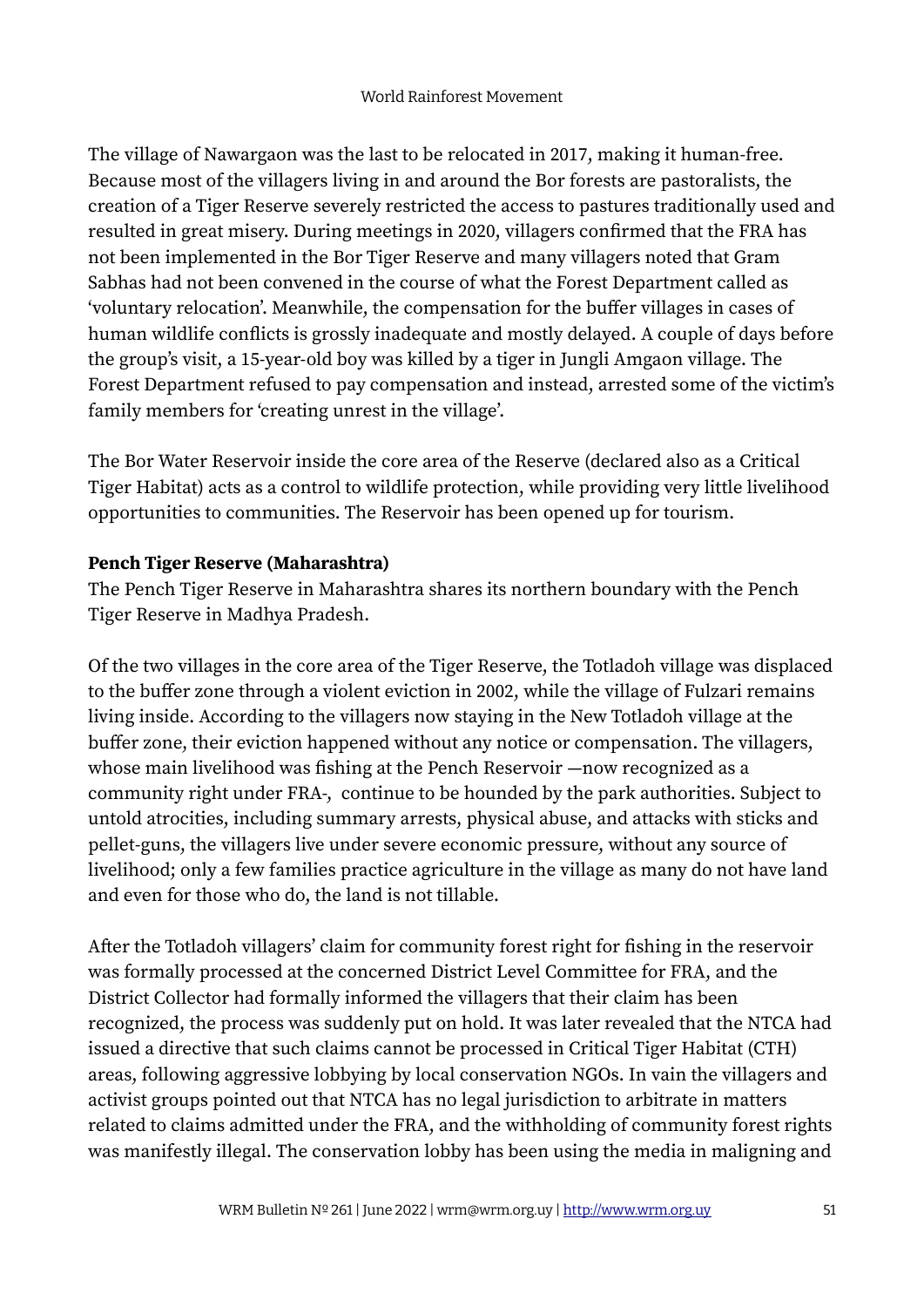vilifying the villagers—it has been alleged that the Totladoh people are poachers, many of whom are involved in killing tigers. Protests by villagers were met with repression by the authorities, a number of villagers were arrested, beaten up and falsely incriminated.

The restriction to access the forests and the Reservoir for fishing continues to make their lives extremely difficult.

#### **Panna Tiger Reserve (Madhya Pradesh)**

The core of the Panna Tiger Reserve, located in the two districts of Panna and Chhatarpur, Madhya Pradesh, includes the Panna National Park and the Panna (Gangua) Wildlife Sanctuary. The area was declared a Critical Tiger Habitat in 2007. The villagers of Kota Gunjapur, mostly indigenous Gond, and the families in the Umrawan village, refused to leave during the relocation drive in 2017. Yet, they have been facing the anger of the forest officials. The villages were barricaded and there were restrictions for their entry and exit. In 2015, 61 out of the 70 families in the Umrawan village were relocated. The remaining families filed a legal case in the Jabalpur High Court, citing poor implementation of the FRA. In October 2019, the Forest Department sent a notice to the remaining families to move out. Villagers allege that the families who were already 'relocated' are now living in poorer and harsher conditions, with inadequate housing, water and electricity facilities, and no proper source of income.

#### **Achanakmar Wildlife Sanctuary, Chattisgarh**

This Wildlife Sanctuary was declared as a Critical Tiger Habitat and brought under the Project Tiger in 2009. Achanakmar is also the habitat of the Baiga, one of the oldest indigenous groups in this region. According to the Project Tiger's revised guidelines, the Forest Departments have to identify inviolate spaces and relocate villages from Critical Tiger Habitats within a time frame, through providing a better relocation package. Forest Departments are also required to settle the forest rights of communities living in these villages. These guidelines were strongly contested by grassroots groups who pointed out that relocation from Critical Tiger Habitats is subject to the *Gram Sabha's* consent. But the Chhattisgarh Forest Department has consistently violated these guidelines in the Achanakmar Tiger Reserve.

Out of 25 villages in the core area of the Reserve, six villages were displaced in December 2009. These 'relocations' were done unilaterally and without complying with the FRA. Villagers were promised a fixed compensation package of Rs 10 lakhs (1 million Rupees or approx.13,000 US dollars) and basic amenities in the new settlements: 5 acres of agriculture land for each household (approx. 2 hectares), houses, school, better healthcare and livelihood opportunities. However, when the 'relocation' process was over, the new locations were not ready and each household was given only a meagre Rs. 5,000 in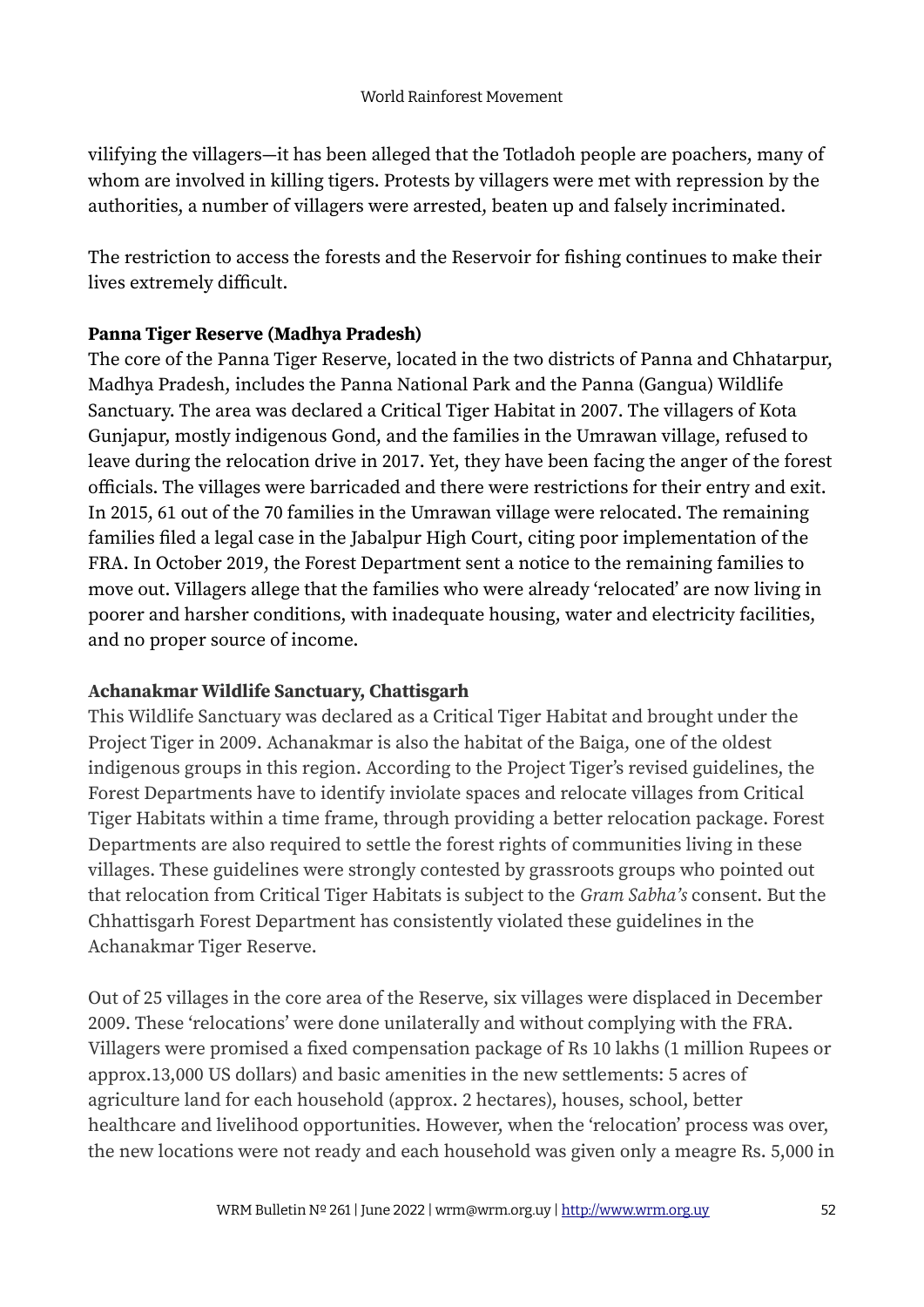cash (approx. 68 US dollars) and Rs. 45,000 in their bank accounts (approx. 616 US dollars). The 'relocated' families now living at the edge of the forest have been strictly restricted from collecting anything from it, including fuelwood. The agricultural land they were given is of poor quality, and don't really support farming. The indigenous Baiga and other forest communities say that they have no other livelihood options outside the forests and are now being forced to work as construction labour in urban areas.

#### **Whither Fortress Conservation?**

These cases are but typical examples of how the dominant conservation paradigm works against forest communities.

Why is the Indian Government and its forest bureaucracy so relentless on displacing forest communities from their homes and forest commons, in manifest violation of their own law? Why do some of the big conservation NGOs keep on promoting a racist conservation paradigm that discriminates against forest communities?

These questions get accentuated when development agencies and big businesses such as road and dam builders and mining corporations are routinely allowed to destroy forests, even inside the officially designated wildlife conservation areas. A look at the recently released minutes of the National Wild Life Board, the nodal organisation for wildlife conservation in India, shows that forests in Indian PAs are being sent to the slaughterhouse at alarmingly frequent intervals. (4)

For instance, the Board permitted a coal mine on the fringe of a Wildlife Sanctuary in Telengana, 'diverting' about 3,300 hectares of forests in an eco-sensitive zone (areas surrounding PAs where development activities are not permitted) as late as  $7^{\text{th}}$ in August 2021. Likewise, a four-lane highway was permitted on  $5<sup>th</sup>$  January 2021, in the ecosensitive zone outside the Rajaji Tiger Reserve in Uttarakhand, where forest officials keep persecuting the indigenous semi-nomadic Van-Gujjar community, ignoring all claims filed under the FRA. (5) Another road project was also accepted involving the destruction of about 60 hectares of forests inside the Dibang Wild Life Sanctuary in Arunachal Pradesh, in the mountainous Northeast. More felling of forests was allowed in Arunachal, for the construction of transmission lines inside the Namdapha Tiger Reserve. Furthermore, in the Trans-Himalayan Changthang Sanctuary in Ladakh, where, among other endangered animals, the elusive snow-leopard and the Kiyang (Himalayan wild horse) live, 188 hectares were given away for road-building. More highways and speed-rail projects got final approvals in Rajasthan (Greenfield eight-lane highway in the Mukundra Tiger Reserve) and in Maharashtra (Mumbai-Ahmedabad speed-rail project in the Sanjay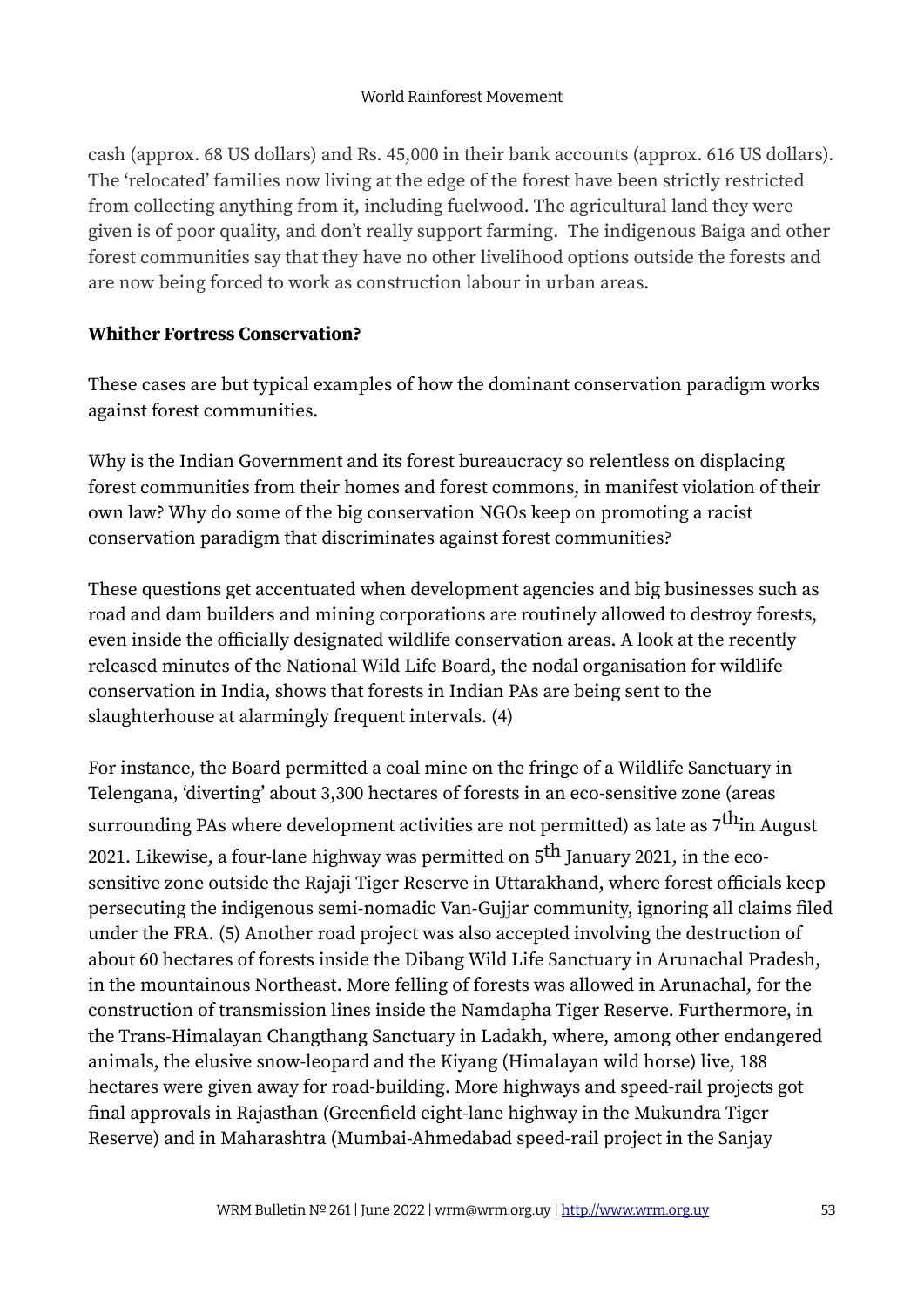Gandhi National Park). Besides, more road-building proposals were allowed in the Himalayan state of Sikkim.

The park authorities of the Sariska Tiger Reserve in Rajasthan - the infamous Protected Area with no tigers (tigers were introduced since they were extinct in 2004) (6) - started to relocate a whole village on April 27, 2022, while many mines are running by powerful mafia groups. (7) Six more communities are expected to be relocated in 2022, according to the authorities. (8) A recent estimate by the National Tiger Conservation Authority (NTCA) counts up to 46,000 families residing in Tiger Reserves (9), and approximately Rupees 60 billion crores (more than 744 million dollars) would put them out of their forests and lands.

For the NTCA, the Forest Department and their allied NGOs, this is the path to follow because, for them, there can be no 'conservation' unless forest communities are excluded and displaced – in one way or the other. That is the basis of this deeply racist 'fortress conservation' model - with total ignorance of the FRA and even the country's constitution!

Recognizing the forest rights of communities that have lived in and with the forests for generations is clearly a threat to the interests of big conservation NGOs, forest officials, local politicians, a section of media and the NTCA.

#### *Soumitra Ghosh*

*All India Forum of Forest Movements (AIFFM)*

[https://www.wrm.org.uy/bulletin-articles/deforestation-funds-more-plantations-the-new-compensatory](https://www.wrm.org.uy/bulletin-articles/deforestation-funds-more-plantations-the-new-compensatory-afforestation-fund-bill-in-india)[afforestation-fund-bill-in-india](https://www.wrm.org.uy/bulletin-articles/deforestation-funds-more-plantations-the-new-compensatory-afforestation-fund-bill-in-india) ; and WRM Bulletin 250, The Pandemic in Forests in India: Escalated Attacks on Communities, 2020, [https://www.wrm.org.uy/bulletin-articles/the-pandemic-in-forests-in-india](https://www.wrm.org.uy/bulletin-articles/the-pandemic-in-forests-in-india-escalated-attacks-on-communities)[escalated-attacks-on-communities](https://www.wrm.org.uy/bulletin-articles/the-pandemic-in-forests-in-india-escalated-attacks-on-communities) ; and WRM Bulletin 246, India: Mining, Deforestation and Conservation Money, 2019,<https://www.wrm.org.uy/bulletin-articles/india-mining-deforestation-and-conservation-money>

(2) Struggles for the right to live in forests declared Protected Areas in India,

[https://www.wrm.org.uy/publications/struggles-for-the-right-to-live-in-forests-declared-protected-areas-in](https://www.wrm.org.uy/publications/struggles-for-the-right-to-live-in-forests-declared-protected-areas-in-india)[india](https://www.wrm.org.uy/publications/struggles-for-the-right-to-live-in-forests-declared-protected-areas-in-india)

<sup>(1)</sup> See for further information: WRM Bulletin 217, Deforestation funds more plantations: The new Compensatory Afforestation Fund Bill in India, 2015,

<sup>(3)</sup> Idem (2)

<sup>(4)</sup> Ministry of Environment, Forests and Climate Change, Minutes of 66th Meeting of the Standing Committee of National Board for Wild Life-reg, 2022,

[http://forestsclearance.nic.in/writereaddata/Order\\_and\\_Release/211312301212166THMinutesofMeeting.pdf](http://forestsclearance.nic.in/writereaddata/Order_and_Release/211312301212166THMinutesofMeeting.pdf) (5) Counter Currents, Covid becomes excuse to attempt eviction of Rajaji National Park forest dwellers, 2022, [https://countercurrents.org/2022/04/covid-becomes-excuse-to-attempt-eviction-of-rajaji-national-park](https://countercurrents.org/2022/04/covid-becomes-excuse-to-attempt-eviction-of-rajaji-national-park-forest-dwellers/)[forest-dwellers/](https://countercurrents.org/2022/04/covid-becomes-excuse-to-attempt-eviction-of-rajaji-national-park-forest-dwellers/)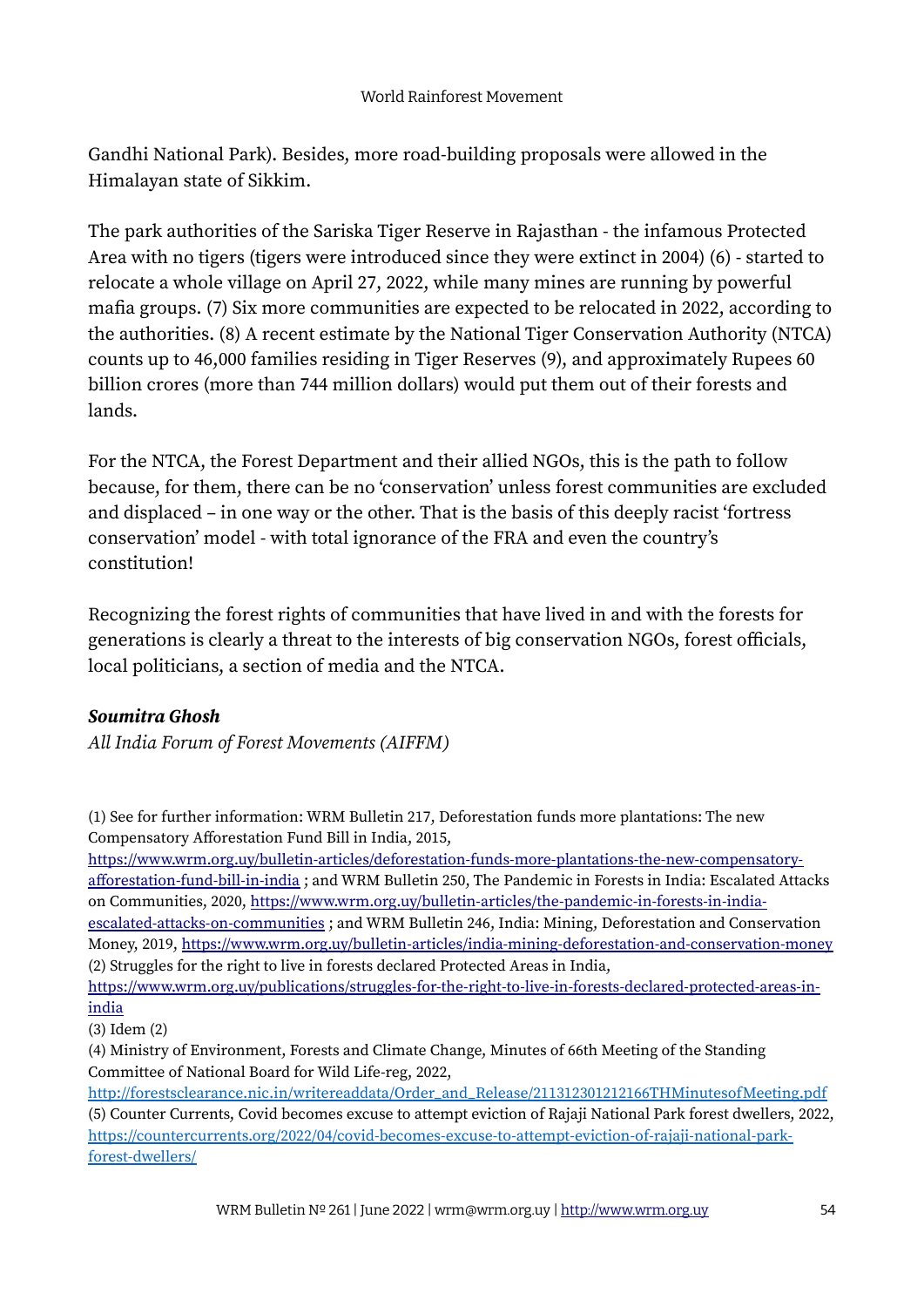#### World Rainforest Movement

(6) Hidustan times, Sariska's tiger population goes up to 20 with three new cubs, 2022,

[https://www.hindustantimes.com/india-news/sariska-s-tiger-population-goes-up-to-20-with-three-new](https://www.hindustantimes.com/india-news/sariska-s-tiger-population-goes-up-to-20-with-three-new-cubs/story-Ei0gIzhglyiTAo4B58MkSN.html)[cubs/story-Ei0gIzhglyiTAo4B58MkSN.html](https://www.hindustantimes.com/india-news/sariska-s-tiger-population-goes-up-to-20-with-three-new-cubs/story-Ei0gIzhglyiTAo4B58MkSN.html)

(7) Down to Earth, Despite ban, mines thrive in Sariska reserve,

<https://www.downtoearth.org.in/coverage/despite-ban-mines-thrive-in-sariska-reserve-30946>, also SCC Blog, Forest Guard mowed down by mining mafia in Sariska: Tribunal asks authorities to take further remedial measures to enforce law of land, 2021, <https://www.scconline.com/blog/post/2021/04/09/forest-guard/> , and Down to Earth, Order of the National Green Tribunal regarding illegal mining in Sariska, Rajasthan, 2021, [http://www.indiaenvironmentportal.org.in/content/470211/order-of-the-national-green-tribunal-regarding](http://www.indiaenvironmentportal.org.in/content/470211/order-of-the-national-green-tribunal-regarding-illegal-mining-in-sariska-rajasthan-06042021/)[illegal-mining-in-sariska-rajasthan-06042021/](http://www.indiaenvironmentportal.org.in/content/470211/order-of-the-national-green-tribunal-regarding-illegal-mining-in-sariska-rajasthan-06042021/)

(8) The Times of India, Rajasthan: Villagers leave their homes so tigers can live, 2022,

[https://timesofindia.indiatimes.com/videos/toi-original/rajasthan-villagers-leave-their-homes-so-tigers-can](https://timesofindia.indiatimes.com/videos/toi-original/rajasthan-villagers-leave-their-homes-so-tigers-can-live/videoshow/91121435.cms)[live/videoshow/91121435.cms](https://timesofindia.indiatimes.com/videos/toi-original/rajasthan-villagers-leave-their-homes-so-tigers-can-live/videoshow/91121435.cms)

(9) Government of india, Minutes of the  $18<sup>th</sup>$  Meeting of the NTCA, 2020, [https://ntca.gov.in/assets/uploads/Meeting/Minutes/18th\\_NTCA\\_meeting\\_minutes.pdf](https://ntca.gov.in/assets/uploads/Meeting/Minutes/18th_NTCA_meeting_minutes.pdf)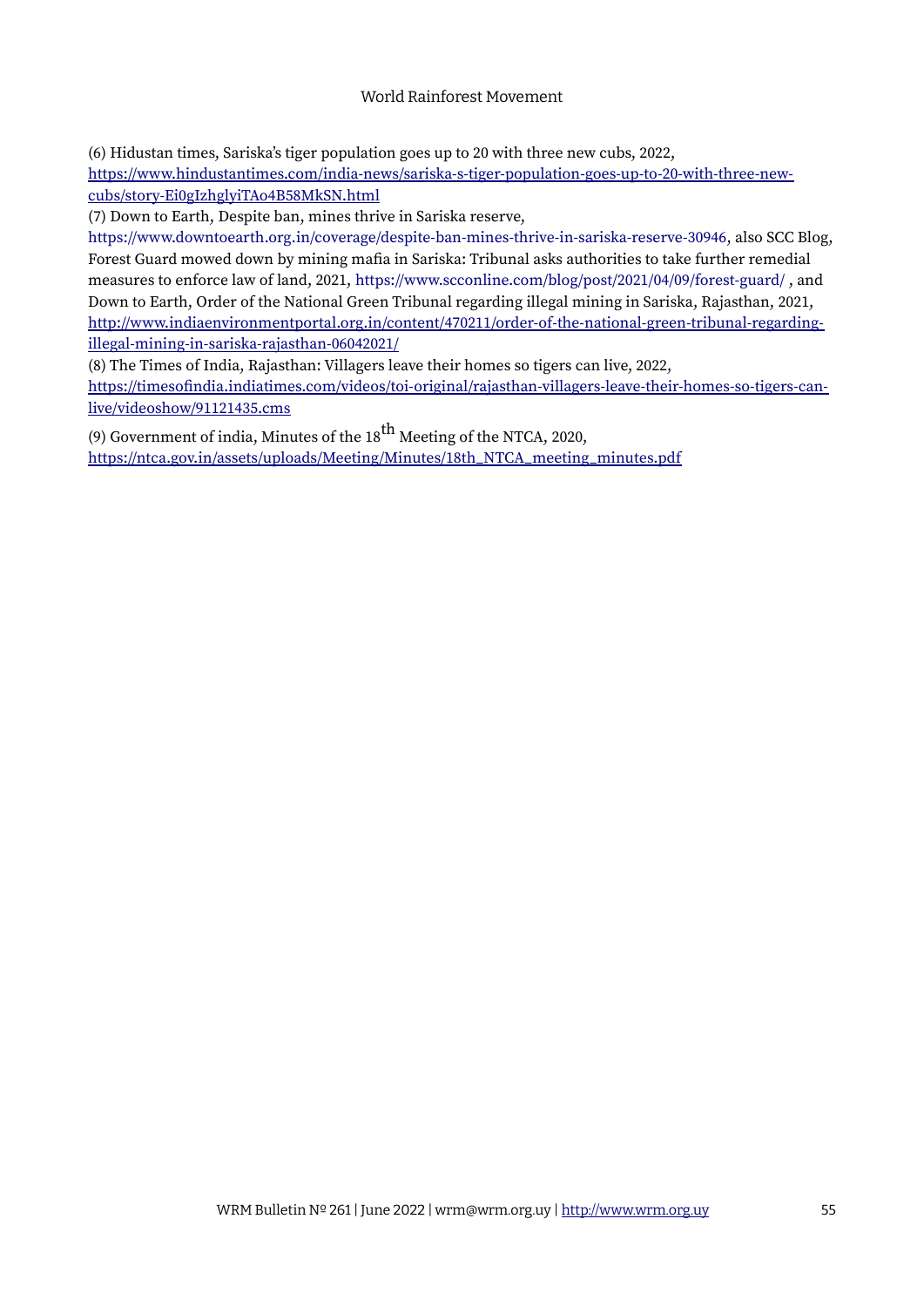# **RECOMMENDED**

#### **Open Letter Denouncing Suzano Papel e Celulose's glyphosate-resistant Genetically Engineered (GE) Eucalyptus**

More than 50 organizations, networks and movements from Brazil and around the world denounce the release into the environment and the commercial use of a new transgenic eucalyptus from the Brazilian company Suzano Papel e Celulose.

Organizations demand the immediate revocation of the license granted for the use of Suzano GE eucalyptus 751KO32, as well as the action and intervention of the Federal Public Prosecution Service to revoke the decision made by the National Technical Commission on Biosafety (CTNBio), a decision made without a full public debate, especially in regions of Brazil that have been exposed for many years to eucalyptus monoculture.

Read the complete letter in Spanish here [https://alertacontradesertosverdes.org/noticias/carta](https://alertacontradesertosverdes.org/noticias/carta-publica-de-denuncia-do-eucalipto-transgenico-da-suzano-papel-e-celulose/)[publica-de-denuncia-do-eucalipto-transgenico-da-suzano-papel-e-celulose/](https://alertacontradesertosverdes.org/noticias/carta-publica-de-denuncia-do-eucalipto-transgenico-da-suzano-papel-e-celulose/)  And in Portuguese here [https://alertacontradesertosverdes.org/noticias/carta-publica-de](https://alertacontradesertosverdes.org/noticias/carta-publica-de-denuncia-do-eucalipto-transgenico-da-suzano-papel-e-celulose/)[denuncia-do-eucalipto-transgenico-da-suzano-papel-e-celulose/](https://alertacontradesertosverdes.org/noticias/carta-publica-de-denuncia-do-eucalipto-transgenico-da-suzano-papel-e-celulose/)

#### **"Flames of Dispossession." Fires caused by the plantation business in Chile**

A documentary produced by the audiovisual collective, Ojo de Treile, shows how industrial monoculture plantations in southern Chile have been causing mega-droughts and voracious forest fires. The industrial model of monculture brings with it a legacy of violence, dispossession and destruction. The plantation and pulp industries have been supported by government policies in Chile, and they continue to expand their detrimental impacts. Watch the video in Spanish here. <https://www.youtube.com/watch?v=1-kVhdavxDw>

Indigenous Munduruku women protect their territory with cameras and phones The Munduruku People in Brazil say the anti-Indigenous rhetoric of the Jair Bolsonaro administration has emboldened illegal loggers and miners, and put them under greater risk. As a response, three young Munduruku women run an audiovisual collective that uses social media to raise awareness about illegal invasions of their territory. The collective does essential work in relaying the community's complaints to the outside world. Read an article and see some video on Mongabay in English here: [https://news.mongabay.com/2022/03/to-fight-invaders-munduruku](https://news.mongabay.com/2022/03/to-fight-invaders-munduruku-women-wield-drone-cameras-and-cellphones/)[women-wield-drone-cameras-and-cellphones/](https://news.mongabay.com/2022/03/to-fight-invaders-munduruku-women-wield-drone-cameras-and-cellphones/)

And in Portuguese here: [https://reporterbrasil.org.br/2022/02/camera-drone-e-celular-as-armas](https://reporterbrasil.org.br/2022/02/camera-drone-e-celular-as-armas-das-jovens-munduruku-para-resistir-a-escalada-de-invasoes-e-ameacas/)[das-jovens-munduruku-para-resistir-a-escalada-de-invasoes-e-ameacas/](https://reporterbrasil.org.br/2022/02/camera-drone-e-celular-as-armas-das-jovens-munduruku-para-resistir-a-escalada-de-invasoes-e-ameacas/)

#### **RSPO Certification despite land conflicts, violence and criminalization**

Almost 1,500 members of MALOA (Malen of Affected Land Owners and Users Assosiation) in Sierra Leona released a petition to object the RSPO (The Roundtable on Sustainable Palm Oil) certification of SOCFIN subsidiary in that country. They raised several points that evidence the numerous land conflicts, violence and grievances from affected communities. This certification is next in line of a number of highly controversial certifications of the SOCFIN group in Nigeria,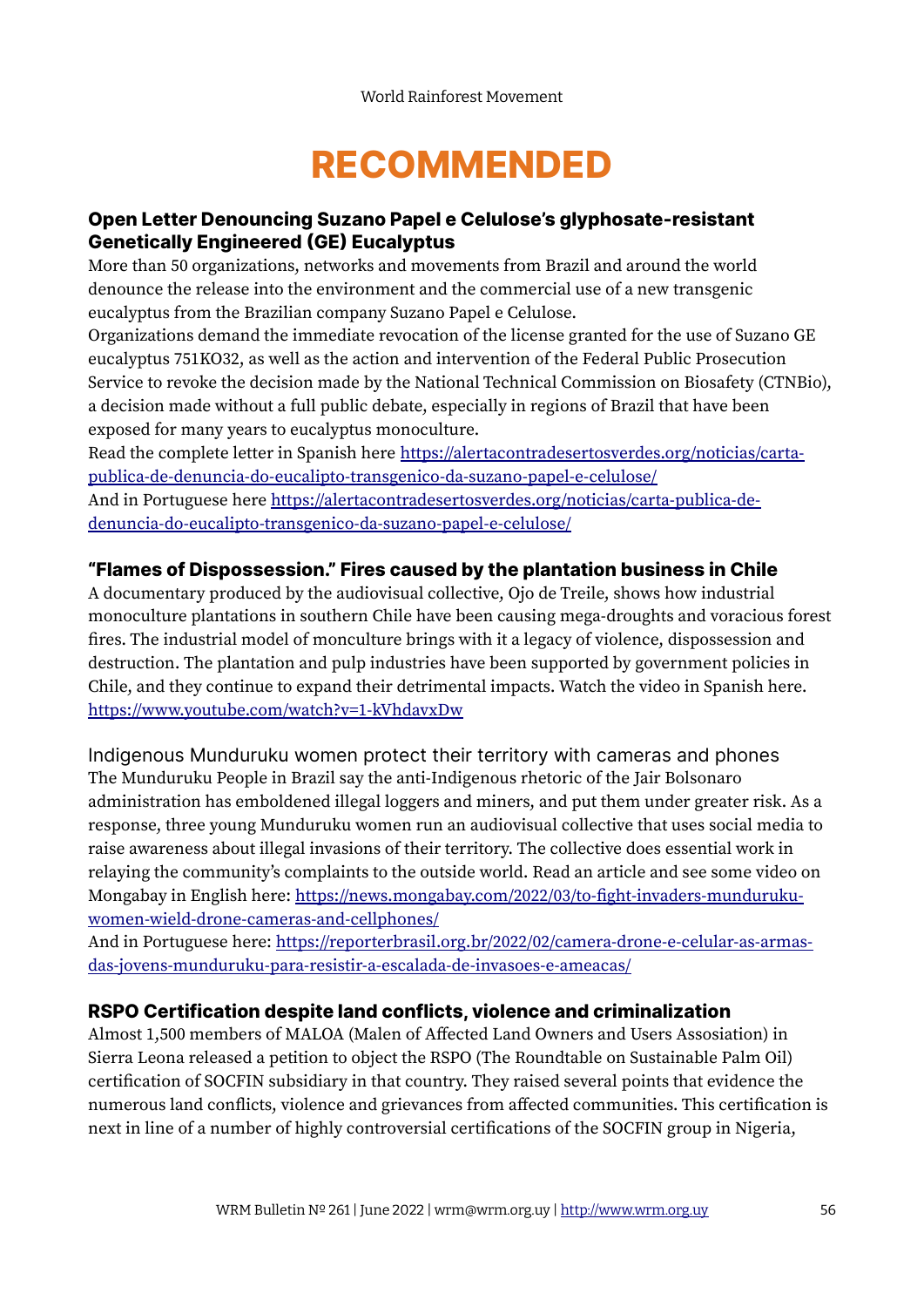Cameroon and Ivory Coast. RSPO is totally biased in favor of the industry and is not fit for purpose to guarantee sustainability and respect for human rights in palm oil supply chains.

Furthermore, MALOA members who signed the petition in March 2022 have been target of arbitrary harassment and criminalization

Read the petition here: [http://greenscenery.org/wp-content/uploads/2022/04/220321-MALOA-](http://greenscenery.org/wp-content/uploads/2022/04/220321-MALOA-RSPO-petition.pdf)[RSPO-petition.pdf](http://greenscenery.org/wp-content/uploads/2022/04/220321-MALOA-RSPO-petition.pdf)

Read further information on the case here: [http://www.fian.be/RSPO-certificate-for-Socfin-in-](http://www.fian.be/RSPO-certificate-for-Socfin-in-Sierra-Leone-despite-blatant-land-conflict?lang=fr)[Sierra-Leone-despite-blatant-land-conflict?lang=fr](http://www.fian.be/RSPO-certificate-for-Socfin-in-Sierra-Leone-despite-blatant-land-conflict?lang=fr)

And in French here: [http://www.fian.be/Le-label-durable-RSPO-octroye-a-Socfin-en-Sierra-Leone](http://www.fian.be/Le-label-durable-RSPO-octroye-a-Socfin-en-Sierra-Leone-malgre-un-conflit?lang=fr)[malgre-un-conflit?lang=fr](http://www.fian.be/Le-label-durable-RSPO-octroye-a-Socfin-en-Sierra-Leone-malgre-un-conflit?lang=fr)

Read a Press Release on the Intimidation of MALOA members here: [http://greenscenery.org/wp](http://greenscenery.org/wp-content/uploads/2022/05/220506-Green-Scenery-Harassment-of-Land-Rights-Activist-in-Malen-Chiefdom.pdf)[content/uploads/2022/05/220506-Green-Scenery-Harassment-of-Land-Rights-Activist-in-Malen-](http://greenscenery.org/wp-content/uploads/2022/05/220506-Green-Scenery-Harassment-of-Land-Rights-Activist-in-Malen-Chiefdom.pdf)[Chiefdom.pdf](http://greenscenery.org/wp-content/uploads/2022/05/220506-Green-Scenery-Harassment-of-Land-Rights-Activist-in-Malen-Chiefdom.pdf)

#### **"Unpacking Jargon" Webinar Series**

The overarching goal of this series coordinated by the Swift foundation and the First Nations Development Institute is the search of new ways of pleading for clarity and using appropriate language to ensure respectful and positive relationships with indigenous peoples and marginalized groups and avoid terms that may be discriminatory or offensive or the source of strategies that misuse their heritage and turn into another means of assimilation and displacement. There were three webinars carried out in English and Spanish:

1. Agroecology, Restorative Agriculture, and 10,000 Year-Old Indigenous Food Knowledge [https://www.swiftfoundation.org/agroecology-restorative-agriculture-and-10000-year-old](https://www.swiftfoundation.org/agroecology-restorative-agriculture-and-10000-year-old-indigenous-food-knowledge/)[indigenous-food-knowledge/](https://www.swiftfoundation.org/agroecology-restorative-agriculture-and-10000-year-old-indigenous-food-knowledge/) 

2. Conservation, Protected Areas and Indigenous Homelands PART 1: Voices from Turtle Island/North America

<https://www.swiftfoundation.org/unpacking-jargon-turtle-island/>

3. Conservation, Protected Areas and Indigenous Homelands PART 2: Voices from Abya Yala <https://www.swiftfoundation.org/unpacking-jargon-3-voices-from-abya-yala/>

*Articles of the Bulletin can be reproduced and disseminated using the following source: Bulletin 261 of the World Rainforest Movement (WRM): "Territories in struggle against tree monocultures, mega dams and protected areas" [\(https://wrm.org.uy/](https://wrm.org.uy/))*

#### **[Subscribe to the WRM Bulletin](https://www.wrm.org.uy/bulletin/subscribe)**

**The Bulletin aims to support and contribute to the struggle of Indigenous Peoples and traditional communities over their forests and territories. Subscription is free.**

> Did you miss the last issue of the WRM bulletin "Land Concessions: An Underlying Cause of Forest Destruction"? [You can access all the past issues of the WRM bulletin at this link](https://www.wrm.org.uy/bulletins)